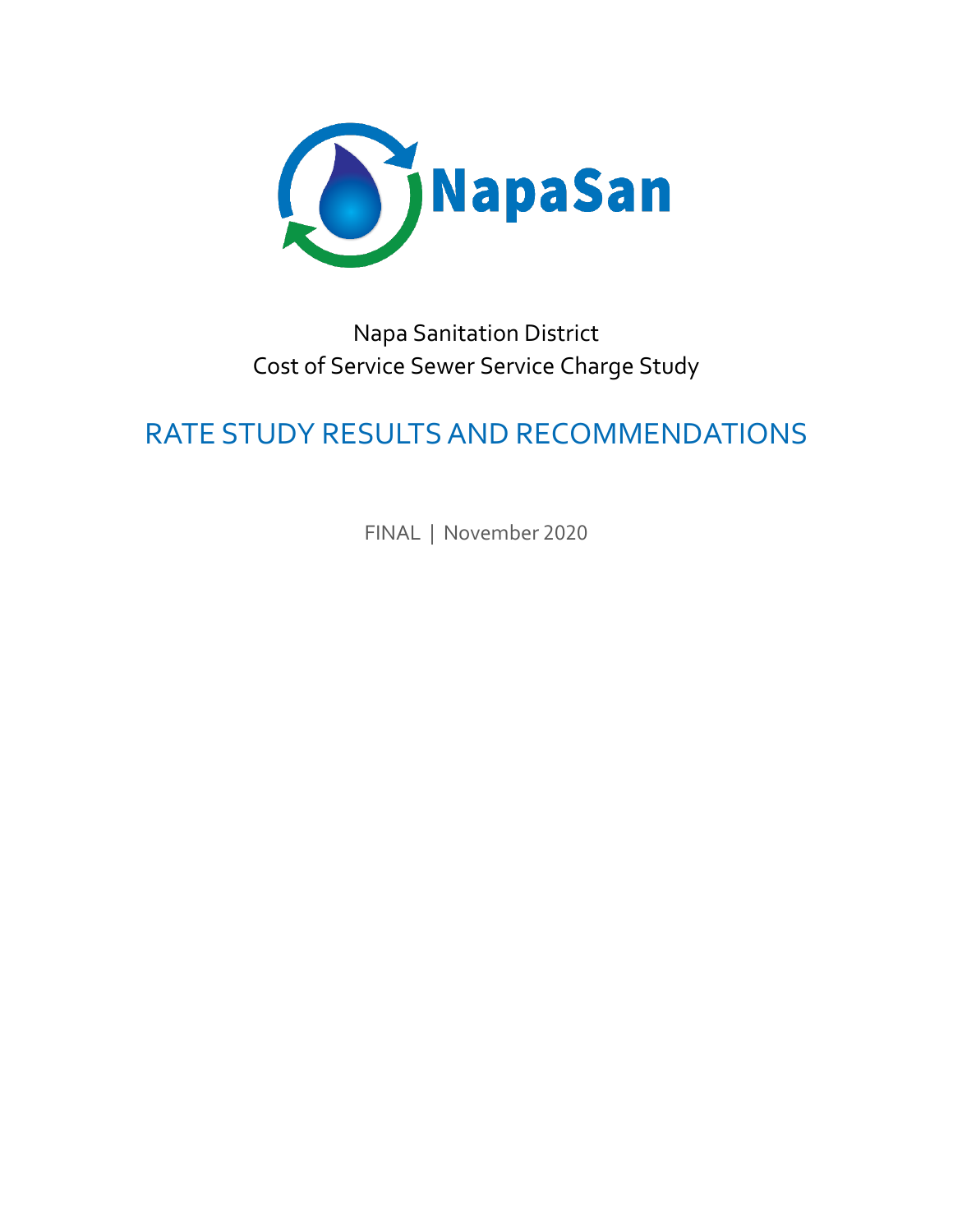# **Contents**

| Chapter 1 - Executive Summary               | $1 - 1$ |
|---------------------------------------------|---------|
| 1.1 Study Framework                         | $1-1$   |
| 1.2 Legal Compliance                        | $1 - 2$ |
| 1.3 Methodology and Approach                | $1 - 2$ |
| 1.3.1 Revenue Requirement                   | $1 - 2$ |
| 1.3.2 Cost of Service                       | $1-3$   |
| 1.3.3 Rate Structure Assessment             | $1 - 3$ |
| 1.3.4 Rate Design                           | $1 - 4$ |
| Chapter 2 - Introduction                    | $2 - 1$ |
| 2.1 Project Background                      | $2 - 1$ |
| 2.1.1 About NapaSan                         | $2-1$   |
| 2.2 Project Approach                        | $2 - 1$ |
| 2.2.1 Proposition 218                       | $2 - 1$ |
| 2.2.2 Organization of this Study            | $2-1$   |
| Chapter 3 - Baseline Inputs and Assumptions | $3-1$   |
| 3.1 Existing Rate Structure                 | $3-1$   |
| 3.1.1 Residential                           | $3-1$   |
| 3.1.2 Commercial                            | $3 - 2$ |
| 3.1.3 Industrial                            | $3-3$   |
| 3.1.4 Wastehauler                           | $3-3$   |
| 3.2 Growth and Inflation Assumptions        | $3 - 4$ |
| 3.2.1 Growth Assumptions                    | $3-4$   |
| 3.2.2 Cost Escalation                       | $3 - 5$ |
| <b>Chapter 4 - Revenue Requirements</b>     | $4 - 1$ |
| 4.1 Revenue Requirements Analysis           | $4 - 1$ |
| 4.2 Analysis and Financial Tests Performed  | $4 - 1$ |
| 4.2.1 Cash Flow Test                        | $4 - 1$ |
| 4.2.2 Debt Coverage Test                    | $4 - 3$ |
| 4.2.3 Reserve Tests                         | 4-4     |
| 4.3 Financial Plan Assessment               | $4 - 5$ |

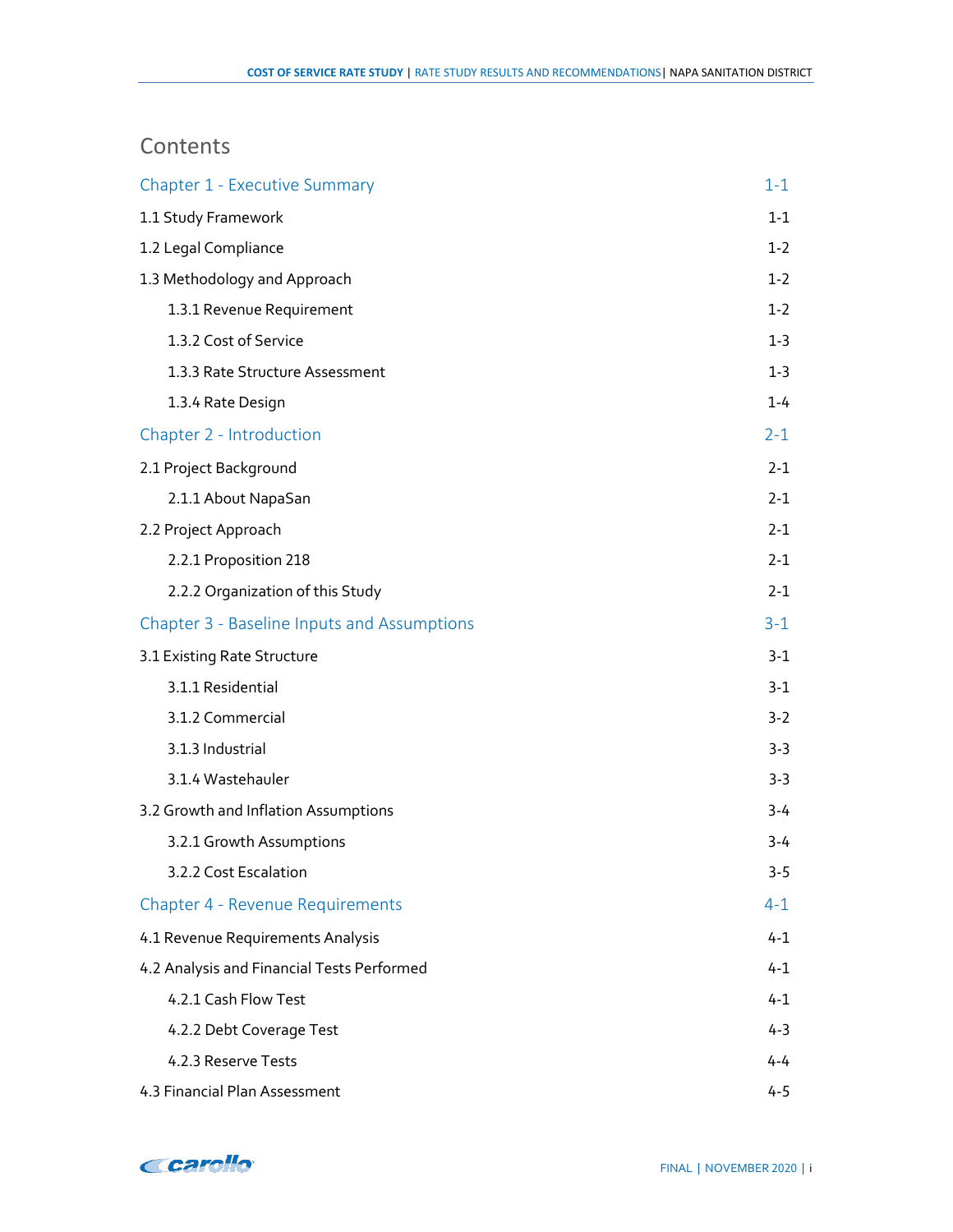| <b>Chapter 5 - Cost of Service Analysis</b>                                  | $5-1$   |
|------------------------------------------------------------------------------|---------|
| 5.1 Allocation to Functional Categories                                      | $5 - 1$ |
| 5.2 Allocation to Billable Processes                                         | $5-6$   |
| 5.2.1 Allocation of Operating Costs                                          | $5-6$   |
| 5.2.2 Allocation of Fixed Assets                                             | $5-6$   |
| 5.3 Allocation of Revenue Requirements                                       | $5-9$   |
| 5.3.1 Allocation of Future Revenue Requirements for the Sewer Service Charge | $5-12$  |
| Chapter 6 - Rate Structure Assessment                                        | $6 - 1$ |
| 6.1 Residential Usage Assumptions                                            | $6-1$   |
| 6.2 EDU Changes                                                              | $6-1$   |
| 6.2.1 Changes to Per EDU Flow and Loadings                                   | $6-1$   |
| 6.2.2 Strength Factor Changes                                                | $6 - 2$ |
| 6.3 Fixed / Variable Rates                                                   | $6 - 4$ |
| 6.4 Commercial Flow Changes                                                  | $6 - 4$ |
| Chapter 7 - Rate Design                                                      | 7-1     |
| 7.1 Projection of EDU Served                                                 | $7-1$   |
| 7.2 Proposed Rates                                                           | 7-1     |
| 7.2.1 Per EDU Rate                                                           | 7-1     |
| 7.2.2 Wastehauler Rate                                                       | 7-1     |
| 7.3 Rate Impacts                                                             | $7 - 2$ |
| 7.3.1 Residential Rate Impacts                                               | $7 - 2$ |
| 7.3.2 Commercial Rate Impacts                                                | $7-3$   |
| 7.4 Sensitivity Analysis                                                     | $7 - 4$ |
| 7.4.1 Scenario Assumptions                                                   | 7-4     |
| 7.4.2 Scenario Comparison                                                    | 7-4     |

# Appendices

| Appendix A | Residential Water Usage Analysis                                          |
|------------|---------------------------------------------------------------------------|
| Appendix B | Billing Methodologies and Alternative Rate Structures Technical Memoranda |

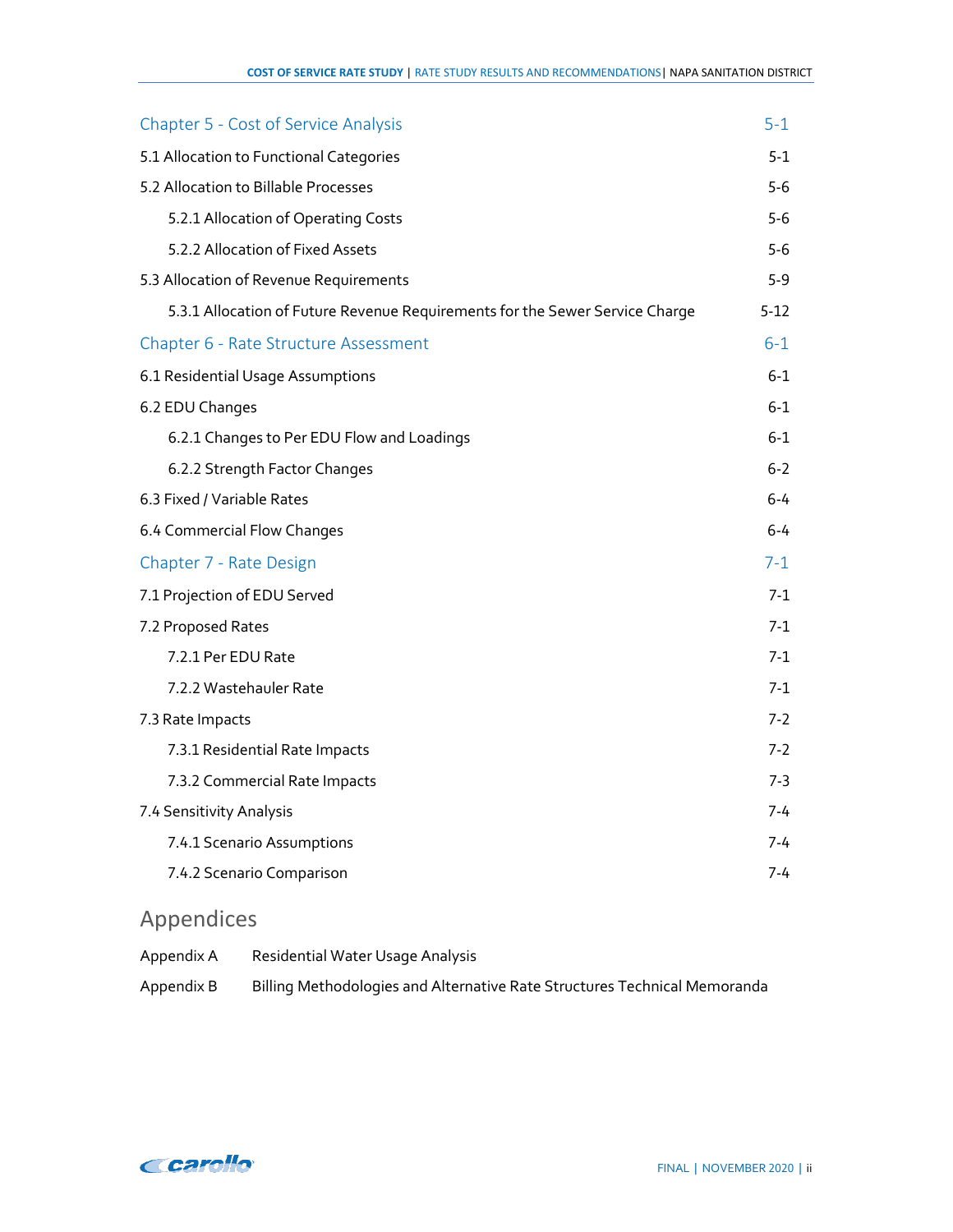# Tables

| Table 1.1 | Recommended Financial Plan Summary                                 | $1-2$    |
|-----------|--------------------------------------------------------------------|----------|
| Table 1.2 | <b>Current and Proposed Residential Billing Ratios</b>             | $1 - 3$  |
| Table 1.3 | EDU Flow, BOD, and TSS Phase-In Schedule                           | $1 - 4$  |
| Table 1.4 | Sewer Service Charge Calculation                                   | $1 - 4$  |
| Table 1.5 | <b>Residential Rate Impacts</b>                                    | $1 - 5$  |
| Table 1.6 | <b>Commercial Rate Impacts</b>                                     | $1-6$    |
| Table 3.1 | FYE 2021 Residential Sewer Service Charges                         | $3-1$    |
| Table 3.2 | <b>Current Commercial Strength Factors</b>                         | $3 - 2$  |
| Table 3.3 | <b>Current Portable Toilet Wastehauler Rates</b>                   | $3 - 3$  |
| Table 3.4 | Current Domestic, Restaurant, and Winery Wastehauler Rates         | $3-4$    |
| Table 3.5 | <b>Current and Projected Connections</b>                           | $3-4$    |
| Table 3.6 | Cost Escalation and Growth Rates by Fiscal Year                    | $3 - 5$  |
| Table 4.1 | Cash Flow Forecast Prior to Scheduled Revenue Increases            | $4 - 2$  |
| Table 4.2 | Financial Forecast Following Inflationary Revenue Increases        | 4-3      |
| Table 4.3 | Debt Coverage Test Following Increases                             | 4-4      |
| Table 4.4 | Reserve Balance Forecast Following Increases                       | $4 - 5$  |
| Table 5.1 | Five-Year Average of Operating Expenses for Functional Allocation  | $5 - 2$  |
| Table 5.2 | <b>Functional Allocation of Operating Costs</b>                    | $5 - 3$  |
| Table 5.3 | <b>Functional Allocation Results</b>                               | $5-5$    |
| Table 5.4 | Basis for Allocation of Operating Costs to Billable Process        | $5-7$    |
| Table 5.5 | Allocation of Operating Costs to Billable Process                  | $5 - 8$  |
| Table 5.6 | Allocation of Fixed Assets to Billable Process                     | $5 - 9$  |
| Table 5.7 | Allocation of Test Year Revenue Requirements to Billable Process   | $5 - 10$ |
| Table 5.8 | Allocation of Future Revenue Requirements for Sewer Service Charge | $5-12$   |
| Table 5.9 | Allocation of Future Revenue Requirements for Wastehauler          | $5 - 12$ |
| Table 6.1 | <b>Current and Proposed Residential Billing Ratios</b>             | $6 - 1$  |
| Table 6.2 | EDU Flow, BOD, and TSS Phase-In Schedule                           | $6 - 2$  |
| Table 6.3 | <b>Current and Proposed Commercial Strength Factors</b>            | $6 - 3$  |
| Table 7.1 | Projected EDU                                                      | $7-1$    |
| Table 7.2 | Sewer Service Charge Calculation                                   | $7-1$    |
| Table 7.3 | Wastehauler Rate Calculation                                       | $7-2$    |

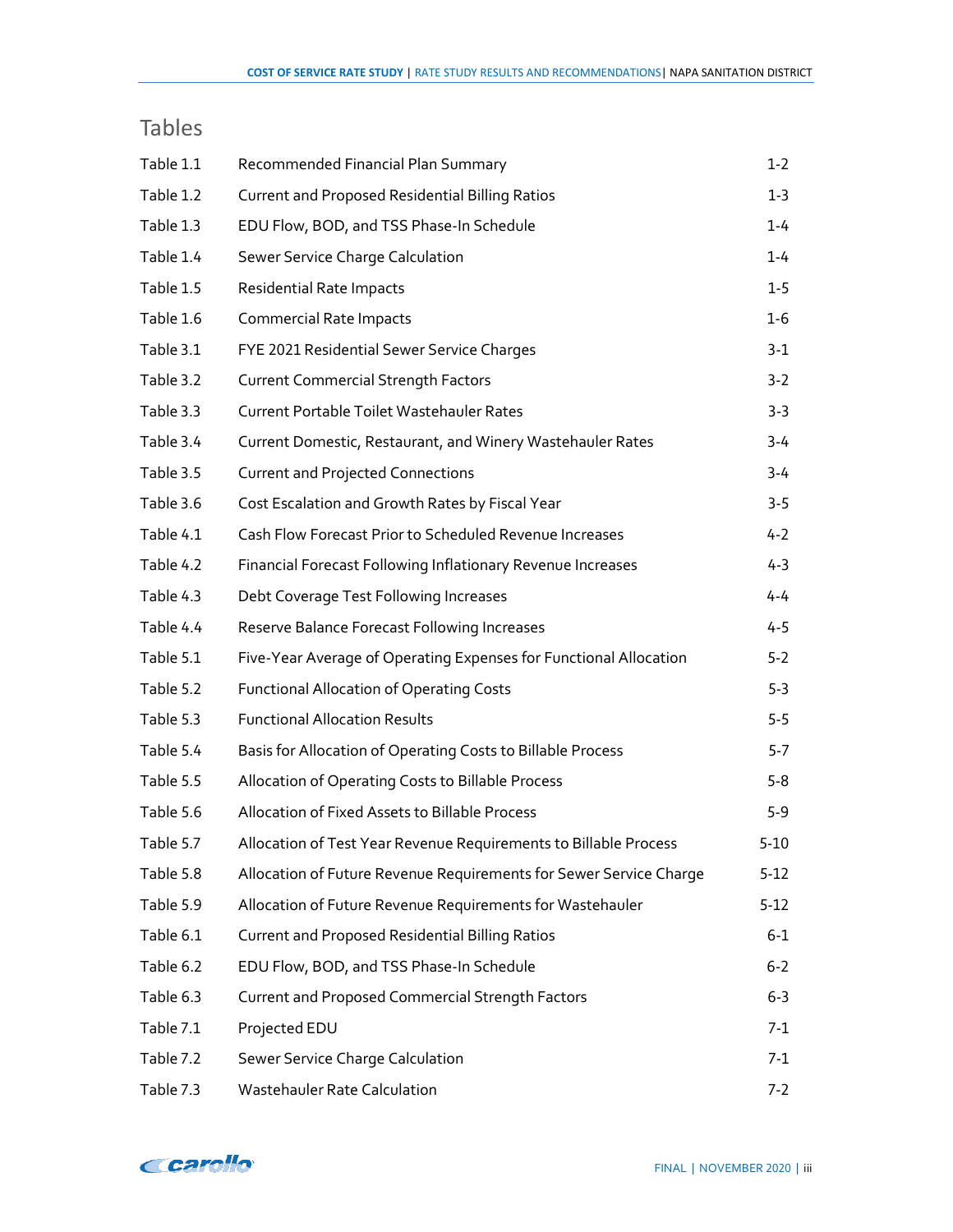| Table 7.4      | <b>Residential Rate Impacts</b>                                 | $7-2$   |
|----------------|-----------------------------------------------------------------|---------|
| Table 7.5      | <b>Commercial Rate Impacts</b>                                  | $7-3$   |
| Table 7.6      | Projected Revenue Loss under Demand Reduction Scenarios         | $7 - 5$ |
| Table 7.7      | Projected End of Year Reserves under Demand Reduction Scenarios | $7-5$   |
| <b>Figures</b> |                                                                 |         |
| Figure 1.1     | <b>Residential Rate Impacts</b>                                 | $1 - 5$ |
| Figure 1.2     | <b>Commercial Rate Impacts</b>                                  | $1-6$   |
| Figure 4.1     | Projected Revenues and Expenses                                 | 4-5     |
| Figure 7.1     | <b>Residential Rate Impacts</b>                                 | $7-3$   |
| Figure 7.2     | <b>Commercial Rate Impacts</b>                                  | 7-4     |

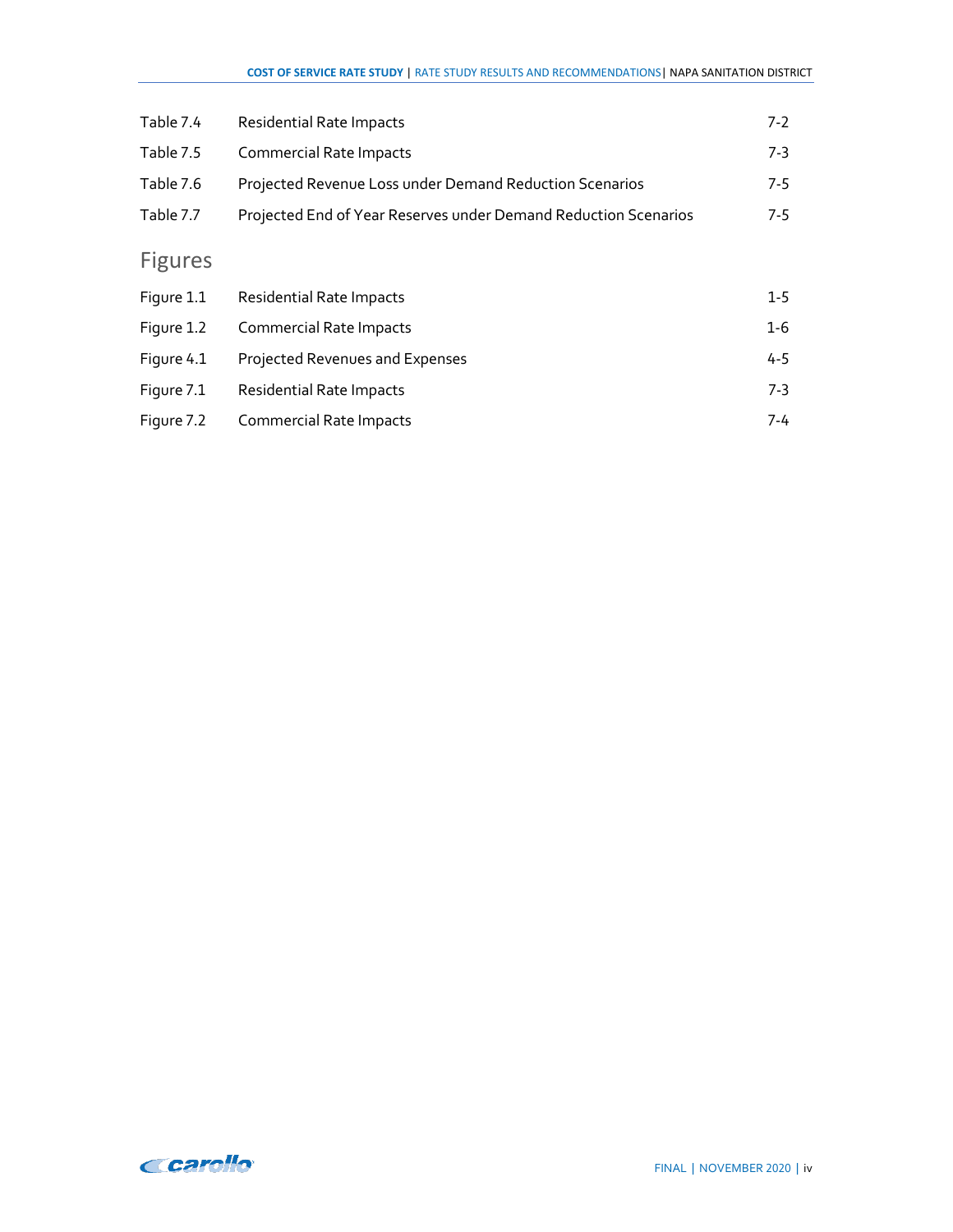# Abbreviations

| ADU            | <b>Accessory Dwelling Unit</b>    |
|----------------|-----------------------------------|
| AF             | Acre-feet                         |
| <b>BOD</b>     | biochemical oxygen demand         |
| Carollo        | Carollo Engineers, Inc.           |
| City           | City of Napa, CA                  |
| County         | Napa County, CA                   |
| District       | <b>Napa Sanitation District</b>   |
| EDU            | <b>Equivalent Dwelling Unit</b>   |
| <b>FOG</b>     | fats, oil, and grease             |
| <b>FYE</b>     | fiscal year ending                |
| gpd            | gallons per day                   |
| qpdd           | gallons per dwelling unit per day |
| MFR            | multifamily residential           |
| <b>MGD</b>     | million gallons per day           |
| mg/L           | milligrams per liter              |
| MOP27          | <b>Manual of Practice 27</b>      |
| NapaSan        | <b>Napa Sanitation District</b>   |
| <b>O&amp;M</b> | operations and maintenance        |
| Study          | Cost of Service Rate Study        |
| <b>RCN</b>     | <b>Replacement Cost New</b>       |
| <b>RTS</b>     | return to sewer                   |
| <b>SFR</b>     | <b>Single Family Residential</b>  |
| SSC            | Sewer Service Charge              |
| <b>TM</b>      | Technical Memorandum              |
| <b>TSS</b>     | total suspended solids            |

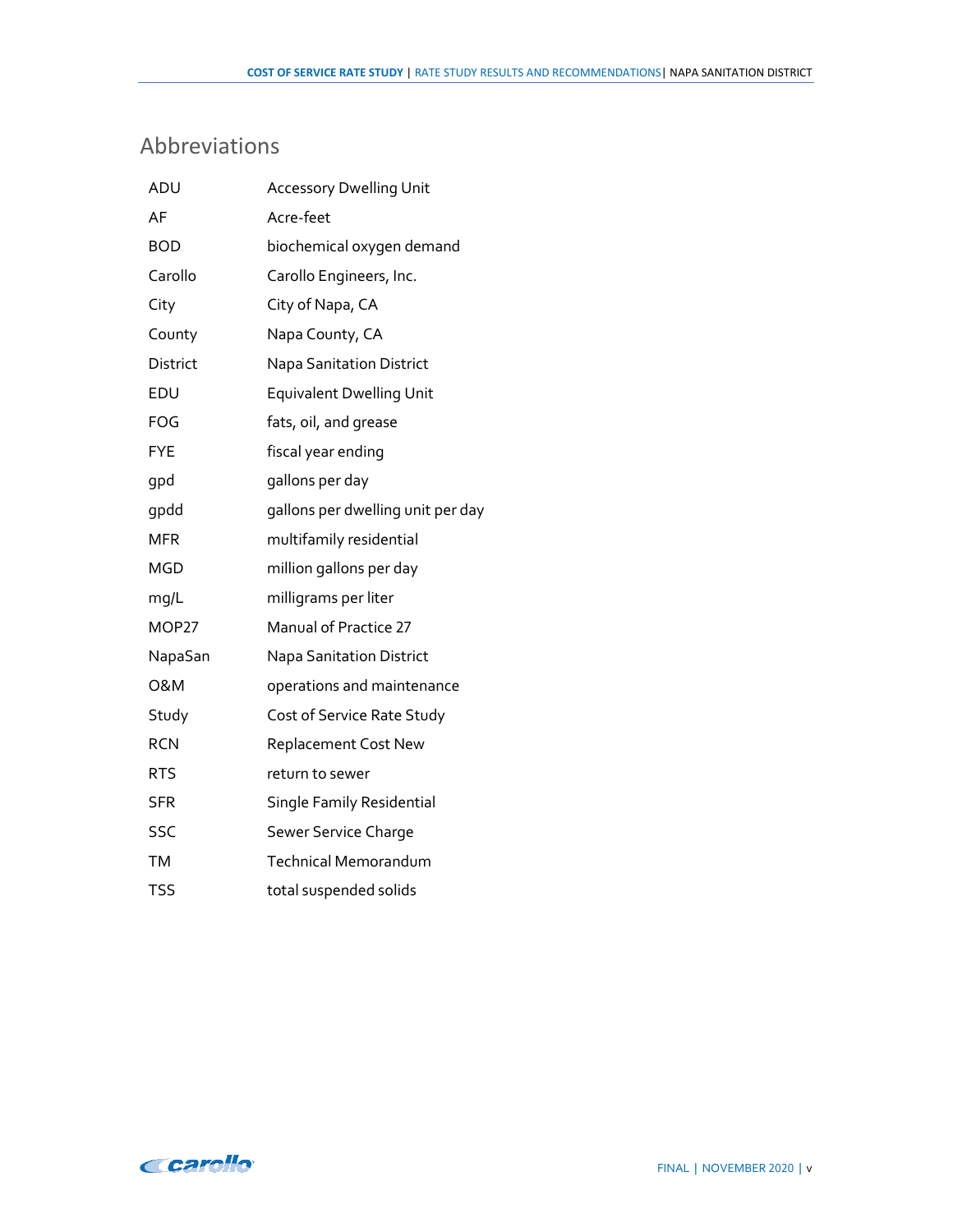# <span id="page-6-1"></span><span id="page-6-0"></span>Chapter 1 EXECUTIVE SUMMARY

Napa Sanitation District (NapaSan or District) provides wastewater collection and treatment in Napa County, California. NapaSan retained Carollo Engineers, Inc., (Carollo), an independent rate consultant, to perform a Cost of Service Rate Study (Study) for the District's wastewater rates for residential, commercial, industrial, and septage wastehauler customers. This cost of service report summarizes the recommendations from that analysis.

Several key opportunities and challenges for NapaSan shaped this analysis. The District continues to invest in its system, with significant collection system repair and replacement and upgrades at the treatment plant planned for the next decade. The Study is intended to test the revenue program's ability to fund these projects

Water usage is also a driver in the Study. Like many regions in California, residents of Napa County have demonstrated fluctuating water demands over the past several years. Additionally, businesses have been impacted by disruptions due to the ongoing COVID-19 pandemic and are likely to use less water this year as a result. While the residential rate structure is purely fixed, the commercial and industrial rate structures are based on metered water usage. Furthermore, the District's rate structure uses an equivalent dwelling unit approach, which relies on accurate measures of singlefamily residential water.

This planning uncertainty underscores the need for the Study. At the outset of the Study, Carollo and NapaSan outlined a set of objectives for arriving at a rate structure recommendation. The rates developed must be:

- Based on a detailed cost of service analysis of the wastewater system.
- Developed in accordance with relevant legal and industry guidelines.
- Equitable across customer classes and users.
- Simultaneously easy for customers to understand and for District staff to administer.

These objectives balance the many factors that NapaSan must consider when setting rates.

#### <span id="page-6-2"></span>**1.1 Study Framework**

Carollo used a methodology that is first and foremost intended to be consistent with California laws and regulations, namely California Constitution article XIII D, section 6 (commonly referred to as Proposition 218) and its proportionality requirements. Carollo's approach is based on the foundational guidance of this law's language.

Carollo developed this analysis using the rate-setting framework as published in Water Environment Federation's *Financing and Charges for Wastewater Systems, Manual of Practice 27* (MOP27). Carollo also tailored its rate-setting approach to the policy guidance of the District and its Board of Directors, while staying within the frameworks of Proposition 218 and MOP27.

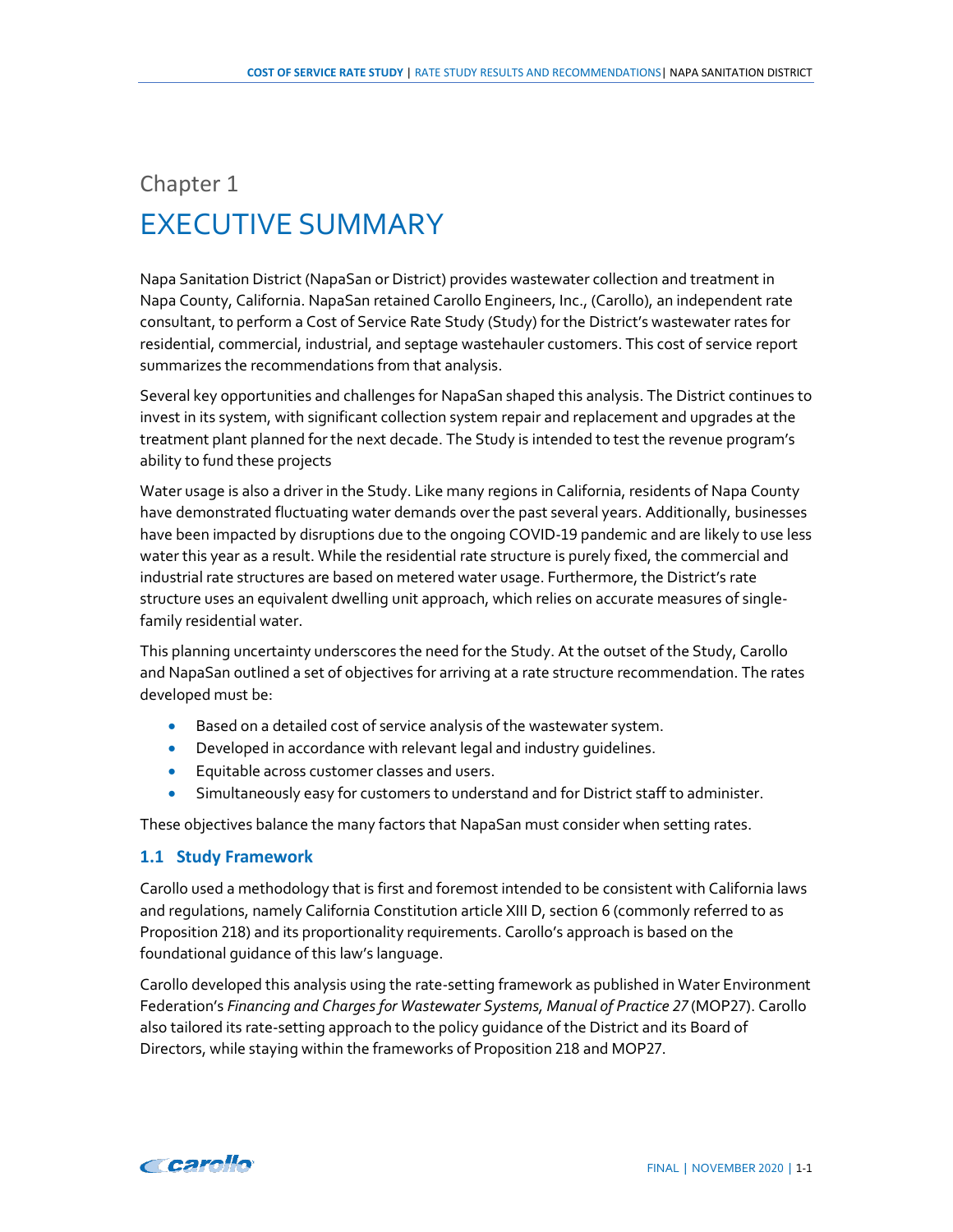# <span id="page-7-0"></span>**1.2 Legal Compliance**

NapaSan periodically initiates cost of service analyses to review the alignment of costs with rates and charges. In the State of California, water agencies must establish rates in accordance with the substantive requirements defined by California Constitution article XIII D, section 6.

The goal of this Study and the underlying analysis is to document the nexus of costs and the corresponding rates and fees charged to customers. This document does not establish any legal opinions on behalf of either Carollo or NapaSan. The analysis in the Study has been conducted based on a review and interpretation of these stated legal guidelines, as well as relevant case law, but should not be considered to be legal guidance or contain any assurances of legal compliance.

# <span id="page-7-1"></span>**1.3 Methodology and Approach**

Carollo used an industry standard framework as outlined in MOP27. MOP27 outlines a step-by-step process for determining revenue requirements, allocating costs appropriately, and calculating final rates.

#### <span id="page-7-2"></span>**1.3.1 Revenue Requirement**

The revenue requirement analysis compares NapaSan's forecasted revenues to its forecasted operating and capital costs. This determines the adequacy of existing rates to fund the costs of providing service. If a shortfall exists, or other funding goals are not met, additional funding through either rates or additional bond issuances are reviewed and recommended based on strategic goals and funding availability. Through its annual budgeting process, the District performs a detailed review of its costs, including operations expenditures, capital needs, and funding requirements.

#### 1.3.1.1 Recommendations

Carollo recommends that the District implement an annual 3.0 percent revenue increase. This is projected to support the District meet its financial goals. The recommended financial plan is outlined in Table 1.1.

| Category <sup>(1)</sup>                                           | <b>FYE 2022</b> | <b>FYE 2023</b> | <b>FYE 2024</b> | <b>FYE 2025</b> | <b>FYE 2026</b> |
|-------------------------------------------------------------------|-----------------|-----------------|-----------------|-----------------|-----------------|
| <b>Baseline Revenues</b>                                          | \$42,682        | \$39,606        | \$39,805        | \$41,199        | \$42,612        |
| <b>Operating Expenses</b>                                         | 16,878          | 18,285          | 19,414          | 19,557          | 20,314          |
| Debt Service & Capital                                            | 22,441          | 21,192          | 21,111          | 23,640          | 22,351          |
| Surplus / (Deficit) (pre-increase)                                | \$3,363         | \$128           | (\$720)         | (\$1,998)       | ( \$54)         |
|                                                                   |                 |                 |                 |                 |                 |
| Revenue Increase                                                  | 3.0%            | 3.0%            | 3.0%            | 3.0%            | 3.0%            |
| <b>Additional Revenue</b>                                         | \$1,091         | \$1,162         | \$1,158         | \$1,199         | \$1,242         |
| Surplus / (Deficit) (post-increase)                               | \$4,454         | \$1,290         | \$438           | ( \$799)        | \$1,188         |
| <b>Revenue Requirement for Rate</b><br>Calculation <sup>(2)</sup> | \$32,548        | \$33,832        | \$35,181        | \$36,445        | \$37,752        |

#### <span id="page-7-3"></span>Table 1.1 Recommended Financial Plan Summary

Notes:

(1) All figures in thousand dollars.

(2) Totals may not sum precisely due to rounding.

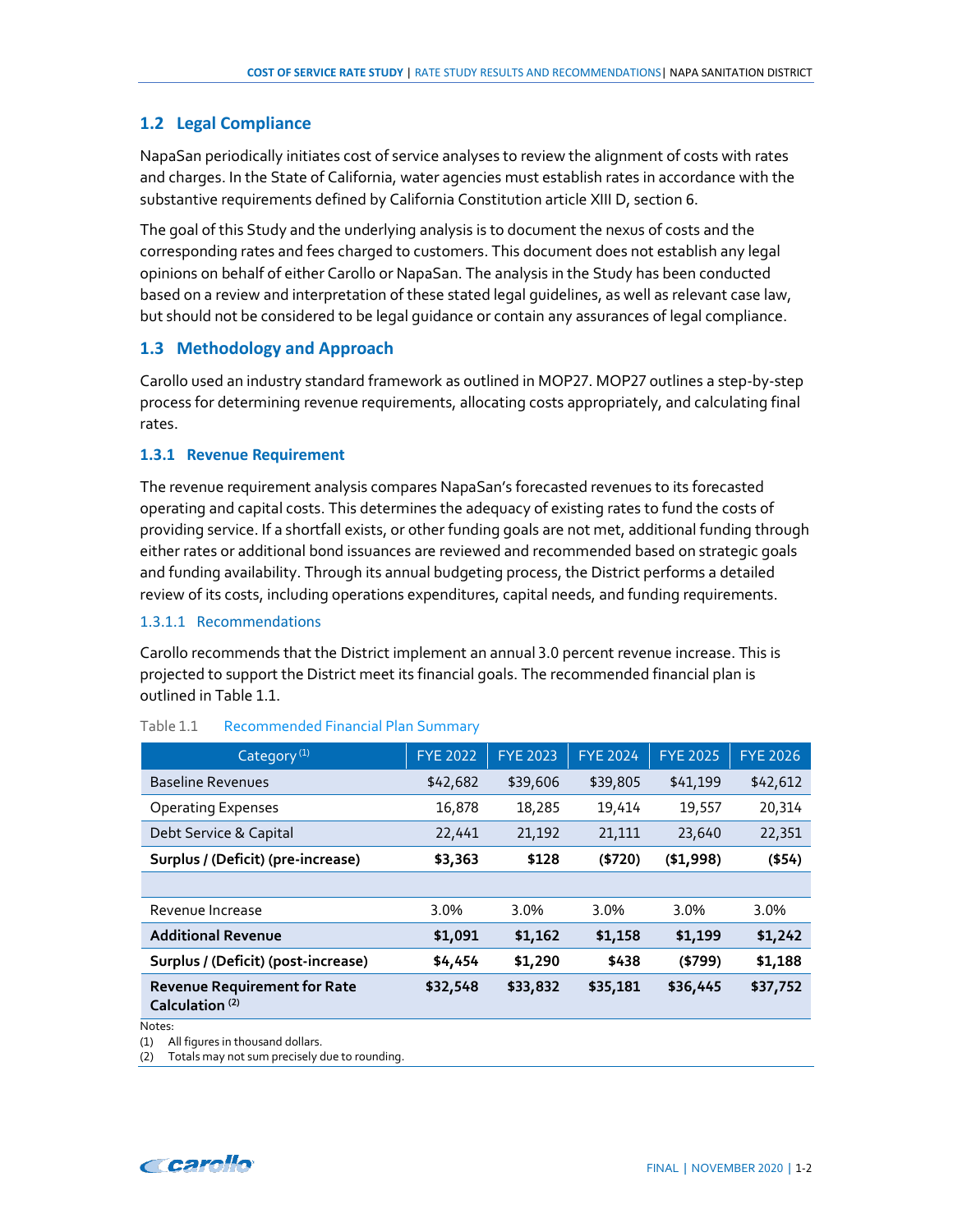# <span id="page-8-0"></span>**1.3.2 Cost of Service**

After assessing the revenue requirements of the District, costs are allocated to specific functional categories. The cost of service allocation completed in this study is established on the functional allocation method in MOP27. This allocation to functional categories is based on several key operating functions, such as flow, removal of biochemical oxygen demand (BOD), and removal of total suspended solids (TSS). This process takes each item in NapaSan's budget and organizes the items collectively based on what function is served. This process results in rates that couple the cost incurred by the District, and the benefit delivered to the customer or the demand the customer places on the system and its resources.

#### 1.3.2.1 Recommendations

As the system has changed over time, the allocation of costs needs to change accordingly. Previously, the allocation of costs was 50 percent to flow with 25 percent each to BOD and TSS. This analysis found that the allocation is 58 percent to flow, 15 percent to BOD, and 27 percent to TSS.

## <span id="page-8-1"></span>**1.3.3 Rate Structure Assessment**

The cost of service study is an opportunity to assess the reasonableness of certain assumptions in the current rate structure. Carollo reviewed several assumptions for the District.

# 1.3.3.1 EDU Flow Assumption

NapaSan uses an equivalent dwelling unit (EDU) approach to calculate its Sewer Service Charges. An EDU is a unit of measure intended to represent the volume and strength (BOD and TSS) of wastewater generated by a typical single-family residential (SFR) home. This allows NapaSan to compare the wastewater "demand" of different parcels and customers using a standardized unit of measure.

To date, the District has assumed that this demand from an SFR customer is 210 gallons per day (gpd). However, winter water usage analysis, a common proxy for wastewater demand, shows that the actual demand is lower, approximately 117 gpd. Carollo recommends changing the rate structure assumption to use 117 gpd instead of 210 gpd.

This change has several impacts. First, this will impact the multi-family residential rate structure by changing the relative amount of flow from parcels such as condos and duplexes. The impact of this change is shown in Table 1.2.

| <b>Residential Unit Type</b>       | <b>FYE</b><br>2021 | <b>FYE</b><br>2022 | <b>FYE</b><br>2023 | <b>FYE</b><br>2024 | <b>FYE</b><br>2025 | <b>FYE</b><br>2026 |
|------------------------------------|--------------------|--------------------|--------------------|--------------------|--------------------|--------------------|
| <b>Single Family Dwelling</b>      | 1.00               | 1.00               | 1.00               | 1.00               | 1.00               | 1.00               |
| <b>Duplex</b>                      | 1.00               | 0.96               | 0.92               | 0.88               | 0.84               | 0.80               |
| <b>Condominiums and Townhouses</b> | 1.00               | 0.97               | 0.94               | 0.91               | 0.88               | 0.85               |
| Triplex, Fourplex, and Apartments  | 0.60               | 0.64               | 0.68               | 0.72               | 0.76               | 0.80               |
| <b>Mobile Home</b>                 | 0.60               | 0.65               | 0.70               | 0.75               | 0.80               | 0.85               |
| Overnight Trailer Park             | 0.40               | 0.40               | 0.40               | 0.40               | 0.40               | 0.40               |
| SFR with ADU                       | 2.00               | 1.50               | 1.50               | 1.50               | 1.50               | 1.50               |

#### <span id="page-8-2"></span>Table 1.2 Current and Proposed Residential Billing Ratios

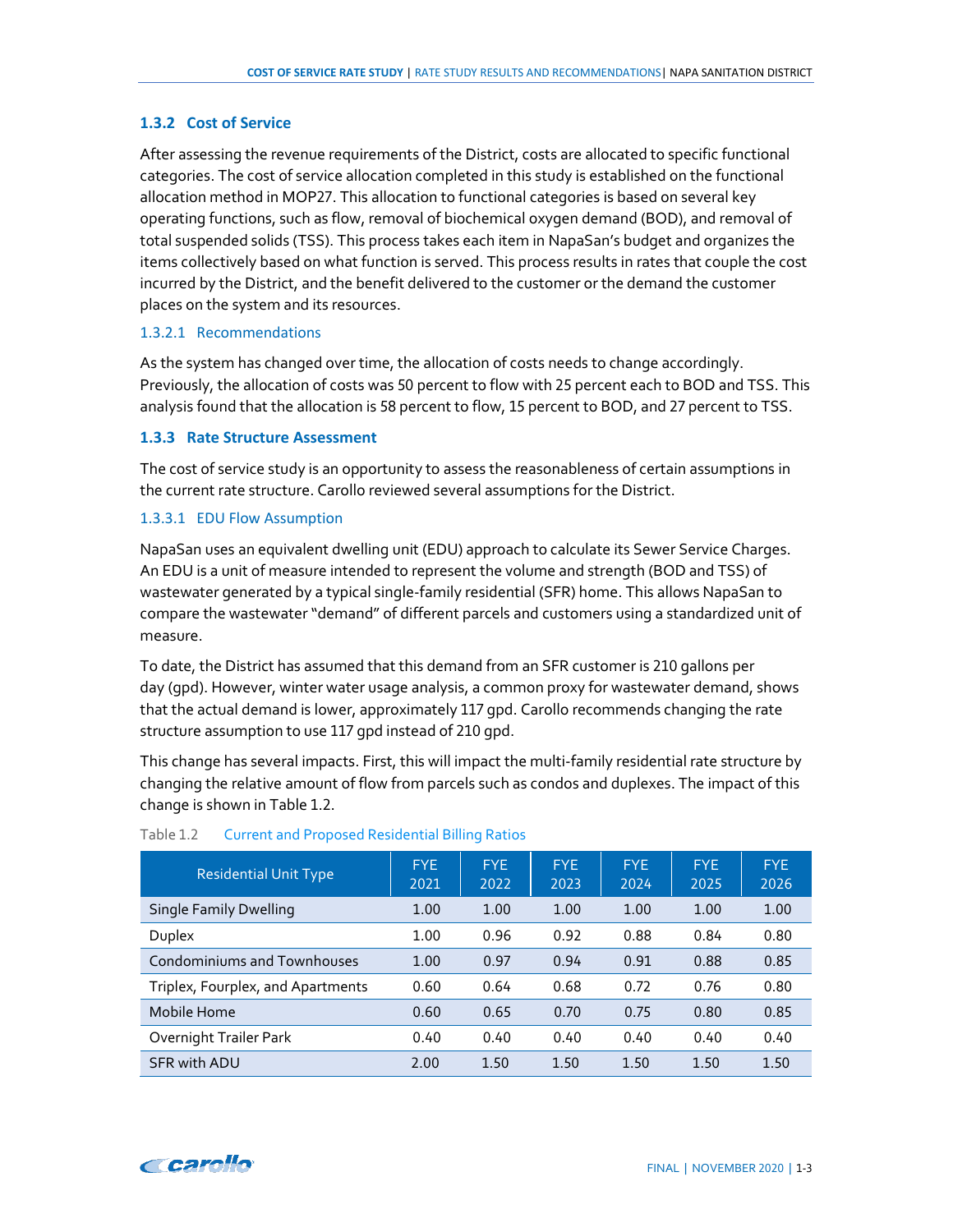This change also impacts how BOD and TSS are projected for an EDU. If mass loadings of BOD and TSS are held constant while flow decreases, then by rule concentrations of the two constituents must increase. Because the total mass loadings at the District's treatment plant has varied minimally, the concentration of BOD and TSS must have increased in turn. This changes how commercial strength factors are calculated. The flow and concentrations are shown below in Table 1.3.

The updated strength factors for commercial classes incorporate these figures as well as the updated cost allocation to flow, BOD, and TSS referenced above.

| Year            | Flow (gpd) | BOD (mg/L) | TSS (mg/L) |
|-----------------|------------|------------|------------|
| <b>FYE 2021</b> | 210        | 175        | 200        |
| FYE 2022        | 188        | 209        | 238        |
| <b>FYE 2023</b> | 167        | 240        | 274        |
| FYE 2024        | 150        | 265        | 303        |
| <b>FYE 2025</b> | 137        | 284        | 324        |
| FYE 2026        | 126        | 301        | 344        |
| <b>FYE 2027</b> | 117        | 314        | 359        |

# <span id="page-9-1"></span>Table 1.3 EDU Flow, BOD, and TSS Phase-In Schedule

#### 1.3.3.2 Commercial Rolling Average

For commercial customers, the annual Sewer Service Charge is calculated based on metered water usage for the prior year. To mitigate potential swings in demand and build the resiliency of the rate structure, it is recommended that the District use a three-year rolling average instead of just the last year. This should have a limited impact on customers, with the potential of making their annual bill more predictable. For the District, this will increase the level of revenues from more reliable sources that are less volatile based on water usage.

# <span id="page-9-0"></span>**1.3.4 Rate Design**

The rate design takes the allocation of costs and the rate structure assessment in the previous steps and calculates an updated rate. The results are outlined below.

<span id="page-9-2"></span>Table 1.4 Sewer Service Charge Calculation

| Class                           | <b>FYE 2022</b> |          | FYE 2023   FYE 2024   FYE 2025   FYE 2026 |          |          |
|---------------------------------|-----------------|----------|-------------------------------------------|----------|----------|
| Revenue Requirement (thousands) | \$32,119        | \$33,386 | \$34,718                                  | \$35,965 | \$37,255 |
| Projected EDU                   | 43,488          | 45,203   | 47,006                                    | 48,695   | 50,441   |
| Sewer Service Charge (\$/EDU)   | \$738.60        | \$738.60 | \$738.60                                  | \$738.60 | \$738.60 |

#### 1.3.4.1 Bill Impacts

The impacts of the change in rates are shown below for residential customers.

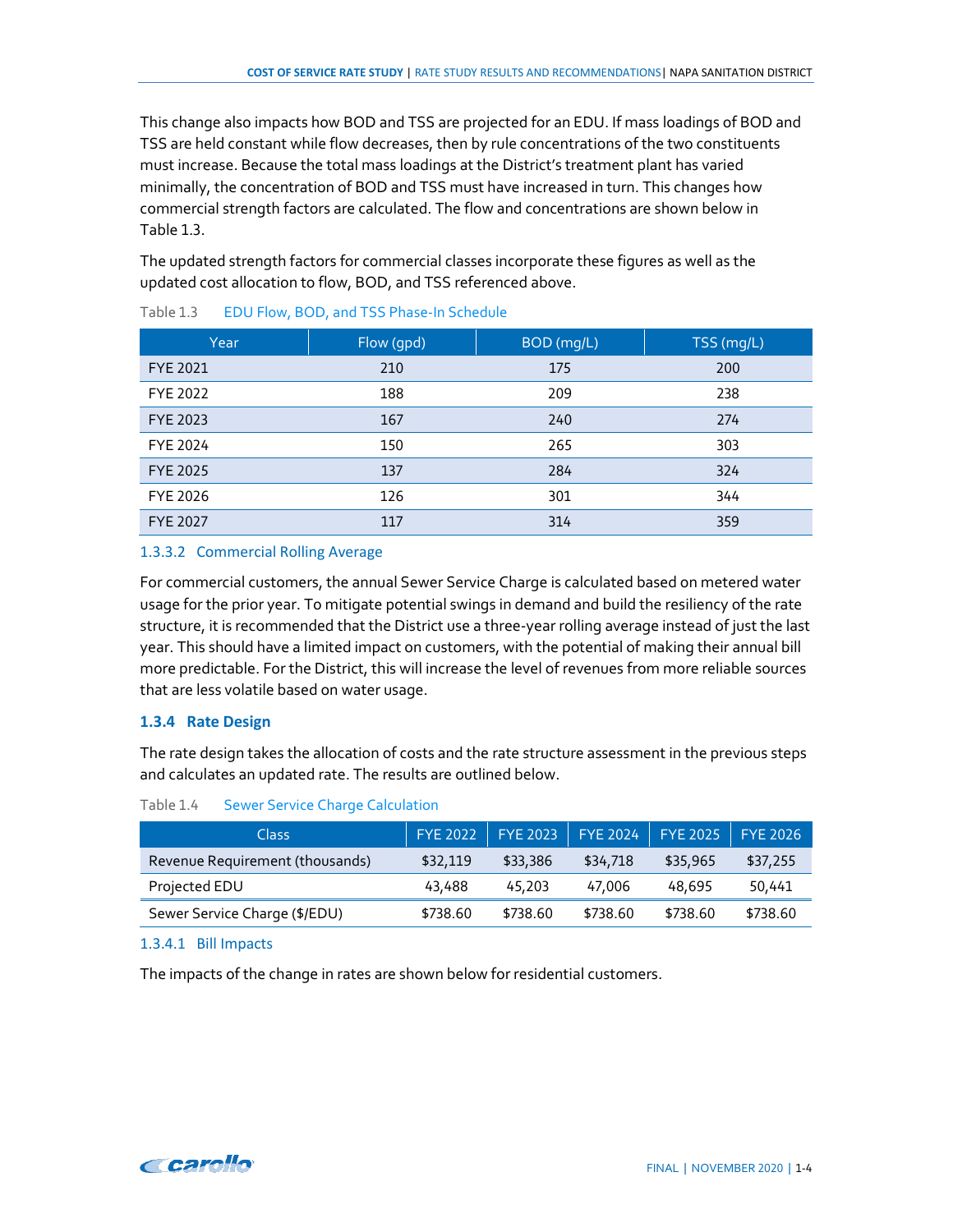| <b>Class</b>                           | <b>FYE 2021</b> | <b>FYE 2022</b> | <b>FYE 2023</b> | <b>FYE 2024</b> | <b>FYE 2025</b> | <b>FYE 2026</b> |
|----------------------------------------|-----------------|-----------------|-----------------|-----------------|-----------------|-----------------|
| <b>Single Family Dwelling</b>          | \$738.60        | \$738.60        | \$738.60        | \$738.60        | \$738.60        | \$738.60        |
| <b>Duplexes</b>                        | \$738.60        | \$709.06        | \$679.51        | \$649.97        | \$620.42        | \$590.88        |
| Apartments                             | \$443.16        | \$472.70        | \$502.25        | \$531.79        | \$561.34        | \$590.88        |
| Condominiums /<br>Townhouses           | \$738.60        | \$716.44        | \$694.28        | \$672.13        | \$649.97        | \$627.81        |
| <b>Mobile Home Spaces</b>              | \$443.16        | \$480.09        | \$517.02        | \$553.95        | \$590.88        | \$627.81        |
| Overnight Trailer<br>Parking           | \$295.44        | \$295.44        | \$295.44        | \$295.44        | \$295.44        | \$295.44        |
| Pool House/Rec Room                    | \$738.60        | \$738.60        | \$738.60        | \$738.60        | \$738.60        | \$738.60        |
| <b>Single Family Dwelling</b><br>w/ADU | \$1,477.20      | \$1,107.90      | \$1,107.90      | \$1,107.90      | \$1,107.90      | \$1,107.90      |
| Apartments / S.R.O.                    | \$443.16        | \$443.16        | \$443.16        | \$443.16        | \$443.16        | \$443.16        |

## <span id="page-10-0"></span>Table 1.5 Residential Rate Impacts



#### <span id="page-10-1"></span>Figure 1.1 Residential Rate Impacts

Commercial bill impacts are more difficult to represent because it depends on how much water is metered. The table below shows a sample range of impacts for a customer that is currently using 1 EDU, which is 210 gpd. As the EDU flow estimate decreases, this customer will be billed for more EDU unless usage is reduced.

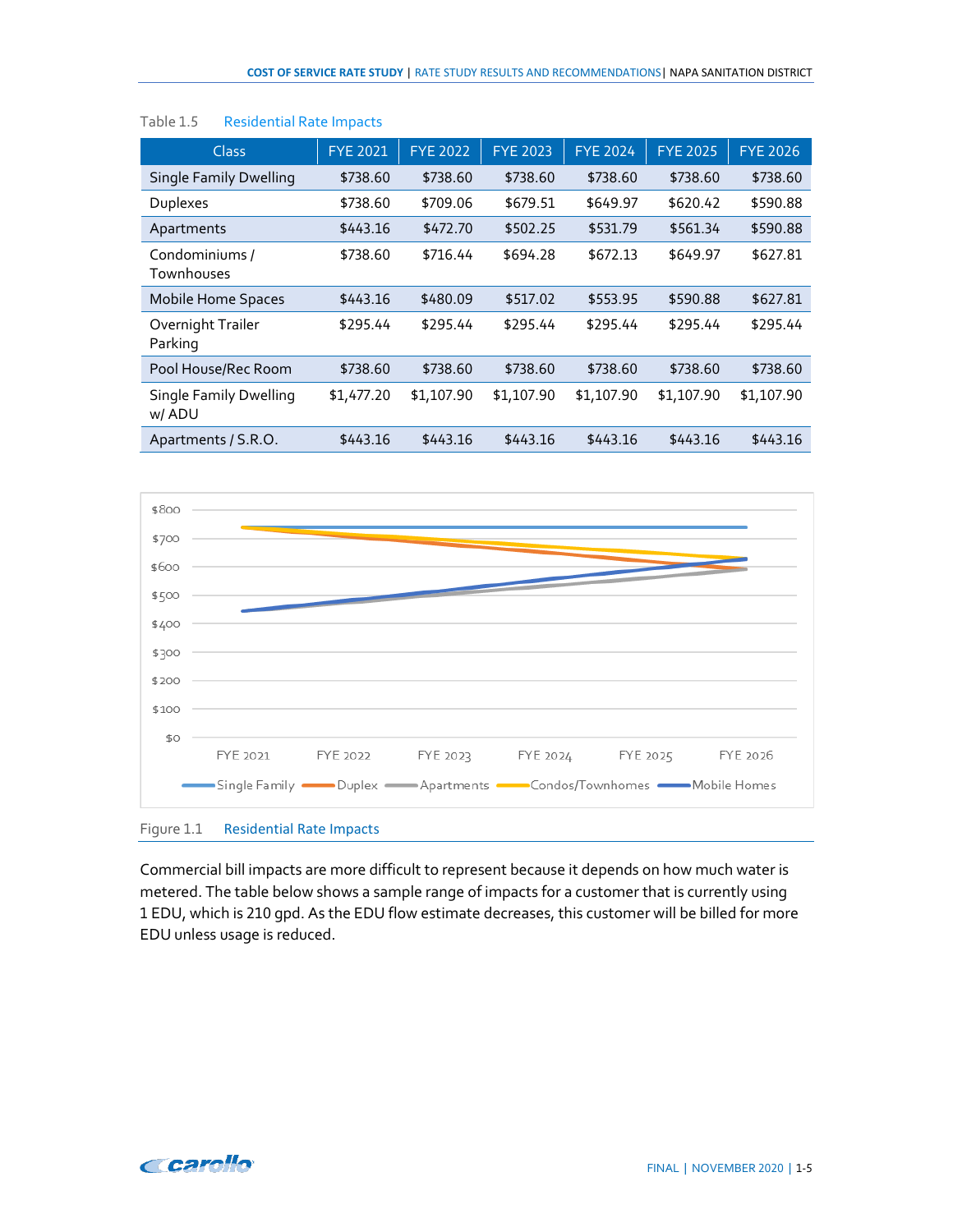| <b>Strength Factor</b>                       | <b>FYE</b><br>2021 | <b>FYE</b><br>2022 | <b>FYE</b><br>2023 | FYE.<br>2024 | <b>FYE</b><br>2025 | <b>FYE</b><br>2026 |
|----------------------------------------------|--------------------|--------------------|--------------------|--------------|--------------------|--------------------|
| 1.0 (e.g. office, gym, hotel w/o restaurant) | \$739              | \$827              | \$931              | \$1,036      | \$1,130            | \$1,235            |
| 1.4 (e.g. delis, commercial laundry)         | \$1,066            | \$1,069            | \$1,203            | \$1,340      | \$1,460            | \$1,596            |
| 2.0 (hotel w/ restaurant)                    | \$1,477            | \$1,506            | \$1,694            | \$1,886      | \$2,056            | \$2,248            |
| 2.7 (restaurant)                             | \$1,978            | \$1,865            | \$2,099            | \$2,336      | \$2,547            | \$2,784            |

# <span id="page-11-0"></span>Table 1.6 Commercial Rate Impacts



<span id="page-11-1"></span>Figure 1.2 Commercial Rate Impacts

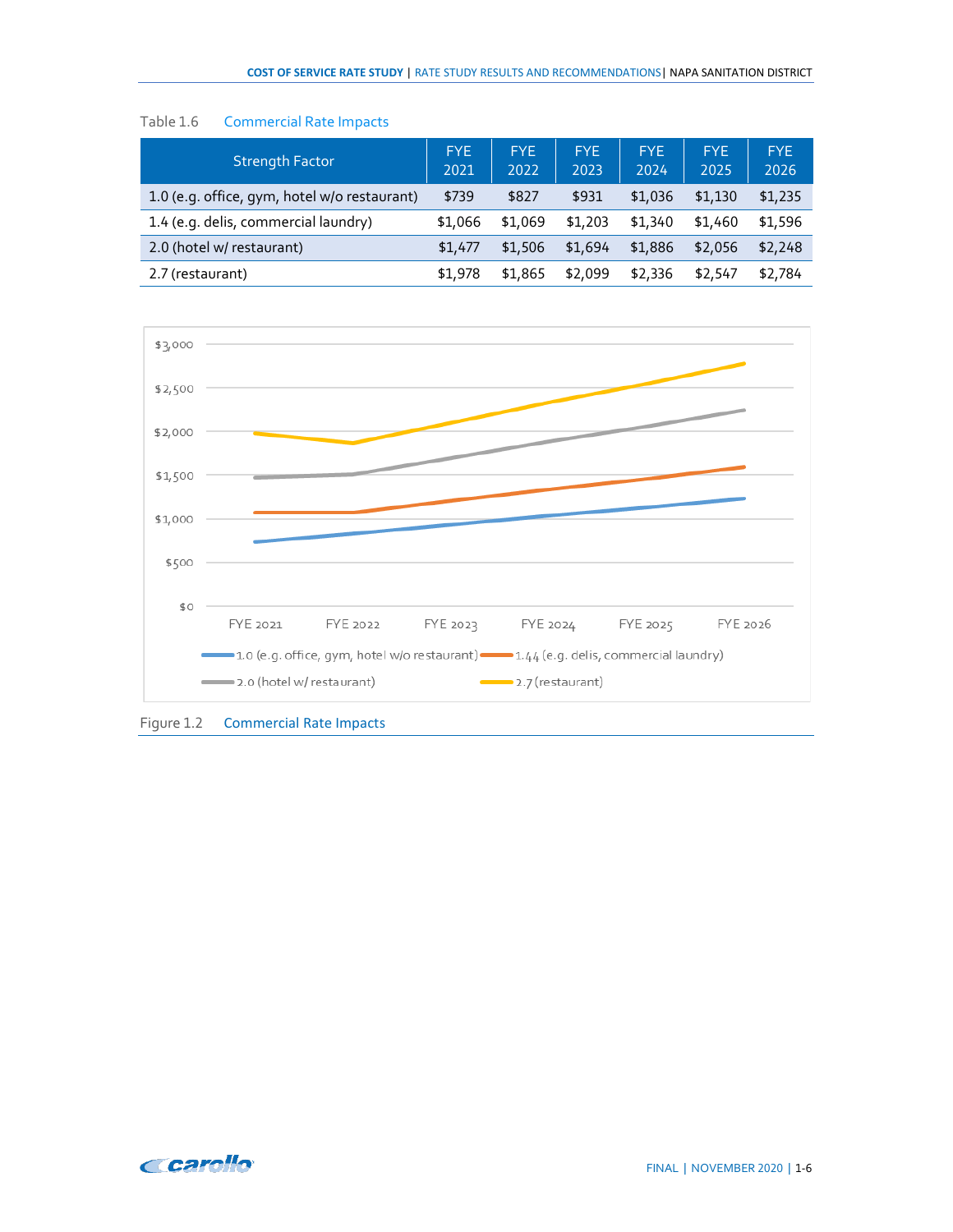# <span id="page-12-1"></span><span id="page-12-0"></span>Chapter 2 INTRODUCTION

# <span id="page-12-2"></span>**2.1 Project Background**

NapaSan retained Carollo to conduct a study regarding its sewer service charge (SSC) methodologies. This Study summarizes and presents the results of Carollo's analysis, along with the assumptions and inputs used, the methodological basis of the analysis, and the impacts of the proposed changes.

#### <span id="page-12-3"></span>**2.1.1 About NapaSan**

NapaSan provides wastewater collection and treatment for approximately 83,300 residents, primarily in the City of Napa, California. NapaSan treats 10 million gallons per day (MGD), with a total permitted treatment capacity of 15.4 MGD. NapaSan is able to reclaim a portion of its wastewater flows for recycled water usage, producing approximately 800 million gallons per year.

## <span id="page-12-4"></span>**2.2 Project Approach**

Carollo used an industry standard rate setting approach, following the methodology outlined in the Water Environment Federation's *Manual of Practice 27: Financing and Charges for Wastewater Systems* (MOP27)*.* MOP27 outlines a commonly accepted approach for wastewater utilities to use to forecast revenue requirements, allocate costs to functional category and customer, and then calculate rates.

#### <span id="page-12-5"></span>**2.2.1 Proposition 218**

Wastewater utilities in California must satisfy the requirements of California's Proposition 218. Proposition 218 requires that rates do not exceed the proportional cost of service. While this Study should not be considered a legal document and does not provide any guarantees, assurances, or other legal obligations to meet Proposition 218, the analysis was performed with proportionality requirements of Proposition 218 as a goal and the recommendations are presented using the best available data to show a nexus between costs and rates.

#### <span id="page-12-6"></span>**2.2.2 Organization of this Study**

This Study is organized into the following sections to summarize the methodology and results of each step:

- Baseline Inputs and Assumptions
- Revenue Requirements
- Cost of Service Analysis
- Rate Structure Assessment
- Rate Recommendations
- Appendix

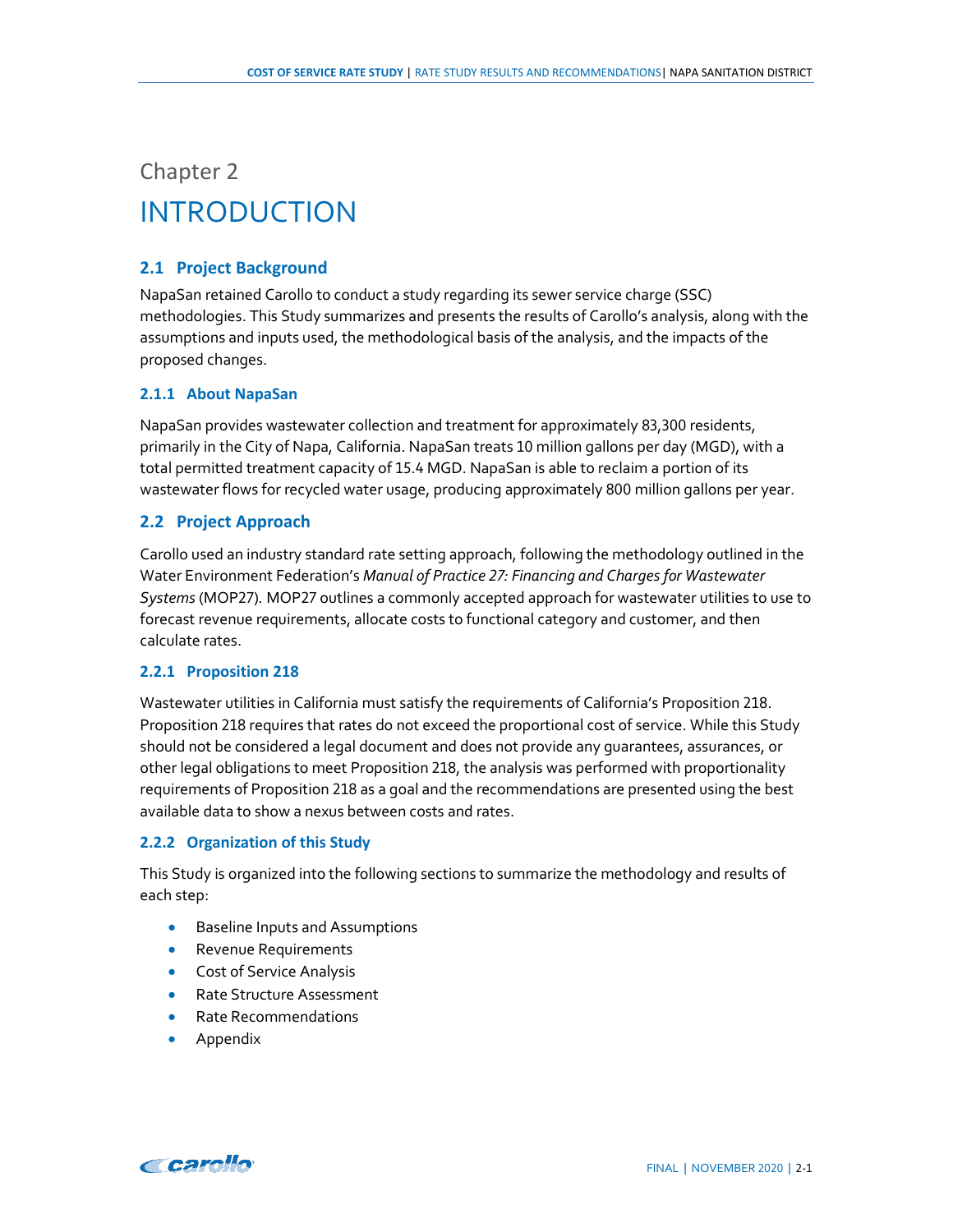# <span id="page-13-1"></span><span id="page-13-0"></span>Chapter 3 BASELINE INPUTS AND ASSUMPTIONS

# <span id="page-13-2"></span>**3.1 Existing Rate Structure**

NapaSan's current rate structure uses an EDU approach for wastewater rates. This approach defines one EDU as the typical flow of an SFR home. All SFR customers pay the rate for one EDU, which, for fiscal year ending 2021, is \$738.60.

Multi-family residential, non-residential, and industrial wastewater customers are billed based on how many EDUs are assumed from the connection each year. The EDUs are estimated based on total return flow. This is assumed for residential and is based on measured potable demand from non-residential and industrial customers. One EDU is currently equal to 76,650 gallons per year.

In addition, commercial and industrial customers have a Strength Factor to account for varying BOD and TSS, collectively known as loadings. These loadings form the basis of the treatment process and will be discussed further in the cost of service analysis of this Study. The strength factor is intended to adjust each EDU based on the relative loadings from each customer.

#### <span id="page-13-3"></span>**3.1.1 Residential**

NapaSan's current rate structure for residential customers differentiates between different dwelling types, as outlined in Table 3.1.

| <b>Dwelling Type</b>               | Number of EDU | FYE 2021 Sewer Service Charge |
|------------------------------------|---------------|-------------------------------|
| <b>Condominiums and Townhouses</b> | 1.0           | \$738.60                      |
| Duplex, each unit                  | 1.0           | \$738.60                      |
| Mobile Home                        | 0.6           | \$443.16                      |
| Overnight Trailer Park, per space  | 0.4           | \$295.44                      |
| <b>Single Family Dwelling</b>      | 1.0           | \$738.60                      |
| Triplex, Fourplex, and Apartments  | 0.6           | \$443.16                      |
| <b>Condominiums and Townhouses</b> | 1.0           | \$738.60                      |

#### <span id="page-13-4"></span>Table 3.1 FYE 2021 Residential Sewer Service Charges

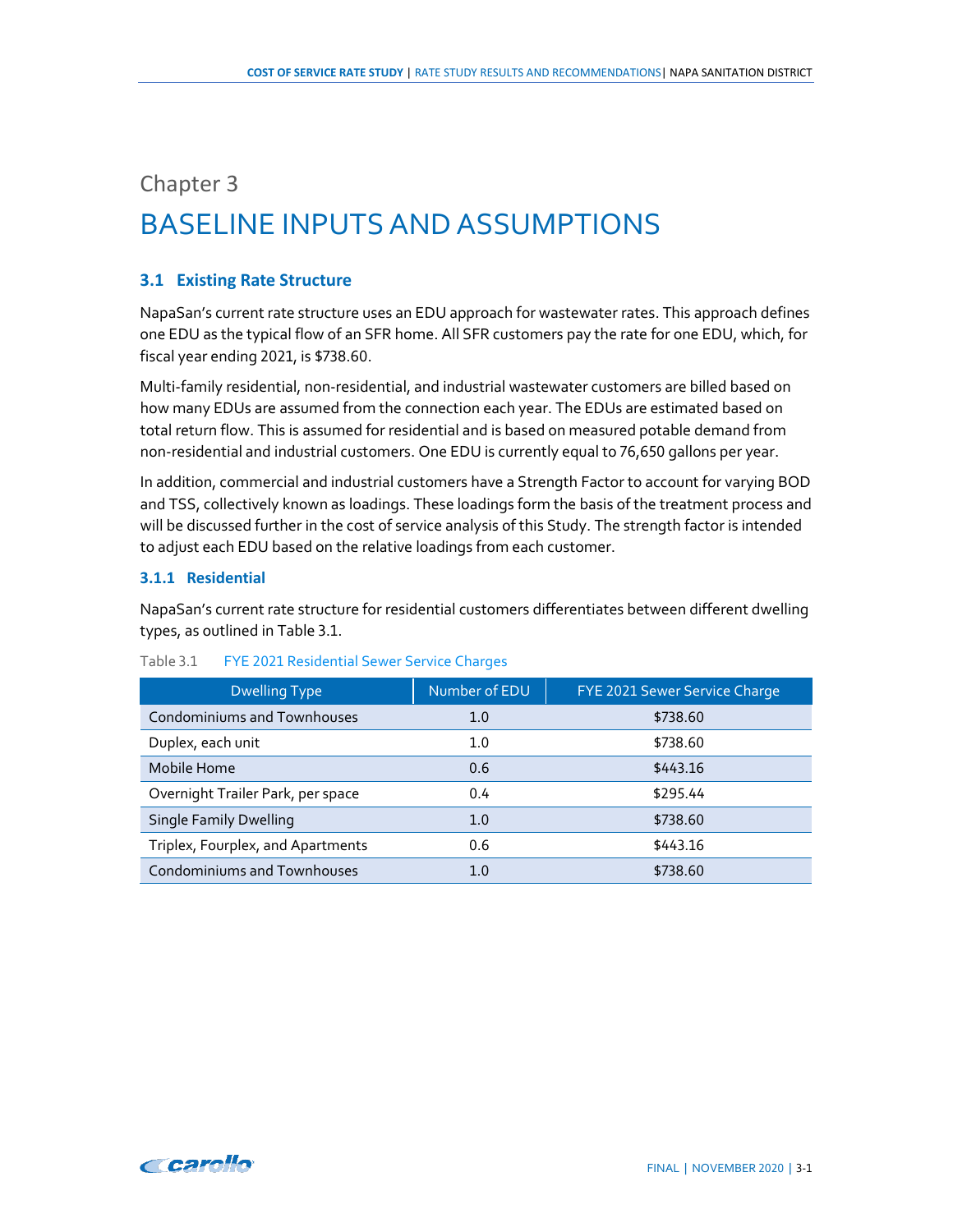#### <span id="page-14-0"></span>**3.1.2 Commercial**

Commercial Sewer Service Charges are charged annually, either on property tax assessments or directly billed to the commercial customer. The sewer service charge for commercial businesses is based on the following formula:

Equation 3.1 Annual Sewer Service Charge Equation

$$
Annual \text{ Sever Service Charge}
$$
\n
$$
= \frac{Gallons \text{ of notable water used in prior year}}{76,650 \text{ gallons}} \times \text{Rate} \left(\frac{\$}{EDU}\right)
$$

As outlined above, 76,650 is the current assumed annual water use in gallons for an EDU. The Strength Factor is based on guidance from the California State Water Resources Control Board, which outlines typical BOD and TSS concentrations from commercial users.<sup>[1](#page-14-2)</sup> Measuring BOD and TSS concentrations is costly and difficult and would be impossible to obtain for every single customer. As a result, these industry standard concentrations are used.

The Strength Factor is then a function of the following formula:

Equation 3.2 Current Strength Factor Formula

$$
Strength Factor = 50\% + 25\% \times \frac{Class\,BOD\left(mg/L\right)}{175\,mg/L} + 25\% \times \frac{Class\,TSS\left(mg/L\right)}{200\,mg/L}
$$

The 175 milligrams per liter (mg/L) for BOD and 200 mg/L for TSS are based on the assumed concentration for a typical SFR dwelling. The BOD and TSS concentrations for each class, along with the resulting strength factors are shown in Table 3.2.

#### <span id="page-14-1"></span>Table 3.2 Current Commercial Strength Factors

| <b>Business Category</b>            | BOD (mg/L) | TSS (mg/L) | <b>Strength Factor</b> |
|-------------------------------------|------------|------------|------------------------|
| <b>Automobile Sales and Service</b> | 175        | 200        | 1.0                    |
| Bars/Nightclubs                     | 175        | 200        | 1.0                    |
| Bakery/Candy/Ice Cream              | 1,000      | 600        | 2.7                    |
| <b>Banks/Business Offices</b>       | 175        | 200        | 1.0                    |
| <b>Car Wash Facilities</b>          | 20         | 150        | 0.7                    |
| Churches                            | 175        | 200        | 1.0                    |
| Convalescent Homes/Hospitals        | 175        | 200        | 1.0                    |
| Delicatessens                       | 450        | 240        | 1.4                    |
| Dry Type Manufacturing              | 175        | 200        | 1.0                    |
| Laundries - Commercial              | 450        | 240        | 1.4                    |
| Laundries - Self Service            | 150        | 110        | 0.9                    |
| Markets (without food service)      | 450        | 240        | 1.4                    |
| Markets (with food service)         | 800        | 800        | 2.6                    |
| Merchandising/Retail Shops          | 175        | 200        | 1.0                    |

<sup>1</sup> California State Water Resources Control Board Division of Water Quality, "Revenue Program Guidelines for Wastewater Agencies," April 1983. Retrieved 11/8/2020.

<span id="page-14-2"></span>https://www.waterboards.ca.gov/publications\_forms/publications/general/docs/revenue\_wastewater.pdf

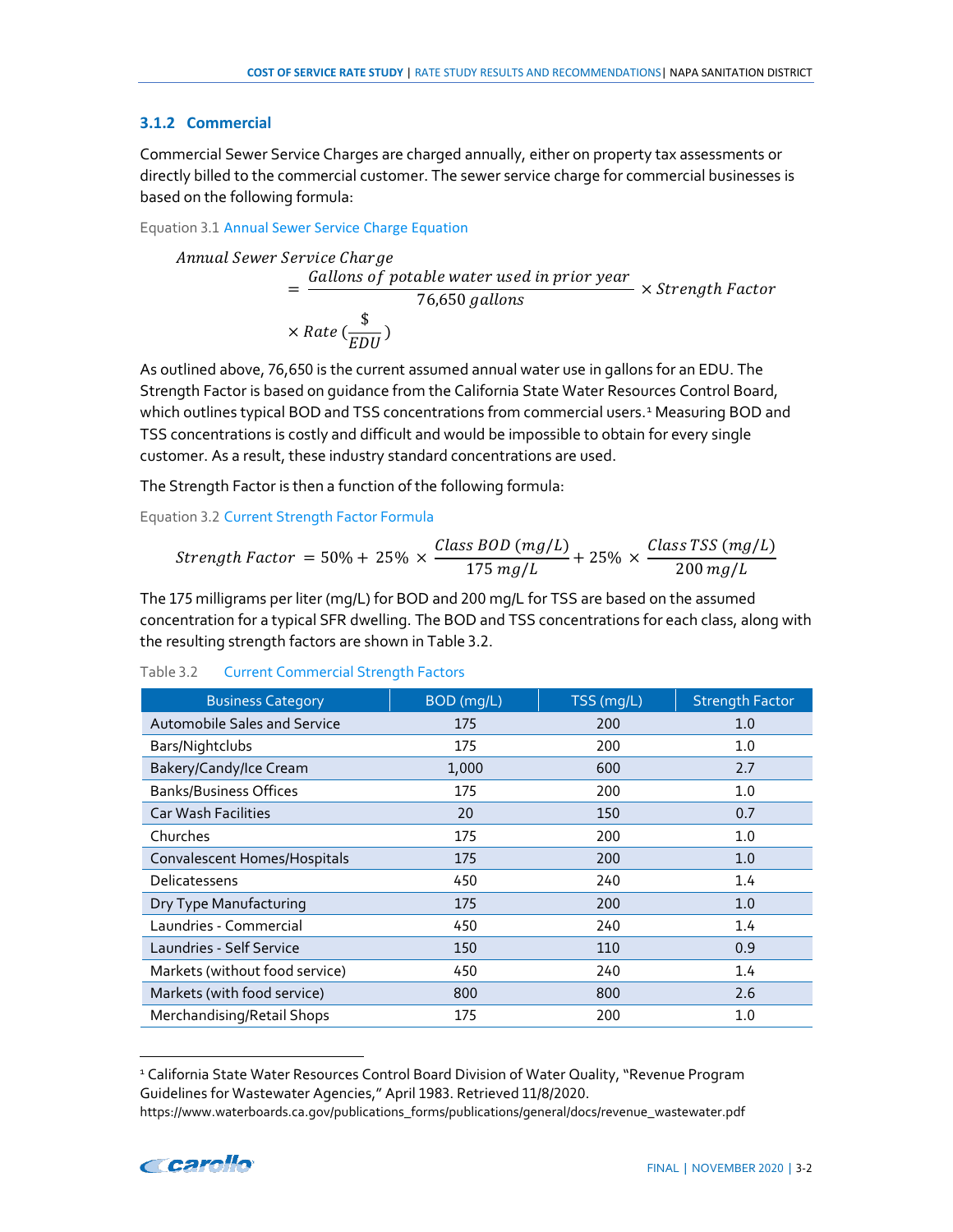| <b>Business Category</b>           | BOD (mg/L) | TSS (mg/L) | <b>Strength Factor</b> |
|------------------------------------|------------|------------|------------------------|
| Mortuaries/Funeral Homes           | 800        | 800        | 2.6                    |
| Newspapers / Printers              | 175        | 200        | 1.0                    |
| Physicians/Medical Offices         | 175        | 200        | 1.0                    |
| <b>Restaurants &amp; Caterers</b>  | 1,000      | 600        | 2.7                    |
| Daycares/Private Schools           | 175        | 200        | 1.0                    |
| <b>Service Related Enterprises</b> | 175        | 200        | 1.0                    |
| Service Stations/Repair Shops      | 175        | 200        | 1.0                    |
| <b>Theaters</b>                    | 175        | 200        | 1.0                    |
| <b>Shopping Centers/Complexes</b>  | 175        | 200        | 1.0                    |
| Membership Organizations           | 175        | 200        | 1.0                    |
| Mixed Use (1 Meter)                | 450        | 240        | 1.6                    |
| Hotels & Motels (W/O Rest.)        | 175        | 200        | 1.0                    |
| Hotels & Motels (W/ Rest.)         | 500        | 600        | 2.0                    |
| <b>Bed &amp; Breakfast Inns</b>    | 175        | 200        | 1.0                    |
| <b>Industrial Monitoring</b>       | 175        | 200        | 1.0                    |
| Hold & Haul                        | 175        | 200        | 1.0                    |

# <span id="page-15-0"></span>**3.1.3 Industrial**

Industrial customers are charged using the same formula as commercial customers. However, because these customers have higher strength flow that requires a discharge permit, their BOD and TSS concentrations are measured rather than using industry standards.

#### <span id="page-15-1"></span>**3.1.4 Wastehauler**

This Study also reviewed the District's rates charged for septage received by septage wastehaulers. This discharge is delivered to the District's treatment facilities by truck. Most of the septage received by the District is from portable toilets, although some is received from wineries. Smaller amounts are received from restaurants and other food related industries.

The District's current rate structure for wastehaulers is divided between portable toilets, and then domestic, restaurant, and winery categories. These rates are outlined in [Table 3.3.](#page-15-2)

<span id="page-15-2"></span>Table 3.3 Current Portable Toilet Wastehauler Rates

| <b>Gallons</b>  | FYE 2021 Rate |
|-----------------|---------------|
| $0 - 276$       | \$59.00       |
| $277 - 526$     | \$81.00       |
| 527 - 776       | \$103.00      |
| 777 - 1,026     | \$125.00      |
| $1,027 - 1,276$ | \$147.00      |
| $1,277 - 1,526$ | \$169.00      |
| $1,527 - 1,776$ | \$191.00      |
| $1,777 - 2,026$ | \$213.00      |
| >2,026          | \$235.00      |

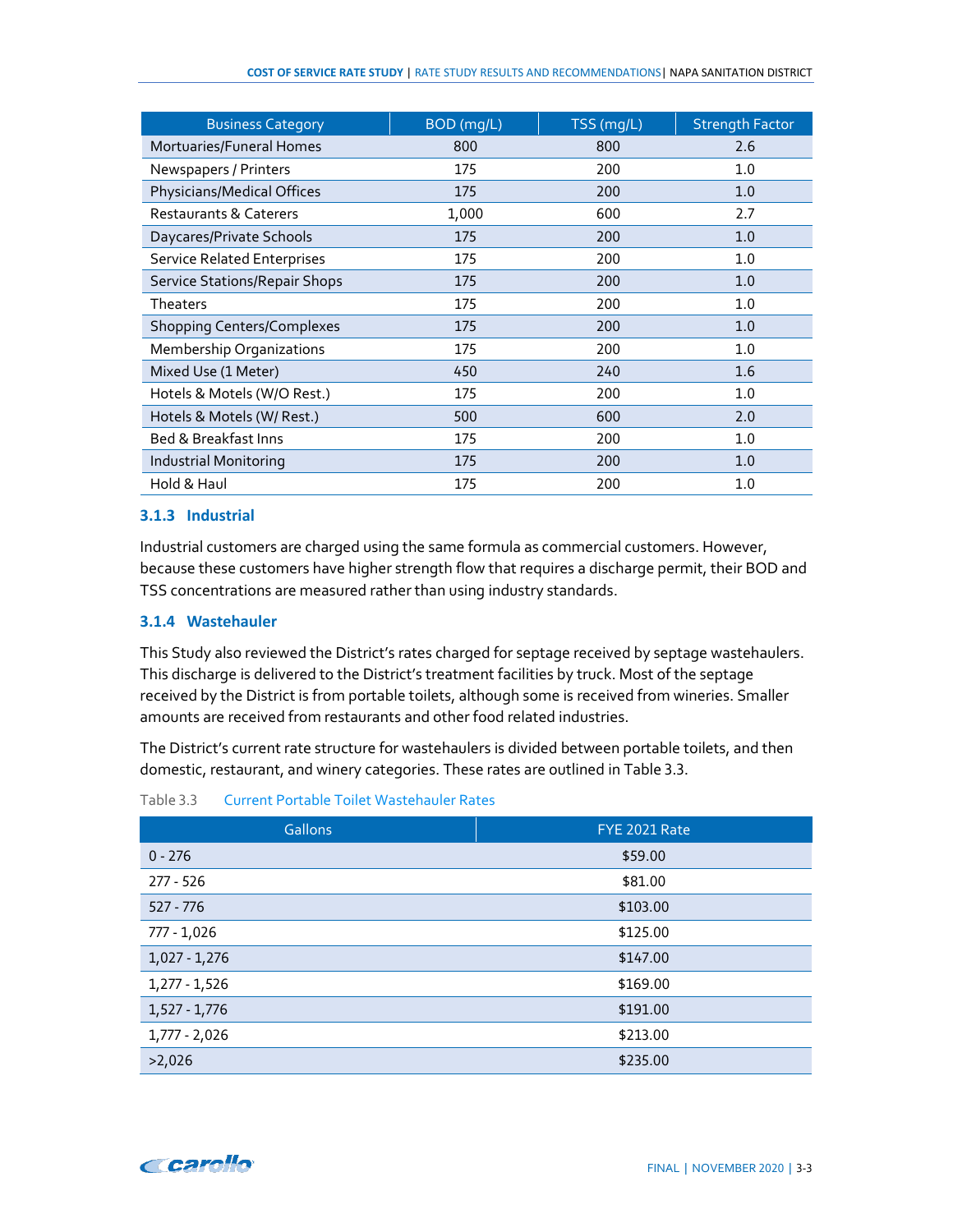| <b>Gallons</b> | Domestic   | Restaurant | <b>Wineries</b> |
|----------------|------------|------------|-----------------|
| 1,500          | \$517.00   | \$761.00   | \$1,071.00      |
| 1,750          | \$603.00   | \$888.00   | \$1,250.00      |
| 2,000          | \$689.00   | \$1,015.00 | \$1,429.00      |
| 2,250          | \$775.00   | \$1,142.00 | \$1,608.00      |
| 2,500          | \$861.00   | \$1,269.00 | \$1,787.00      |
| 2,750          | \$947.00   | \$1,396.00 | \$1,966.00      |
| 3,000          | \$1,034.00 | \$1,522.00 | \$2,142.00      |
| 3,250          | \$1,120.00 | \$1,649.00 | \$2,321.00      |
| 3,500          | \$1,206.00 | \$1,776.00 | \$2,500.00      |
| 3,750          | \$1,292.00 | \$1,903.00 | \$2,679.00      |
| 4,000          | \$1,378.00 | \$2,030.00 | \$2,858.00      |
| 4,250          | \$1,464.00 | \$2,157.00 | \$3,037.00      |
| 4,500          | \$1,722.00 | \$2,538.00 | \$3,574.00      |
| 4,750          | \$1,808.00 | \$2,665.00 | \$3,753.00      |
| 5,000          | \$2,068.00 | \$3,044.00 | \$4,284.00      |

#### <span id="page-16-2"></span>Table 3.4 Current Domestic, Restaurant, and Winery Wastehauler Rates

#### <span id="page-16-0"></span>**3.2 Growth and Inflation Assumptions**

#### <span id="page-16-1"></span>**3.2.1 Growth Assumptions**

NapaSan currently projects that its number of connections will increase by approximately 0.7 percent on average over the next ten years. The District projects slower than average growth in FYE 2022 due to a potential slowdown in the economy, followed by a slight increase in the growth rate in the following years. The projected number of connections by class is outlined Table 3.5.

<span id="page-16-3"></span>

| Table 3.5<br><b>Current and Projected Connections</b> |  |
|-------------------------------------------------------|--|
|-------------------------------------------------------|--|

| Class <sup>(1)</sup>          | <b>FYE</b><br>2021 | <b>FYE</b><br>2022 | <b>FYE</b><br>2023 | <b>FYE</b><br>2024 | <b>FYE</b><br>2025 | <b>FYE</b><br>2026 |
|-------------------------------|--------------------|--------------------|--------------------|--------------------|--------------------|--------------------|
| <b>Single Family Dwelling</b> | 19,307             | 19,489             | 19,582             | 19,744             | 19,945             | 20,071             |
| <b>Duplexes</b>               | 1,649              | 1,664              | 1,672              | 1,686              | 1,703              | 1,714              |
| Apartments                    | 6,953              | 7,018              | 7,052              | 7,110              | 7,182              | 7,228              |
| Condominiums / Townhouses     | 3,079              | 3,108              | 3,123              | 3,149              | 3,181              | 3,201              |
| <b>Mobile Home Spaces</b>     | 1,475              | 1,489              | 1,496              | 1,508              | 1,523              | 1,533              |
| Overnight Trailer Parking     | 148                | 149                | 150                | 151                | 153                | 154                |
| Pool House/Rec Room           | 33                 | 34                 | 34                 | 34                 | 34                 | 35                 |
| Single Family Dwelling W/ ADU | 266                | 268                | 270                | 272                | 275                | 276                |
| Apartments / S.R.O.           | 11                 | 11                 | 11                 | 11                 | 11                 | 12                 |
| Commercial                    | 1,606              | 1,621              | 1,628              | 1,641              | 1,658              | 1,668              |
| Industrial                    | 17                 | 17                 | 17                 | 17                 | 17                 | 17                 |
| Total                         | 34,544             | 34,869             | 35,034             | 35,323             | 35,683             | 35,909             |
| Notes:                        |                    |                    |                    |                    |                    |                    |

(1) All residential classes represent dwelling units.

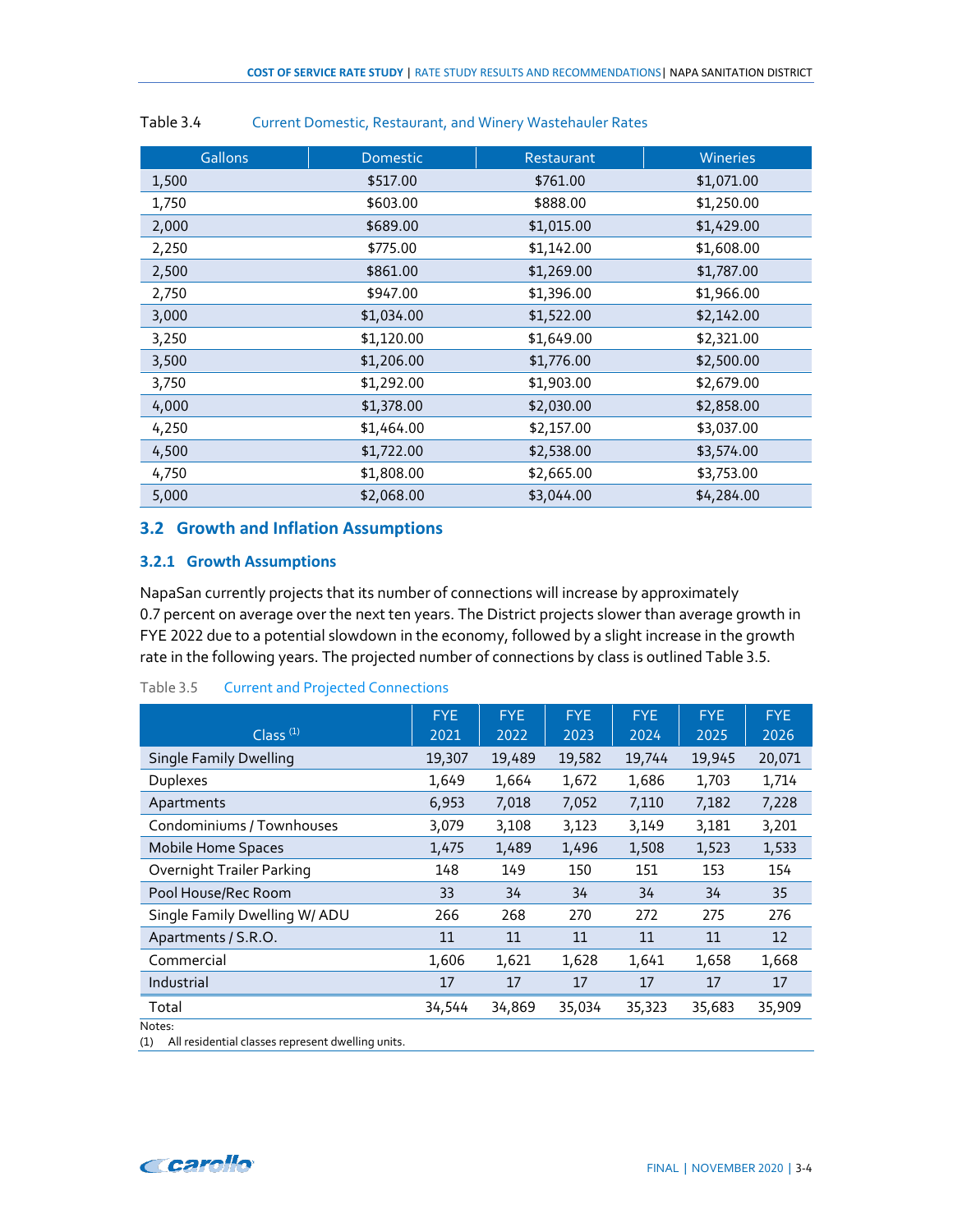# <span id="page-17-0"></span>**3.2.2 Cost Escalation**

Baseline revenue and expense data was provided by NapaSan and then escalated based on the type of expense. The annual escalation rates for FYE 2021 through 2026 are outlined in Table 3.6. These escalation rates were developed based on NapaSan's projected cost drivers.

<span id="page-17-1"></span>Table 3.6 Cost Escalation and Growth Rates by Fiscal Year

| Category                 | <b>FYE 2022</b> | $FYE 2023$ $FYE 2024$ |         | FYE 2025 | <b>FYE 2026</b> |
|--------------------------|-----------------|-----------------------|---------|----------|-----------------|
| Salary / Labor           | 6.1%            | 11.6%                 | 5.5%    | 2.9%     | 2.9%            |
| Supplies & Services      | 6.7%            | 2.5%                  | 2.5%    | 2.5%     | 2.5%            |
| <b>General Inflation</b> | 3.2%            | 3.2%                  | $3.2\%$ | 3.2%     | 3.2%            |

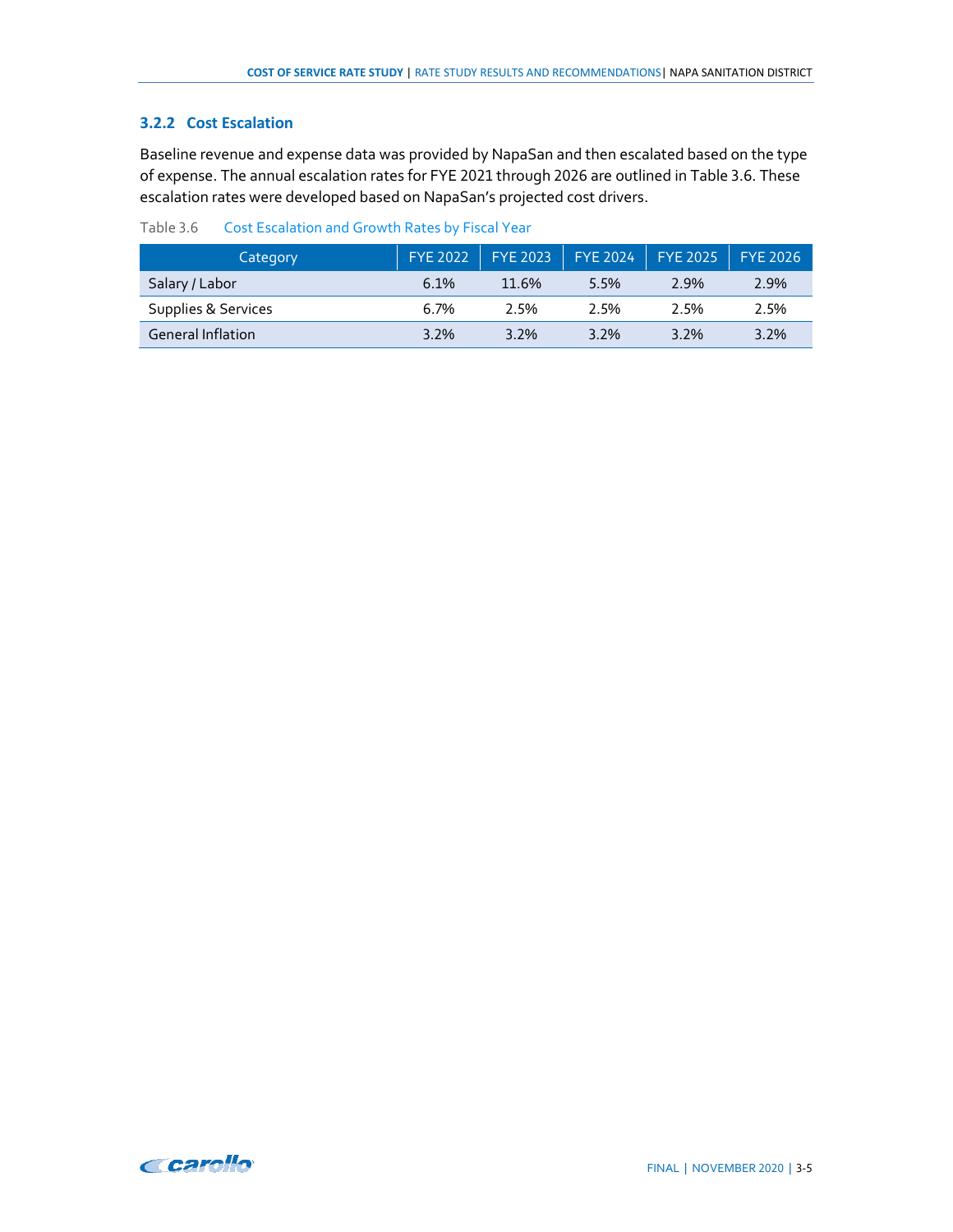# <span id="page-18-1"></span><span id="page-18-0"></span>Chapter 4 REVENUE REQUIREMENTS

## <span id="page-18-2"></span>**4.1 Revenue Requirements Analysis**

This analysis compiled information from the following sources to develop a financial model to test the overall financial forecast prepared by NapaSan:

- O&M budgets, with past actuals and proposed budgets for the next fiscal year.
- Expense summaries by department.
- Debt service schedules.
- Capital improvement plans through fiscal year ending (FYE) 2030.
- Assumed service area growth and cost escalation rates.
- Non-conventional financing, such as grants and SRF loans.

## <span id="page-18-3"></span>**4.2 Analysis and Financial Tests Performed**

This analysis conducted three primary financial tests to assess NapaSan's financial plan.

- **Cash Flow Sufficiency Test** The cash flow test defines the amount of annual revenues that must be generated in order to meet annual expenditure obligations of the utility as well as maintain sufficient reserves.
- **Bond Coverage Sufficiency Test** Bond coverage refers to the collection in revenues to meet all operating expenses and debt service obligations plus an additional multiple of that debt service. NapaSan has a legally required minimum bond coverage ratio of 1.25 times (1.25x); however, for the purpose of prudent financial planning the bond coverage test was set to meet a 1.50x coverage ratio.
- **Reserves Test** The reserve test reviews end of year fund balances against the District's reserve targets. This test is high priority because the reserves are used to fund capital projects over time without necessitating large rate increases. Furthermore, because the District only receives most of its revenues biannually through property taxes, healthy reserve levels allow the District to maintain consistent cash flow for operations throughout the year

#### <span id="page-18-4"></span>**4.2.1 Cash Flow Test**

As shown in Table 4.1, the current revenue is not sufficient to meet operational or capital needs over the next several years. Revenue increases will be needed in order to maintain positive cash flow and fund capital projects and reserves. This revenue projection is based on the FYE 2017 revenue levels, escalated by service area growth factors found in Table 3.4.

The scheduled revenue increases, along with the adjusted financial forecast, are outlined in Table 4.2.

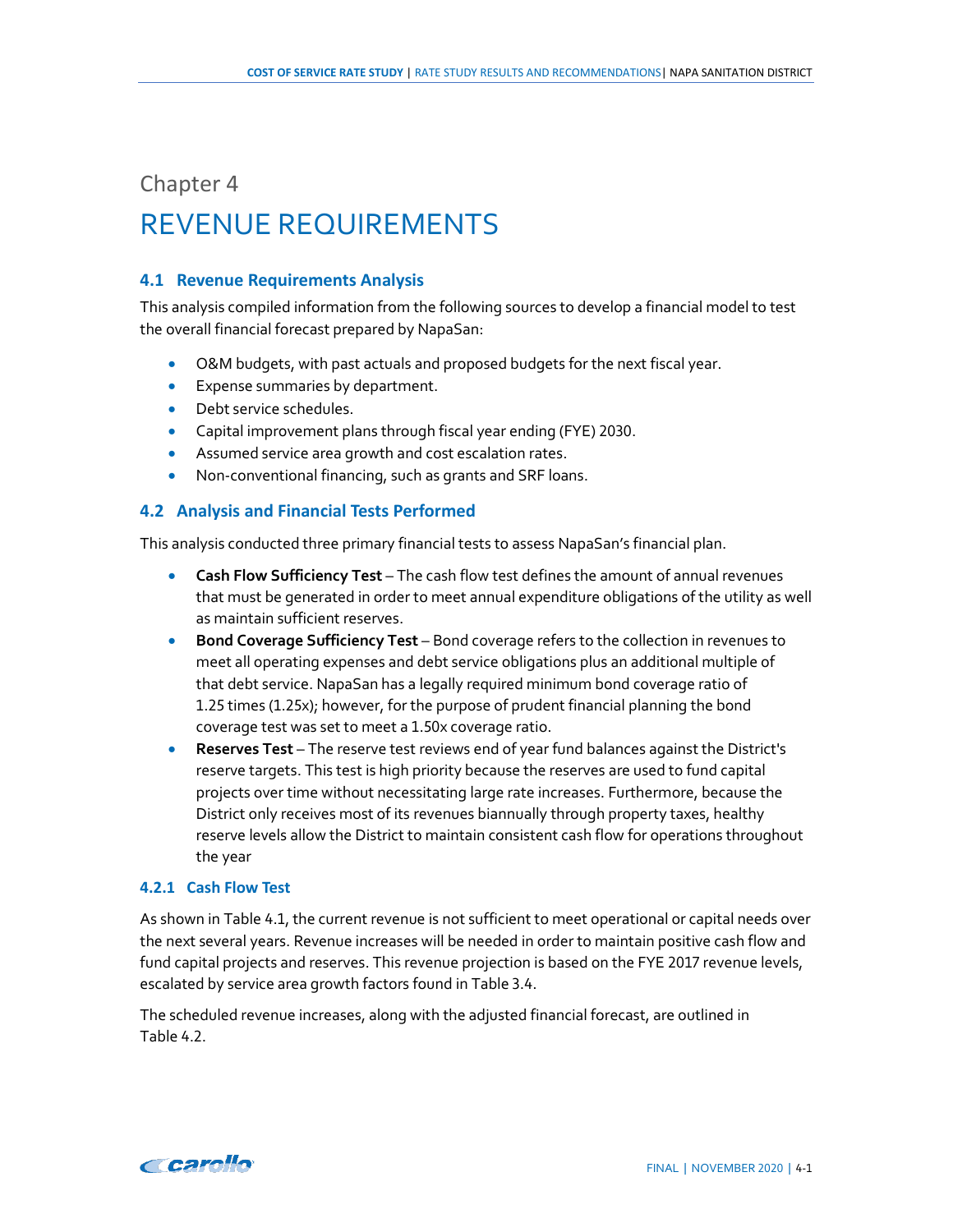| Category <sup>(1)</sup>                 | <b>FYE 2022</b> | <b>FYE 2023</b> | <b>FYE 2024</b> | <b>FYE 2025</b> | <b>FYE 2026</b> |
|-----------------------------------------|-----------------|-----------------|-----------------|-----------------|-----------------|
|                                         | <b>Revenues</b> |                 |                 |                 |                 |
| Sewer Service Charge                    | \$31,260        | \$32,385        | \$33,726        | \$34,938        | \$36,191        |
| <b>Capacity Charges</b>                 | 3,583           | 4,578           | 2,959           | 3,042           | 3,127           |
| <b>Recycled Water Sales</b>             | 1,094           | 1,246           | 1,377           | 1,447           | 1,517           |
| <b>Hauler Fees</b>                      | 198             | 285             | 297             | 308             | 319             |
| Development Fees                        | 126             | 129             | 132             | 136             | 139             |
| Miscellaneous Revenue                   | 94              | 97              | 99              | 102             | 104             |
| <b>Total Operating Revenues</b>         | \$36,355        | \$38,720        | \$38,591        | \$39,972        | \$41,398        |
| Interest                                | 360             | 449             | 475             | 484             | 468             |
| Rents and leases                        | 133             | 436             | 739             | 743             | 746             |
| Grants                                  |                 |                 |                 |                 |                 |
| Loans                                   | 5,833           |                 |                 |                 |                 |
| Sale of Capital Assets                  |                 |                 |                 |                 |                 |
| <b>Total Non-Operating Revenues</b>     | \$6,326         | \$885           | \$1,214         | \$1,227         | \$1,214         |
| <b>Total Revenues</b>                   | \$42,682        | \$39,606        | \$39,805        | \$41,199        | \$42,612        |
|                                         | Expenditures    |                 |                 |                 |                 |
| <b>Board of Directors</b>               | \$499           | \$514           | \$528           | \$542           | \$556           |
| <b>General Manager's Office</b>         | 522             | 565             | 591             | 607             | 624             |
| <b>Administrative Services</b>          | 1,724           | 1,864           | 1,946           | 2,000           | 2,055           |
| Safety, Training & Fleet<br>Maintenance | 237             | 257             | 268             | 276             | 284             |
| <b>Collection System</b>                | 2,386           | 2,625           | 2,756           | 2,834           | 2,914           |
| <b>Treatment Plant Operations</b>       | 4,101           | 4,350           | 4,513           | 4,633           | 4,757           |
| <b>Treatment Plant Maintenance</b>      | 1,887           | 2,016           | 2,096           | 2,152           | 2,211           |
| Regulatory Compliance                   | 851             | 935             | 981             | 1,008           | 1,037           |
| Engineering                             | 1,529           | 1,687           | 1,773           | 1,824           | 1,876           |
| Community Outreach & Poll. Prev.        | 239             | 259             | 271             | 278             | 286             |
| Water & Biosolids Reclamation           | 841             | 907             | 947             | 973             | 999             |
| Non-Departmental Expenses               | 2,004           | 2,190           | 2,294           | 2,359           | 2,425           |
| <b>Other Labor Related Costs</b>        | 59              | 116             | 451             | 71              | 291             |
| <b>Total Operating Expenses</b>         | \$16,878        | \$18,285        | \$19,414        | \$19,557        | \$20,314        |
| Debt Service                            | 5,691           | 6,780           | 6,724           | 6,727           | 6,717           |
| Capital Projects                        | 16,750          | 14,413          | 14,387          | 16,913          | 15,635          |
| <b>Total Non-Operating Expenses</b>     | \$22,441        | \$21,192        | \$21,111        | \$23,640        | \$22,351        |
| <b>Total Expenses</b>                   | \$39,319        | \$39,477        | \$40,525        | \$43,197        | \$42,666        |
| Surplus/(Deficit)                       | \$3,363         | ( \$993)        | ( \$3,067)      | ( \$5,583)      | ( \$4, 947)     |

#### <span id="page-19-0"></span>Table 4.1 Cash Flow Forecast Prior to Scheduled Revenue Increases

(1) All figures in thousand dollars. Revenue and cash flow figures are prior to any scheduled revenue adjustments.

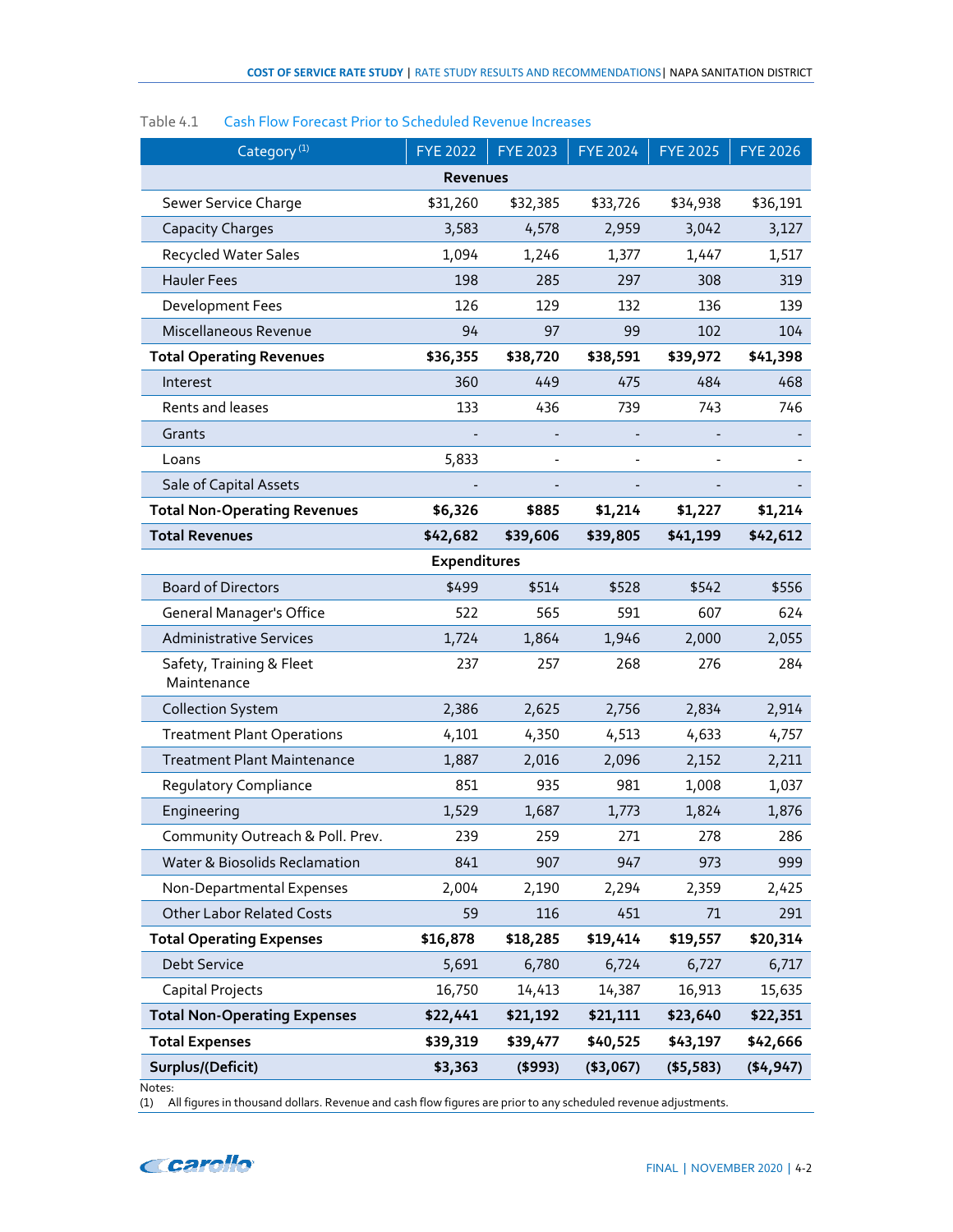| Category <sup>(1)</sup>                                           | <b>FYE 2022</b> | <b>FYE 2023</b> | <b>FYE 2024</b> | <b>FYE 2025</b> | <b>FYE 2026</b> |
|-------------------------------------------------------------------|-----------------|-----------------|-----------------|-----------------|-----------------|
| <b>Baseline Revenues</b>                                          | \$42,682        | \$39,606        | \$39,805        | \$41,199        | \$42,612        |
| <b>Operating Expenses</b>                                         | 16,878          | 18,285          | 19,414          | 19,557          | 20,314          |
| Debt Service & Capital                                            | 22,441          | 21,192          | 21,111          | 23,640          | 22,351          |
| Surplus / (Deficit) (pre-increase)                                | \$3,363         | ( \$993)        | ( \$3,067)      | ( \$5,583)      | (4, 947)        |
|                                                                   |                 |                 |                 |                 |                 |
| Revenue Increase                                                  | 3.0%            | 3.0%            | 3.0%            | 3.0%            | 3.0%            |
| <b>Additional Revenue</b>                                         | \$1,091         | \$1,162         | \$1,158         | \$1,199         | \$1,242         |
| Surplus / (Deficit) (post-increase)                               | \$4,454         | \$1,290         | \$438           | ( \$799)        | \$1,188         |
| <b>Revenue Requirement for Rate</b><br>Calculation <sup>(2)</sup> | \$32,548        | \$33,832        | \$35,181        | \$36,445        | \$37,752        |

#### <span id="page-20-1"></span>Table 4.2 Financial Forecast Following Inflationary Revenue Increases

Notes:

(1) All figures in thousand dollars.

(2) Based on Sewer Service Charge + Hauler Fee Revenues from Table 4.1, plus Additional Revenue from this table.

(3) Totals may not sum precisely due to rounding.

#### <span id="page-20-0"></span>**4.2.2 Debt Coverage Test**

The debt coverage test is stipulated in the official statement for each bond series that NapaSan issues. NapaSan's stipulated debt coverage is 1.25x, meaning that revenues minus operating expenditures must be 25 percent greater than the debt service due in that fiscal year. While 1.25x is the mandated debt coverage ratio, this analysis assumes a more conservative 1.50x coverage. This allows NapaSan to plan without coming close to the 1.25x threshold.

Not all revenues are allowed in the debt coverage test. For NapaSan, all sewer service charge and capacity charge revenues are allowed in the debt coverage calculation. Some non-operating revenues, such as interest, rents, and leases, are permitted, while grant and loan proceeds are not.

The overview of revenues and expenditures included in this test are outlined in Table 4.3. The revenues outlined in the analysis are following the revenue increases show in Table 4.2, under the assumption that needed increases are cash flow driven and not debt driven. Based on this assumption, NapaSan is projected to well exceed its debt coverage ratio requirements.

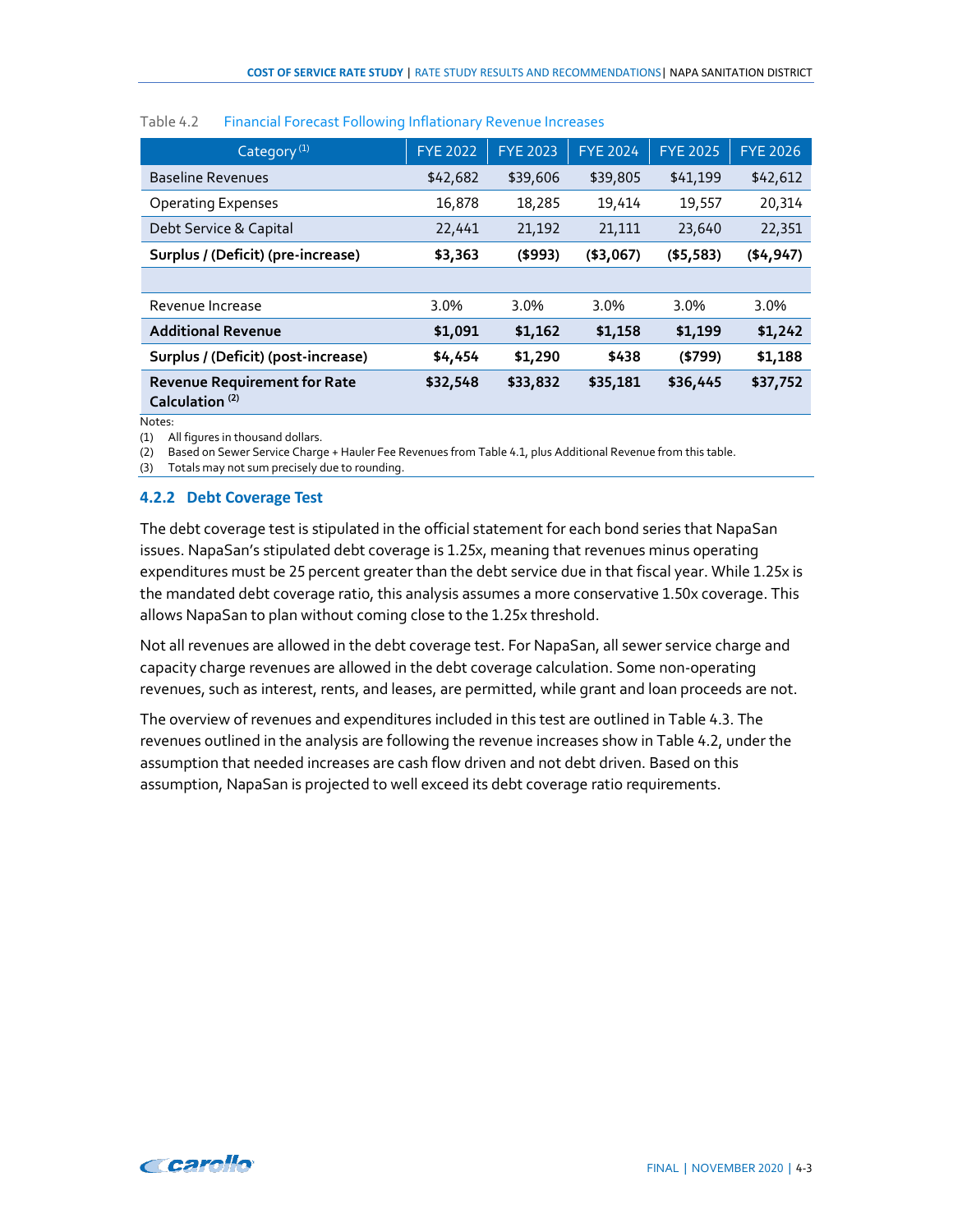| Category <sup>(1)</sup>                           | <b>FYE 2022</b> | <b>FYE 2023</b> | <b>FYE 2024</b> | <b>FYE 2025</b> | <b>FYE 2026</b> |
|---------------------------------------------------|-----------------|-----------------|-----------------|-----------------|-----------------|
| <b>Allowable Revenues</b>                         |                 |                 |                 |                 |                 |
| User Charges                                      | \$32,350        | \$33,547        | \$34,884        | \$36,137        | \$37,433        |
| <b>Other Operating Revenues</b>                   | 1,512           | 1,757           | 1,905           | 1,992           | 2,080           |
| Non-Operating Revenues                            | 360             | 449             | 475             | 484             | 468             |
| <b>Capacity Charges</b>                           | 3,583           | 4,578           | 2,959           | 3,042           | 3,127           |
| <b>Total Allowable Revenues</b>                   | \$37,806        | \$40,331        | \$40,224        | \$41,655        | \$43,108        |
|                                                   |                 |                 |                 |                 |                 |
| Expenditures                                      |                 |                 |                 |                 |                 |
| <b>Operating Expenses</b>                         | \$16,878        | \$18,285        | \$19,414        | \$19,557        | \$20,314        |
| Debt Service                                      | 5,691           | 6,780           | 6,724           | 6,727           | 6,717           |
| 1.50x Coverage                                    | 2,845           | 3,390           | 3,362           | 3,363           | 3,358           |
| <b>Total Expenditures plus Coverage</b>           | \$25,415        | \$28,455        | \$29,500        | \$29,647        | \$30,390        |
|                                                   |                 |                 |                 |                 |                 |
| <b>Debt Coverage Surplus/(Deficit)</b>            | \$12,392        | \$11,876        | \$10,724        | \$12,008        | \$12,718        |
| <b>Debt Coverage Ratio</b>                        | 3.68x           | 3.25x           | 3.10x           | 3.29x           | 3.39x           |
| Notes:<br>All figures in thousand dollars.<br>(1) |                 |                 |                 |                 |                 |

#### <span id="page-21-1"></span>Table 4.3 Debt Coverage Test Following Increases

#### <span id="page-21-0"></span>**4.2.3 Reserve Tests**

NapaSan currently maintains three reserves in order to maintain smooth funding of operating expenses.

- The **operating reserve** is designed to assist NapaSan during emergencies. Historically, this reserve has been maintained at 15 percent of annual operating expenses, excluding debt service and transfers. Beginning in FYE 2023, the target will be increased to 2 percent of net book assets.
- The **cash flow reserve** is the amount of cash necessary for NapaSan to have on hand on July 1 to cover its anticipated expenses through the summer and fall until NapaSan receives the bulk of its operating revenues (sewer services charges collected as property assessments) in December.
- The **debt reserve** is held in trust by a third party. This reserve is a requirement of the 2009B COP bond covenants and is used to ensure that debt service payments will be made in full and on time. The debt reserve requirement was eliminated when the 2009B COPs were refinanced in December 2017.
- The **recycled water repair and replacement reserve** is used to fund capital repairs for the recycled water system. NapaSan currently contributes 10 percent of recycled water revenues to this fund.

The forecast of reserve balances under the scheduled revenue adjustments is outlined in Table 4.4. NapaSan is projected to meet its fund targets in each of the next five years.

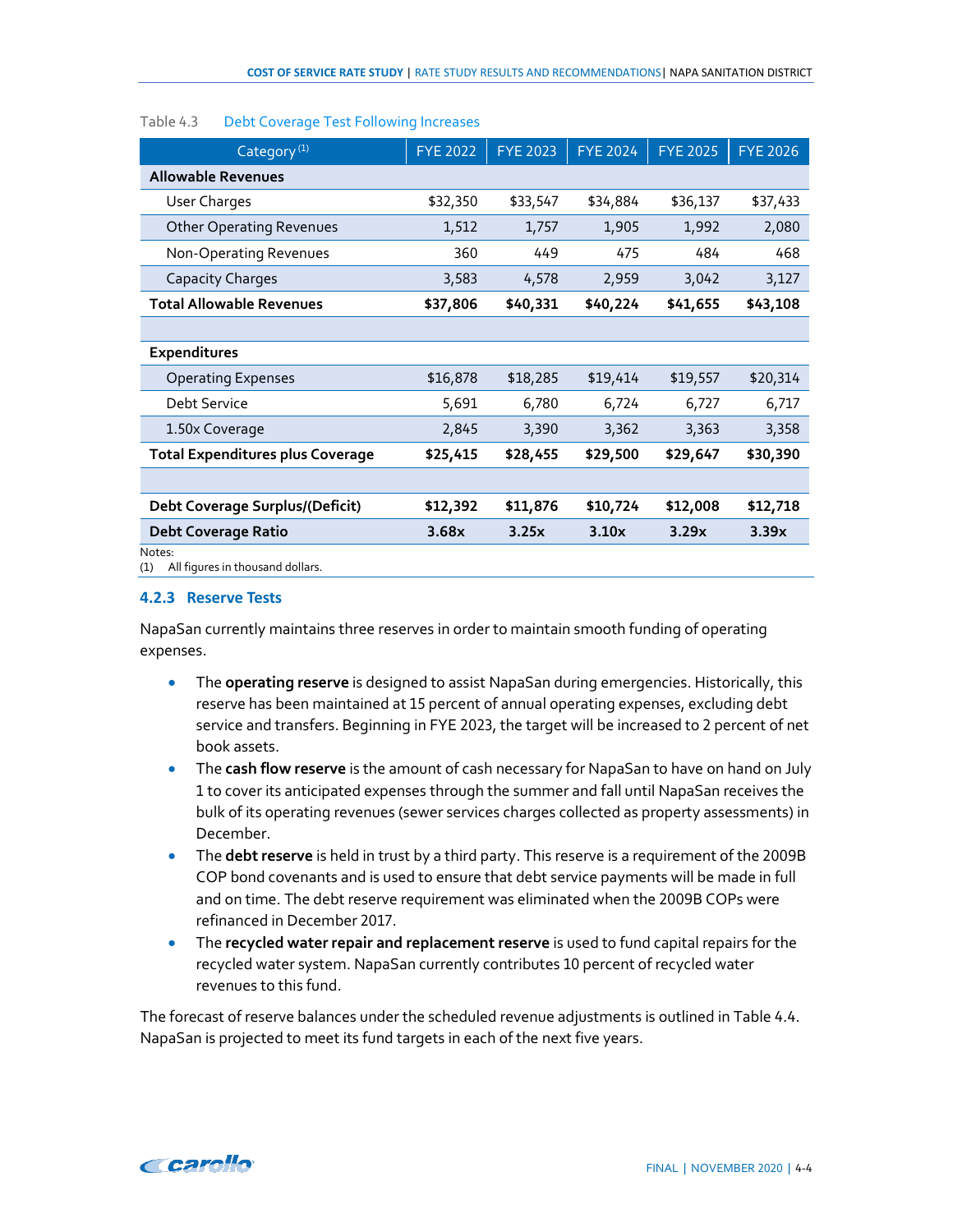| Category <sup>(1)</sup>                       | <b>FYE 2022</b> | <b>FYE 2023</b> | <b>FYE 2024</b> | <b>FYE 2025</b> | <b>FYE 2026</b> |
|-----------------------------------------------|-----------------|-----------------|-----------------|-----------------|-----------------|
| <b>Reserve Targets</b>                        |                 |                 |                 |                 |                 |
| RW Repair & Replacement Reserve               | \$314           | \$439           | \$577           | \$721           | \$873           |
| Bond/Debt Reserve                             | 1,100           | 1,100           | 1,100           | 1,100           | 3,000           |
| <b>Operating Reserve</b>                      | 6,100           | 6,182           | 6,266           | 6,402           | 6,489           |
| <b>Cash Flow Reserve</b>                      | 11,285          | 12,532          | 13,069          | 13,142          | 13,516          |
| <b>Total Target</b>                           | \$18,799        | \$20,254        | \$21,012        | \$21,365        | \$23,878        |
|                                               |                 |                 |                 |                 |                 |
| <b>Beginning Balance</b>                      | \$18,005        | \$22,459        | \$23,749        | \$24,186        | \$23,388        |
| Cash Flow                                     | 4,454           | 1,290           | 438             | (799)           | 1,188           |
| <b>Ending Balance</b>                         | \$22,459        | \$23,749        | \$24,186        | \$23,388        | \$24,576        |
| <b>Fund Equity Available for Use</b>          | \$3,660         | \$3,495         | \$3,175         | \$2,022         | \$698           |
| Notes:<br>(1) All figures in thousand dollars |                 |                 |                 |                 |                 |

#### <span id="page-22-1"></span>Table 4.4 Reserve Balance Forecast Following Increases

<span id="page-22-0"></span>(1) All figures in thousand dollars.

### **4.3 Financial Plan Assessment**

Based on this analysis, Carollo anticipates that NapaSan will achieve its financial objectives with the scheduled revenue increases. The scheduled increases are projected to pass the cash flow, debt coverage, and reserve funding tests in each of the next five fiscal years (through FYE 2026), with the exception of FYE 2024 when the cash flow test is not met. However, this is not projected to be an issue as sufficient reserves will be available to maintain cash flow. The projected revenues and expenses are shown in Figure 4.1. Beyond FYE 2026, NapaSan is projected to achieve the same benchmarks in all years.



<span id="page-22-2"></span>

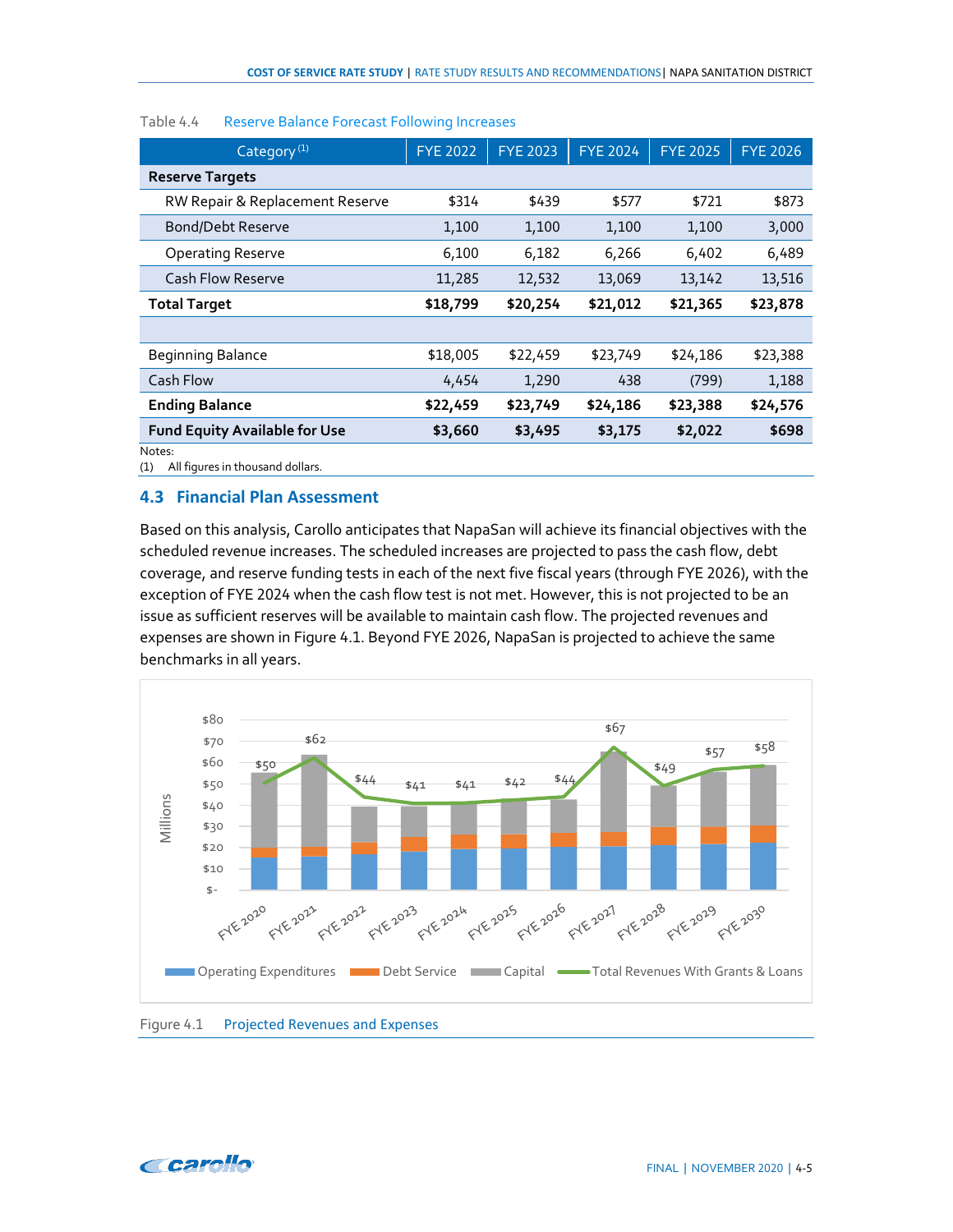# <span id="page-23-1"></span><span id="page-23-0"></span>Chapter 5 COST OF SERVICE ANALYSIS

The cost of service analysis creates the nexus between the costs and revenue requirements outlined in the previous section and the rates that will be calculated in the next section. Every dollar of the District's budget supports either an operating or capital expense, and those expenses have specific functions as their goal. Those functions are driven by the demands and needs of the District's service area and its customers.

This analysis took the following steps to perform the cost of service allocation:

- 1. Allocate operating and capital expenses to a functional category.
- 2. Allocate functional categories to a treatment constituent or other billable process.
- 3. Allocate test year revenue requirements to each billable process.
- 4. Allocate costs for each year of the rate program.

Following the calculation of the unit costs, the per EDU rate can be determined.

This approach is based on an industry standard methodology outlined in Water Environment Federation's *Manual of Practice 27: Financing and Charges for Wastewater Systems* (MOP27).

## <span id="page-23-2"></span>**5.1 Allocation to Functional Categories**

The operating and maintenance (O&M) expenses are categorized based on departments (i.e., cost centers) to the area driving the cost. These cost centers are shown in Table 4.1. These costs are then allocated to individual functional cost related to the District's system, such as influent pumping, primary treatment, solids handling, and other treatment, administrative, and general functions related to the District's operating goals and mission.

Table 4.1 outlines percentages bases used in O&M allocation. Administrative Services include accounting, payroll, general ledger, budgeting as well as customer service. It is allocated 40 percent to customer service and 60 percent to general. Safety, Training, and Fleet Maintenance is allocated to treatment plant, collection system, and administration equally as the personnel in the department move between collection system, treatment plants, and office. Treatment Plant Operations, Treatment Plant Maintenance, and Regulatory Compliance are allocated to various cost factors throughout the District's system. Engineering is allocated 2 percent to collection system and 98 percent to general. Community Outreach and Pollution Prevention is allocated 20 percent to industrial wastewater and 80 percent to administration as it is related to education and public events along with writing BMPs and managing fats, oil, and grease (FOG) under Regulatory Compliance. Water and Biosolids Reclamation is allocated 50 percent each to solids handling and recycled water.

The functional allocation uses a five-year average of the expenses in Table 4.1, with the five-year averages outlined in Table 5.1. This approach smooths out any single year costs and incorporates any planned new debt service or capital funding. The resulting cost allocation in dollar and percentage is included in Table 5.2.

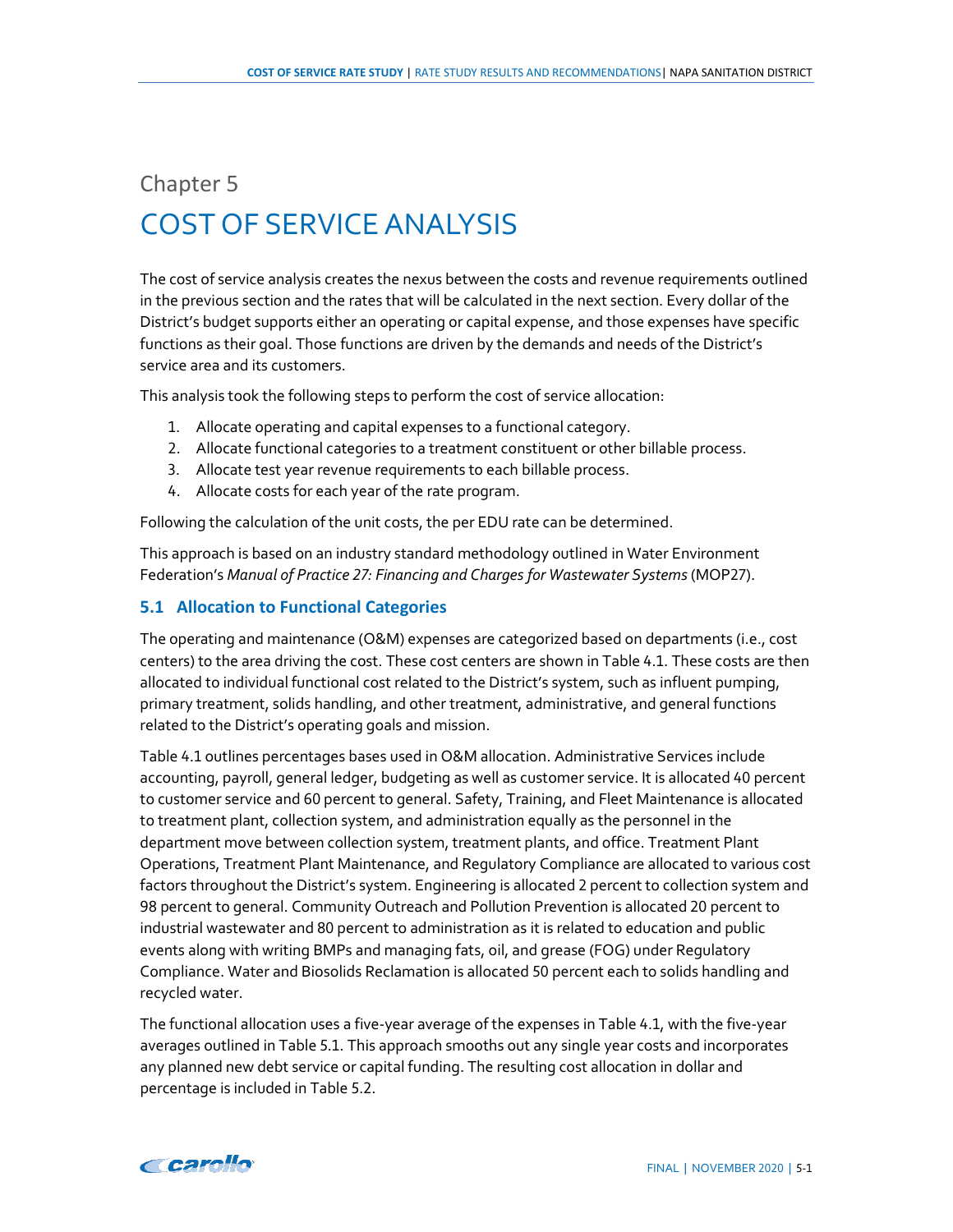<span id="page-24-0"></span>

| Table 5.1 | <b>Five-Year Average of Operating Expenses for Functional Allocation</b> |  |  |
|-----------|--------------------------------------------------------------------------|--|--|
|           |                                                                          |  |  |

| <b>O&amp;M Cost Center</b>                        | <b>Five Year Average</b> |
|---------------------------------------------------|--------------------------|
| <b>Board of Directors</b>                         | \$528                    |
| <b>General Manager's Office</b>                   | 582                      |
| <b>Administrative Services</b>                    | 1,918                    |
| Safety, Training & Fleet Maintenance              | 264                      |
| <b>Collection System</b>                          | 2,703                    |
| <b>Treatment Plant Operations</b>                 | 4,471                    |
| <b>Treatment Plant Maintenance</b>                | 2,072                    |
| Regulatory Compliance                             | 962                      |
| Engineering                                       | 1,738                    |
| Community Outreach & Poll. Prev.                  | 266                      |
| Water & Biosolids Reclamation                     | 933                      |
| Non-Departmental Expenses                         | 2,254                    |
| Other Labor                                       | 198                      |
| Total                                             | \$18,890                 |
| Notes:<br>All figures in thousand dollars.<br>(1) |                          |

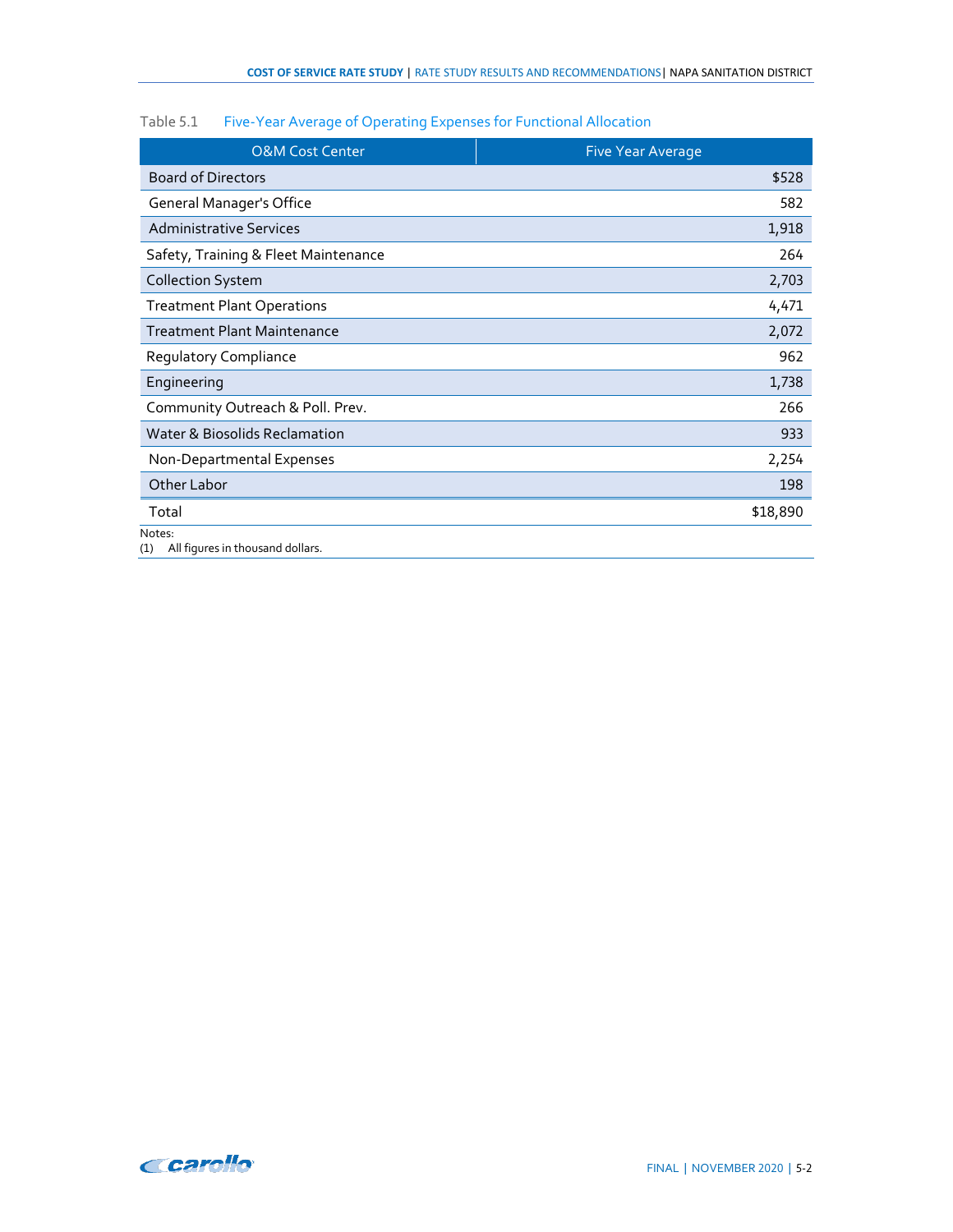| Table 5.2 | <b>Functional Allocation of Operating Costs</b> |  |  |  |
|-----------|-------------------------------------------------|--|--|--|
|-----------|-------------------------------------------------|--|--|--|

<span id="page-25-0"></span>

| <b>Cost Center</b>                                | <b>Board of Directors</b> | General Manager's Office | Administrative Services | Fleet Maintenance<br>Safety, Training & | Collection System        | <b>Treatment Plant Operations</b> | Treatment Plant Maintenance | Regulatory Compliance    | Engineering              | Community Outreach & Poll. Prev. | <b>Biosolids Reclamation</b><br>Water $\&$ E | Non-Departmental Expenses | Other Labor              | <b>Total</b>             |
|---------------------------------------------------|---------------------------|--------------------------|-------------------------|-----------------------------------------|--------------------------|-----------------------------------|-----------------------------|--------------------------|--------------------------|----------------------------------|----------------------------------------------|---------------------------|--------------------------|--------------------------|
| Influent Pumping                                  | $\frac{1}{2}$             | \$-                      | \$-                     | $$-$                                    | $$-$                     | \$224                             | \$332                       | \$192                    | \$-                      | \$-                              | $\mathsf{\$}$ -                              | $$$ -                     | $$$ -                    | \$748                    |
| Septage Receiving                                 | $\overline{\phantom{a}}$  | $\overline{a}$           | $\overline{a}$          | $\overline{\phantom{a}}$                | $\overline{\phantom{a}}$ | 89                                | 41                          | 32                       | $\overline{\phantom{a}}$ | $\overline{\phantom{a}}$         |                                              |                           | $\overline{\phantom{a}}$ | 163                      |
| Preliminary Treatment / Headworks                 |                           |                          |                         |                                         |                          | 179                               | 228                         | 32                       | $\overline{a}$           |                                  |                                              |                           |                          | 439                      |
| <b>Primary Treatment</b>                          |                           |                          |                         |                                         |                          | 402                               | 104                         | 32                       | $\overline{a}$           |                                  |                                              |                           |                          | 538                      |
| <b>Aeration Basins &amp; Secondary Clarifiers</b> |                           |                          |                         |                                         | L,                       | 760                               | 311                         | 32                       | $\overline{\phantom{a}}$ |                                  |                                              |                           | $\overline{\phantom{a}}$ | 1,103                    |
| <b>Oxidation Ponds</b>                            |                           |                          |                         |                                         | $\overline{a}$           | 134                               | 62                          | 32                       | $\blacksquare$           |                                  |                                              |                           |                          | 228                      |
| <b>DAF</b>                                        |                           |                          |                         |                                         |                          | 447                               | 83                          | 32                       | $\overline{\phantom{a}}$ |                                  |                                              |                           |                          | 562                      |
| <b>Secondary Effluent Pumping</b>                 |                           |                          |                         |                                         |                          | 89                                | 21                          | 32                       | $\overline{a}$           |                                  |                                              |                           |                          | 142                      |
| Filtration                                        |                           |                          |                         |                                         | $\overline{a}$           | $\overline{\phantom{a}}$          | $41$                        | 32                       |                          |                                  |                                              |                           |                          | $74$                     |
| Disinfection                                      |                           |                          |                         |                                         | L,                       | 671                               | 41                          | 32                       | $\overline{a}$           | $\overline{a}$                   |                                              |                           |                          | 744                      |
| Solids Handling                                   |                           |                          |                         |                                         |                          | 760                               | 249                         | 192                      | $\overline{\phantom{a}}$ |                                  | 467                                          |                           |                          | 1,668                    |
| <b>Effluent Conveyance</b>                        |                           |                          |                         |                                         |                          | 89                                | 41                          | 192                      | $\overline{a}$           | $\overline{a}$                   |                                              |                           |                          | 323                      |
| Recycled Water                                    |                           |                          | $\overline{a}$          | $\overline{a}$                          | $\overline{\phantom{a}}$ | 45                                | 145                         | 96                       | $\overline{\phantom{a}}$ | $\overline{\phantom{a}}$         | 467                                          |                           | $\blacksquare$           | 753                      |
| <b>Treatment Plant</b>                            |                           |                          | $\overline{a}$          | 88                                      | $\overline{\phantom{a}}$ | 581                               | 332                         | $\blacksquare$           | $\overline{a}$           | $\overline{a}$                   |                                              |                           |                          | 1,001                    |
| <b>Collection System</b>                          |                           |                          | $\overline{a}$          | 88                                      | 2,703                    | $\overline{\phantom{a}}$          | $\overline{\phantom{a}}$    | $\overline{\phantom{a}}$ | 40                       | $\overline{\phantom{a}}$         |                                              |                           |                          | 2,831                    |
| Industrial WW                                     |                           |                          |                         |                                         |                          |                                   |                             |                          |                          |                                  |                                              |                           |                          | $\overline{\phantom{a}}$ |

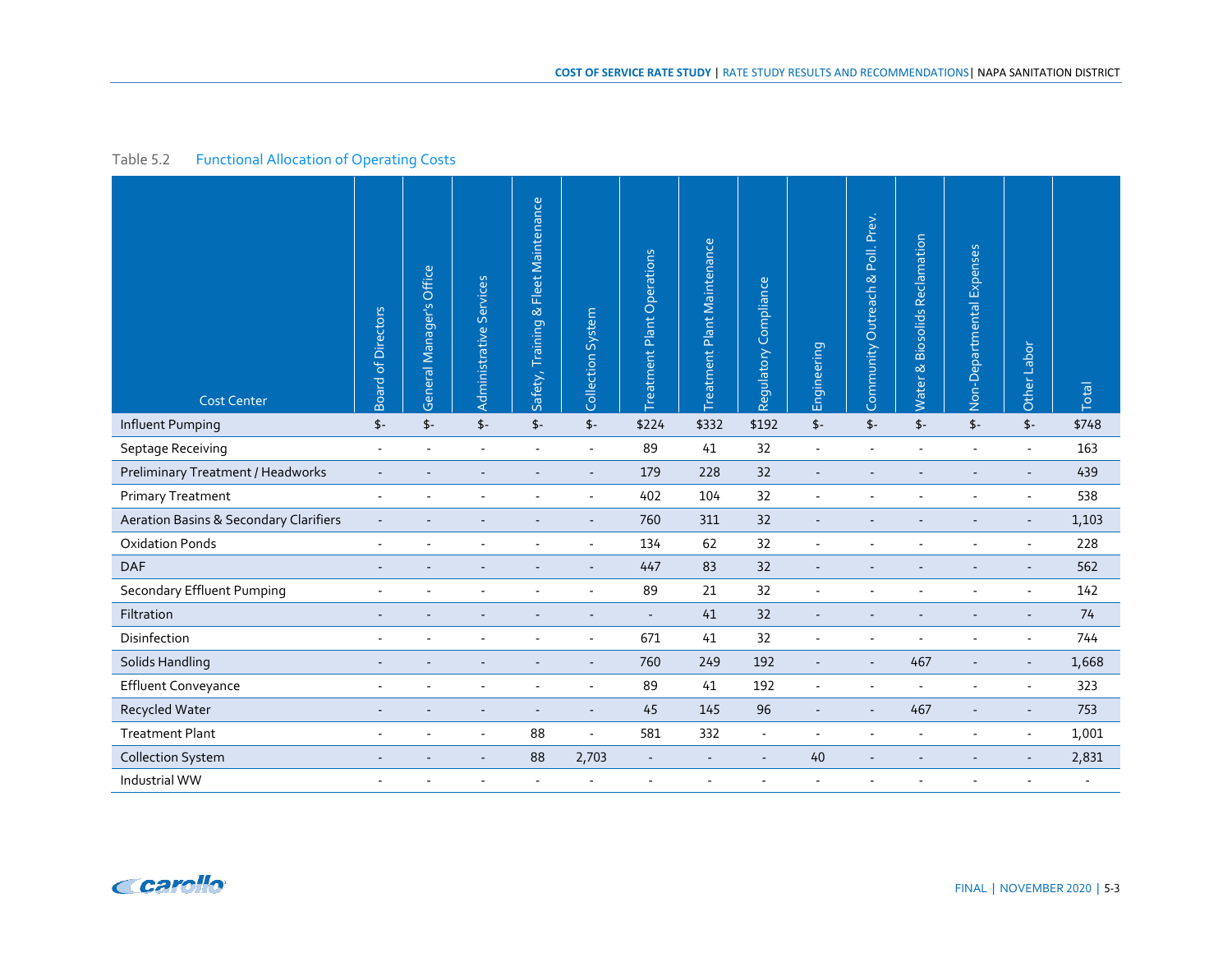| <b>Cost Center</b>                                                                                                                                                                                                                                                                                                                                                                                                                   | Directors<br>$\sigma$<br>bie<br>Ğ. | Office<br>General Manager's | rvices<br>$\overline{\omega}$<br>ΙŪΩ.<br>$\mathbbmss{D}$<br>Administrativ | Fleet Maintenance<br>$\infty$<br>Training<br>Safety, | System<br>Collection     | Operations<br>reatment Plant | <b>Treatment Plant Maintenance</b> | Regulatory Compliance    | Engineering              | Poll. Prev.<br>Community Outreach & | Reclamation<br>Biosolids<br>$\infty$<br>Water | Non-Departmental Expenses | Labor<br>Other | <b>Total</b> |
|--------------------------------------------------------------------------------------------------------------------------------------------------------------------------------------------------------------------------------------------------------------------------------------------------------------------------------------------------------------------------------------------------------------------------------------|------------------------------------|-----------------------------|---------------------------------------------------------------------------|------------------------------------------------------|--------------------------|------------------------------|------------------------------------|--------------------------|--------------------------|-------------------------------------|-----------------------------------------------|---------------------------|----------------|--------------|
| <b>Customer Service</b>                                                                                                                                                                                                                                                                                                                                                                                                              |                                    | $\overline{\phantom{0}}$    | 767                                                                       | $\overline{\phantom{a}}$                             | $\overline{\phantom{a}}$ |                              | $\overline{\phantom{0}}$           | $\overline{\phantom{a}}$ | $\overline{\phantom{a}}$ | -                                   |                                               |                           |                | 767          |
| Admin                                                                                                                                                                                                                                                                                                                                                                                                                                | 528                                | 582                         | $\overline{\phantom{a}}$                                                  | 88                                                   | $\overline{\phantom{a}}$ |                              | $\overline{\phantom{a}}$           | $\overline{\phantom{a}}$ | $\overline{\phantom{a}}$ | 266                                 | 933                                           | 2,254                     | $\sim$         | 4,652        |
| General / Unallocated                                                                                                                                                                                                                                                                                                                                                                                                                |                                    | $\overline{\phantom{a}}$    | 1,151                                                                     | $\overline{\phantom{a}}$                             | $\overline{\phantom{a}}$ |                              | 41                                 | $\overline{\phantom{a}}$ | 1,698                    | $\overline{\phantom{a}}$            | (933)                                         | $\overline{\phantom{a}}$  | 198            | 2,155        |
| Total                                                                                                                                                                                                                                                                                                                                                                                                                                | \$528                              | \$582                       | \$1,918                                                                   | \$264                                                | \$2,703                  | \$4,471                      | \$2,072                            | \$962                    | \$1,738                  | \$266                               | \$933                                         | \$2,254                   | \$198          | \$18,890     |
| Notes:<br>$\mathcal{L}(\mathbf{1}, \mathbf{1}) = \mathbf{1} \mathbf{1} \mathbf{1} \mathbf{1} \mathbf{1} \mathbf{1} \mathbf{1} \mathbf{1} \mathbf{1} \mathbf{1} \mathbf{1} \mathbf{1} \mathbf{1} \mathbf{1} \mathbf{1} \mathbf{1} \mathbf{1} \mathbf{1} \mathbf{1} \mathbf{1} \mathbf{1} \mathbf{1} \mathbf{1} \mathbf{1} \mathbf{1} \mathbf{1} \mathbf{1} \mathbf{1} \mathbf{1} \mathbf{1} \mathbf{1} \mathbf{1} \mathbf{1} \mathbf$ |                                    |                             |                                                                           |                                                      |                          |                              |                                    |                          |                          |                                     |                                               |                           |                |              |

(1) All figures in thousand dollars.

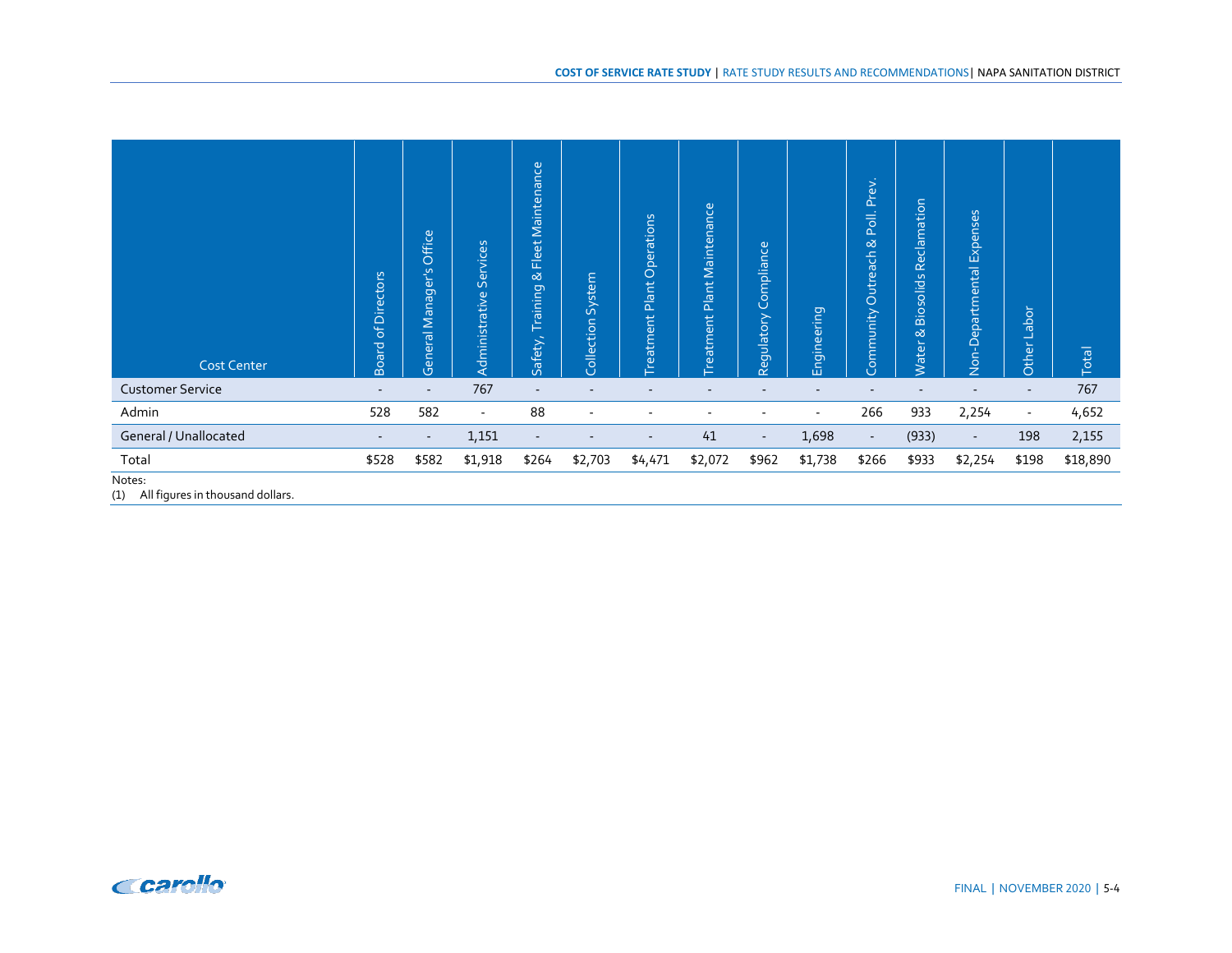Following the allocation of the cost centers to the functional categories, some costs need to be reallocated across the entire system. Cost centers allocated either to Admin or General / Unallocated are related to functions that could support multiple functional categories. For instance, the General Manager cost center is allocated to Admin because the General Manager interacts with all of the functional categories on a regular basis and accounting precisely for that time is not feasible. Therefore, this cost center and other similar ones are allocated to these two functions, and then reallocated in proportion to the other cost allocations. The results of this reallocation are shown in Table 5.3, along with the final operating cost functional allocation percentages.

| <b>Functional Category</b>                           | Subtotal | <b>Reallocation of</b><br>Admin & General /<br>Unallocated | <b>Total</b><br>Allocation (\$) | <b>Total</b><br>Allocation (%) |
|------------------------------------------------------|----------|------------------------------------------------------------|---------------------------------|--------------------------------|
| Influent Pumping                                     | 748      | 421                                                        | 1,169                           | 6%                             |
| Septage Receiving                                    | 163      | 92                                                         | 255                             | 1%                             |
| <b>Preliminary Treatment /</b><br><b>Headworks</b>   | 439      | 247                                                        | 686                             | 4%                             |
| <b>Primary Treatment</b>                             | 538      | 303                                                        | 841                             | 4%                             |
| <b>Aeration Basins &amp; Secondary</b><br>Clarifiers | 1,103    | 621                                                        | 1,724                           | 9%                             |
| <b>Oxidation Ponds</b>                               | 228      | 129                                                        | 357                             | 2%                             |
| <b>DAF</b>                                           | 562      | 317                                                        | 879                             | 5%                             |
| <b>Secondary Effluent Pumping</b>                    | 142      | 80                                                         | 222                             | 1%                             |
| Filtration                                           | 74       | 41                                                         | 115                             | 1%                             |
| Disinfection                                         | 744      | 419                                                        | 1,163                           | 6%                             |
| <b>Solids Handling</b>                               | 1,668    | 939                                                        | 2,607                           | 14%                            |
| <b>Effluent Conveyance</b>                           | 323      | 182                                                        | 505                             | 3%                             |
| Recycled Water                                       | 753      | 424                                                        | 1,177                           | 6%                             |
| <b>Treatment Plant</b>                               | 1,001    | 564                                                        | 1,565                           | 8%                             |
| <b>Collection System</b>                             | 2,831    | 1,595                                                      | 4,425                           | 23%                            |
| Industrial WW                                        |          |                                                            |                                 | 0%                             |
| <b>Customer Service</b>                              | 767      | 432                                                        | 1,199                           | 6%                             |
| Admin                                                | 4,652    |                                                            |                                 |                                |
| General / Unallocated                                | 2,155    |                                                            |                                 |                                |
| Total                                                | 18,890   | 6,807                                                      | 18,890                          | 100%                           |
| Notes:<br>All Contract of the later                  |          |                                                            |                                 |                                |

#### <span id="page-27-0"></span>Table 5.3 Functional Allocation Results



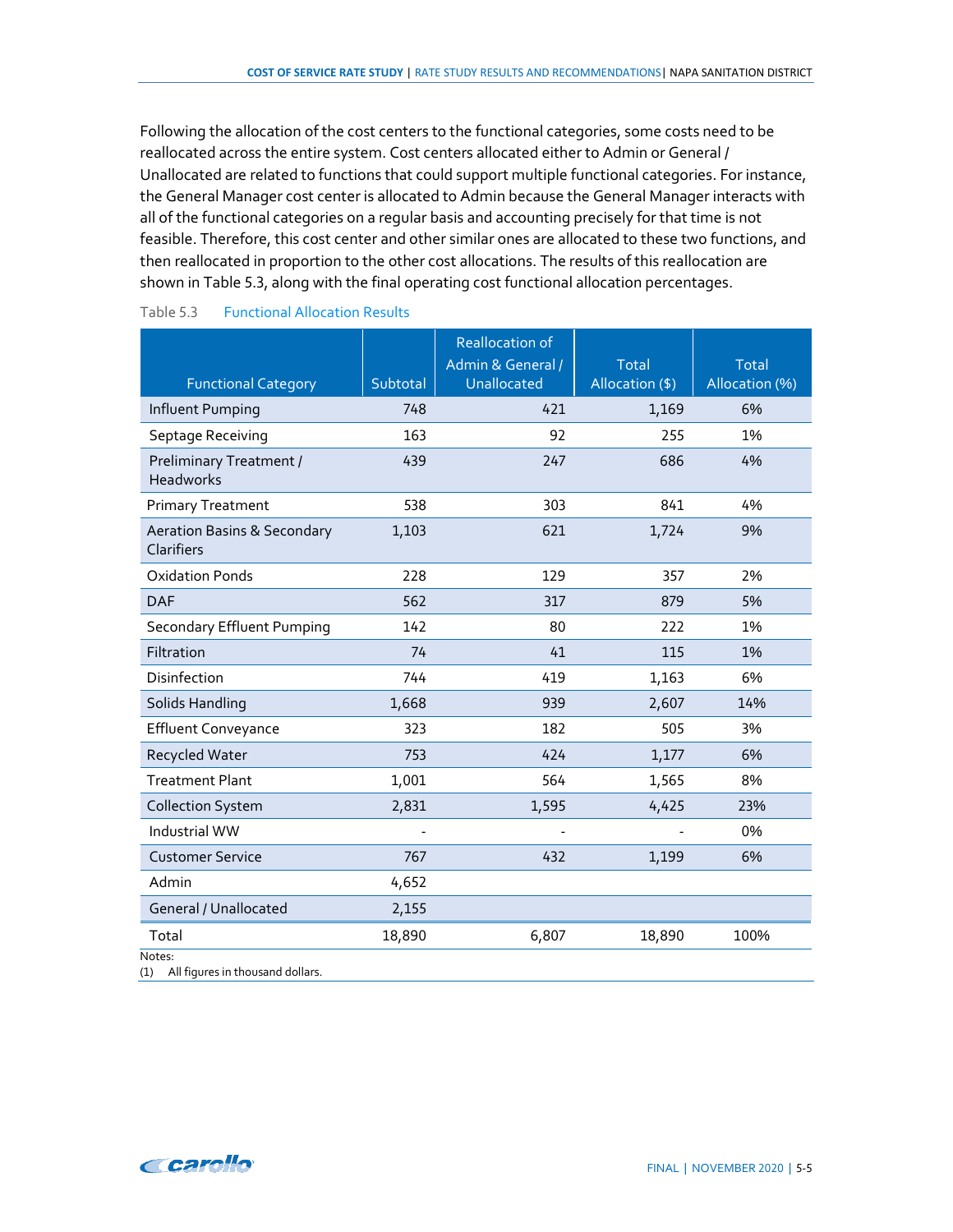# <span id="page-28-0"></span>**5.2 Allocation to Billable Processes**

The functional costs outlined above are now allocated to billable processes based on what treatment constituent or billable unit they support. These billable processes are as follows:

- Flow
- BOD
- TSS
- Customer
- Wastehaulers
- Recycled

District staff provided input on how each functional category contributes to addressing the billable processes shown above. Functional cost allocation factors were identified, and the allocated O&M expenses from the above step are allocated accordingly. The fixed asset registry data is also allocated to these billable processes. This allocation will be used for allocating capital costs.

# <span id="page-28-1"></span>**5.2.1 Allocation of Operating Costs**

The allocation results from Table 5.3 are allocated to each billable process based on how much it contributes to addressing or supporting that process. For instance, influent pumping, preliminary treatment/headworks, secondary effluent pumping, disinfection, effluent conveyance, and collection system all allocated 100 percent to flow, as these functional categories primarily support conveyance wastewater flow through the District's collection and treatment systems. In contrast, costs related to the primary clarifier are allocated 40 percent to BOD and 60 percent to TSS for this study. Aeration basins & secondary clarifiers and oxidation ponds are each allocated 60 percent to BOD and 40 percent to TSS. Filtration is allocated 100 percent to recycled as it is related to recycling water process. Solids handling is allocated 100 percent to TSS.

The percentages used for this allocation are presented in Table 5.4 and the results of this allocation are outlined in Table 5.5.

# <span id="page-28-2"></span>**5.2.2 Allocation of Fixed Assets**

The allocation of CIP and debt service does not use the same basis as the operating cost allocation. For these costs, the fixed asset registry is used because it is more in line with how these costs were incurred. The fixed asset registry reflects the current replacement value of the collection and treatment system and can be used as a proxy for how the District invests in the system, both for current repairs and future investment. Debt service generally reflects the design basis of the system, which is also best shown by the fixed asset registry.

The results of this allocation are outlined in [Table 5.6.](#page-31-1) The Replacement Cost New (RCN) method was used for fixed assets, which takes the Original Cost of assets and escalates them into presentday dollars.

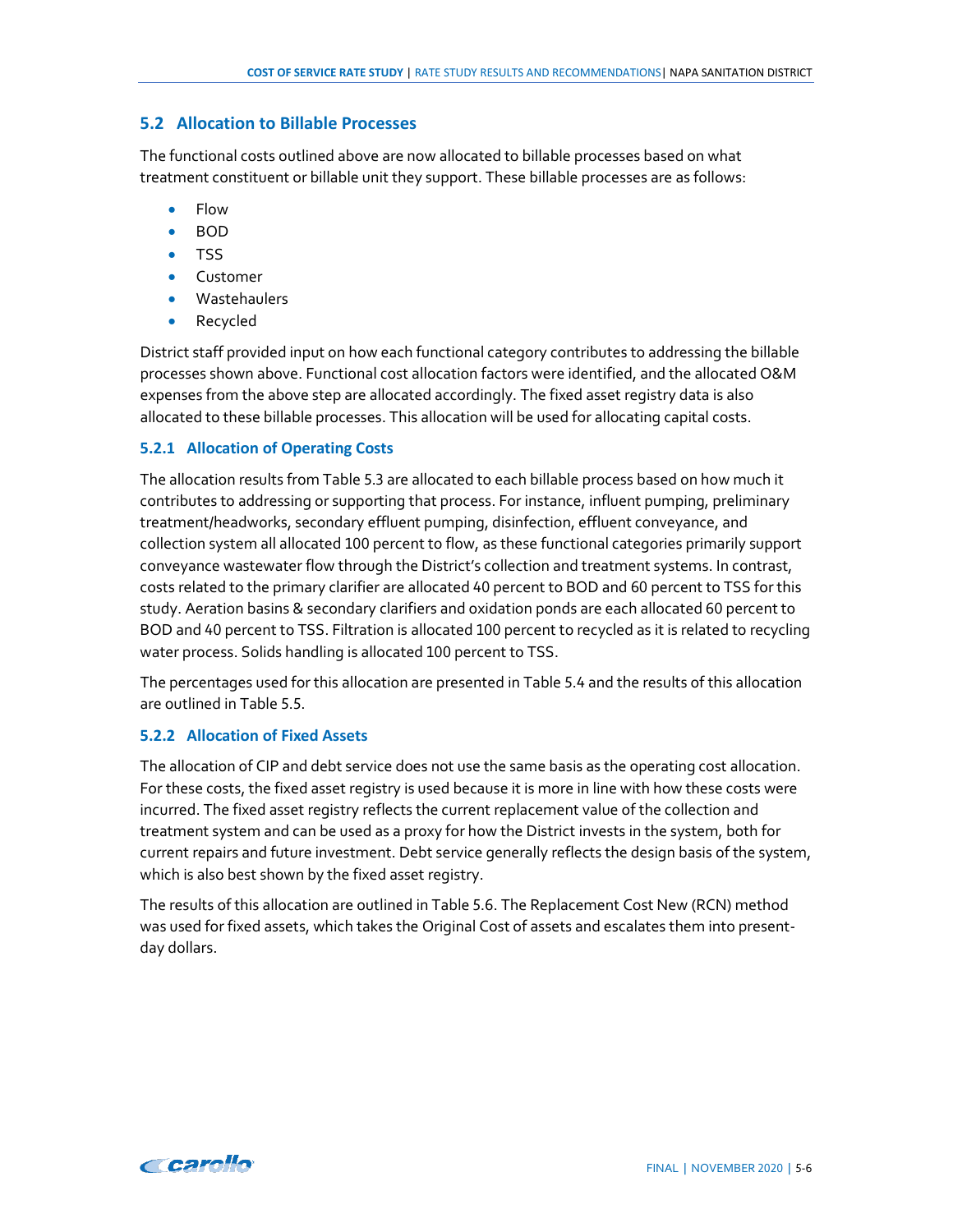# Table 5.4 Basis for Allocation of Operating Costs to Billable Process

<span id="page-29-0"></span>

| <b>Functional Category</b>                        | <b>Flow</b> | <b>BOD</b>               | <b>TSS</b>               | Wastehaulers             | Recycled                     | Customer                 |
|---------------------------------------------------|-------------|--------------------------|--------------------------|--------------------------|------------------------------|--------------------------|
| Influent Pumping                                  | 100%        |                          | $\overline{\phantom{a}}$ |                          | $\overline{\phantom{a}}$     |                          |
| Septage Receiving                                 |             |                          | $\overline{\phantom{a}}$ | 100%                     |                              |                          |
| Preliminary Treatment / Headworks                 | 100%        |                          |                          |                          |                              |                          |
| <b>Primary Treatment</b>                          |             | 40%                      | 60%                      |                          |                              |                          |
| <b>Aeration Basins &amp; Secondary Clarifiers</b> |             | 60%                      | 40%                      | $\overline{\phantom{a}}$ | $\qquad \qquad \blacksquare$ |                          |
| <b>Oxidation Ponds</b>                            |             | 60%                      | 40%                      |                          |                              |                          |
| <b>DAF</b>                                        |             |                          | 100%                     |                          |                              |                          |
| <b>Secondary Effluent Pumping</b>                 | 100%        |                          |                          |                          |                              |                          |
| Filtration                                        |             |                          |                          |                          | 100%                         |                          |
| Disinfection                                      | 100%        |                          |                          | $\sim$                   | $\overline{a}$               |                          |
| <b>Solids Handling</b>                            |             |                          | 100%                     |                          | $\overline{\phantom{a}}$     |                          |
| <b>Effluent Conveyance</b>                        | 100%        |                          | $\blacksquare$           | $\overline{\phantom{a}}$ | ٠                            | $\overline{\phantom{0}}$ |
| Recycled Water                                    |             |                          | $\overline{\phantom{a}}$ | $\overline{\phantom{a}}$ | 100%                         |                          |
| <b>Treatment Plant</b>                            | 30%         | 30%                      | 30%                      | $\overline{\phantom{a}}$ | 10%                          | $\overline{\phantom{a}}$ |
| <b>Collection System</b>                          | 100%        | $\overline{\phantom{a}}$ | $\overline{\phantom{a}}$ | $\overline{\phantom{a}}$ | $\overline{\phantom{a}}$     | $\overline{\phantom{a}}$ |
| Industrial WW                                     | $\sim$      | $\overline{\phantom{0}}$ | $\overline{\phantom{a}}$ | $\overline{\phantom{a}}$ | $\blacksquare$               | $\overline{\phantom{0}}$ |
| <b>Customer Service</b>                           |             | $\overline{\phantom{a}}$ | $\overline{\phantom{a}}$ |                          | $\overline{\phantom{a}}$     | 100%                     |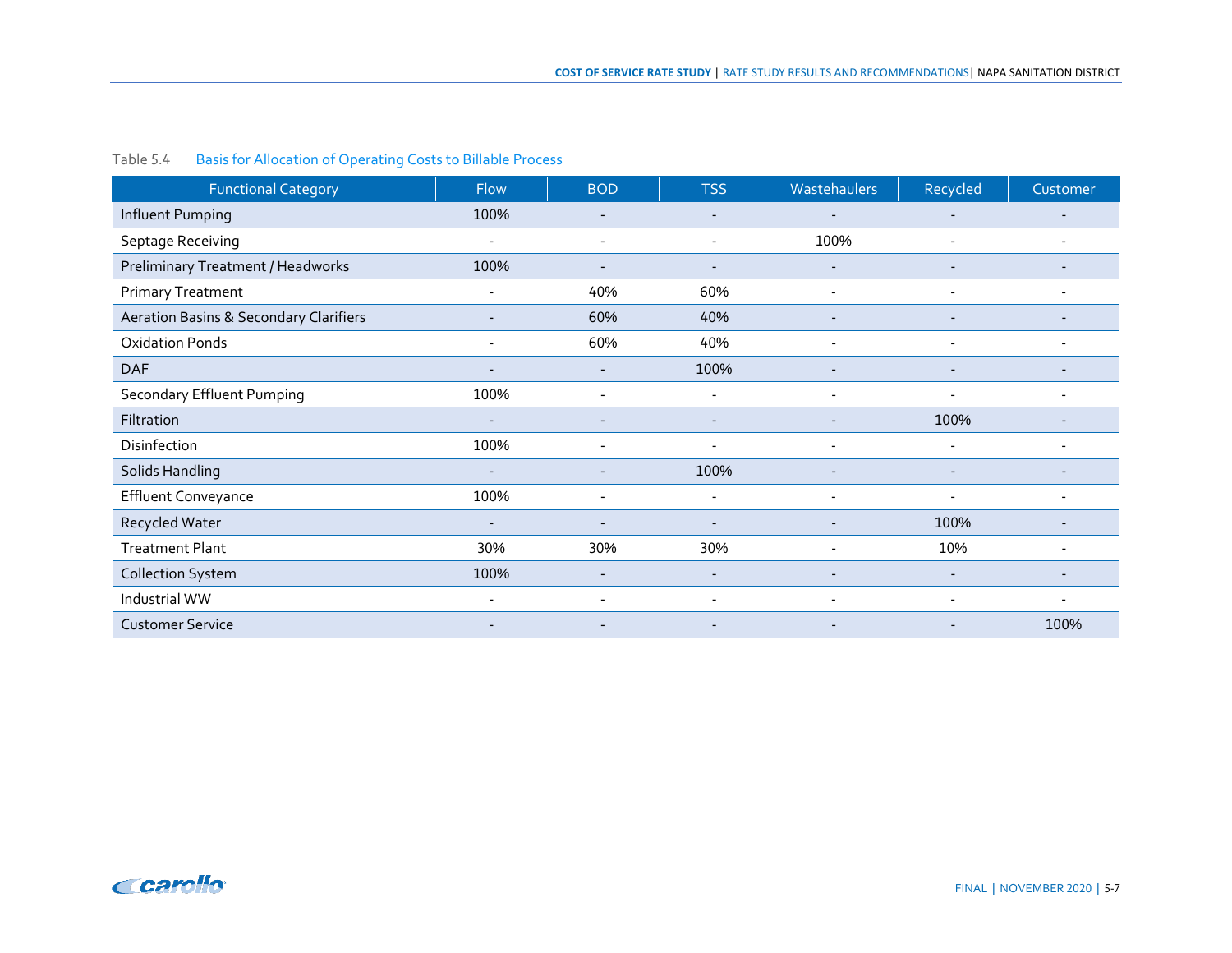# Table 5.5 Allocation of Operating Costs to Billable Process

<span id="page-30-0"></span>

| <b>Functional Category</b>                        | <b>Total</b> | Flow           | <b>BOD</b>     | <b>TSS</b>               | Wastehaulers             | Recycled                 | Customer |
|---------------------------------------------------|--------------|----------------|----------------|--------------------------|--------------------------|--------------------------|----------|
| Influent Pumping                                  | \$1,169      | \$1,169        | $$-$           | $$-$                     | $$-$                     | $$-$                     | \$-      |
| Septage Receiving                                 | 255          |                |                | $\overline{\phantom{a}}$ | 255                      | $\overline{\phantom{a}}$ |          |
| <b>Preliminary Treatment / Headworks</b>          | 686          | 686            |                |                          |                          |                          |          |
| <b>Primary Treatment</b>                          | 841          | $\blacksquare$ | 336            | 505                      | $\overline{\phantom{a}}$ | $\blacksquare$           |          |
| <b>Aeration Basins &amp; Secondary Clarifiers</b> | 1,724        |                | 1,035          | 690                      |                          |                          |          |
| <b>Oxidation Ponds</b>                            | 357          |                | 214            | 143                      |                          |                          |          |
| <b>DAF</b>                                        | 879          |                |                | 879                      |                          |                          |          |
| <b>Secondary Effluent Pumping</b>                 | 222          | 222            | $\sim$         | $\blacksquare$           | $\blacksquare$           |                          |          |
| Filtration                                        | 115          |                |                |                          |                          | 115                      |          |
| Disinfection                                      | 1,163        | 1,163          |                |                          |                          |                          |          |
| Solids Handling                                   | 2,607        |                |                | 2,607                    |                          |                          |          |
| <b>Effluent Conveyance</b>                        | 505          | 505            | $\overline{a}$ | $\overline{\phantom{a}}$ | $\blacksquare$           | $\overline{\phantom{a}}$ |          |
| Recycled Water                                    | 1,177        |                |                |                          |                          | 1,177                    |          |
| <b>Treatment Plant</b>                            | 1,565        | 469            | 469            | 469                      |                          | 157                      |          |
| <b>Collection System</b>                          | 4,425        | 4,425          |                |                          |                          |                          |          |
| Industrial WW                                     |              | $\overline{a}$ | $\overline{a}$ | $\overline{\phantom{a}}$ |                          | $\overline{a}$           |          |
| <b>Customer Service</b>                           | 1,199        |                |                |                          |                          |                          | 1,199    |
| Total                                             | \$18,890     | \$8,640        | \$2,054        | \$5,292                  | \$255                    | \$1,449                  | \$1,199  |
| Allocation                                        |              | 46%            | 24%            | 258%                     | 5%                       | 569%                     | 83%      |
| Notes:<br>All figures in thousand dollars.<br>(1) |              |                |                |                          |                          |                          |          |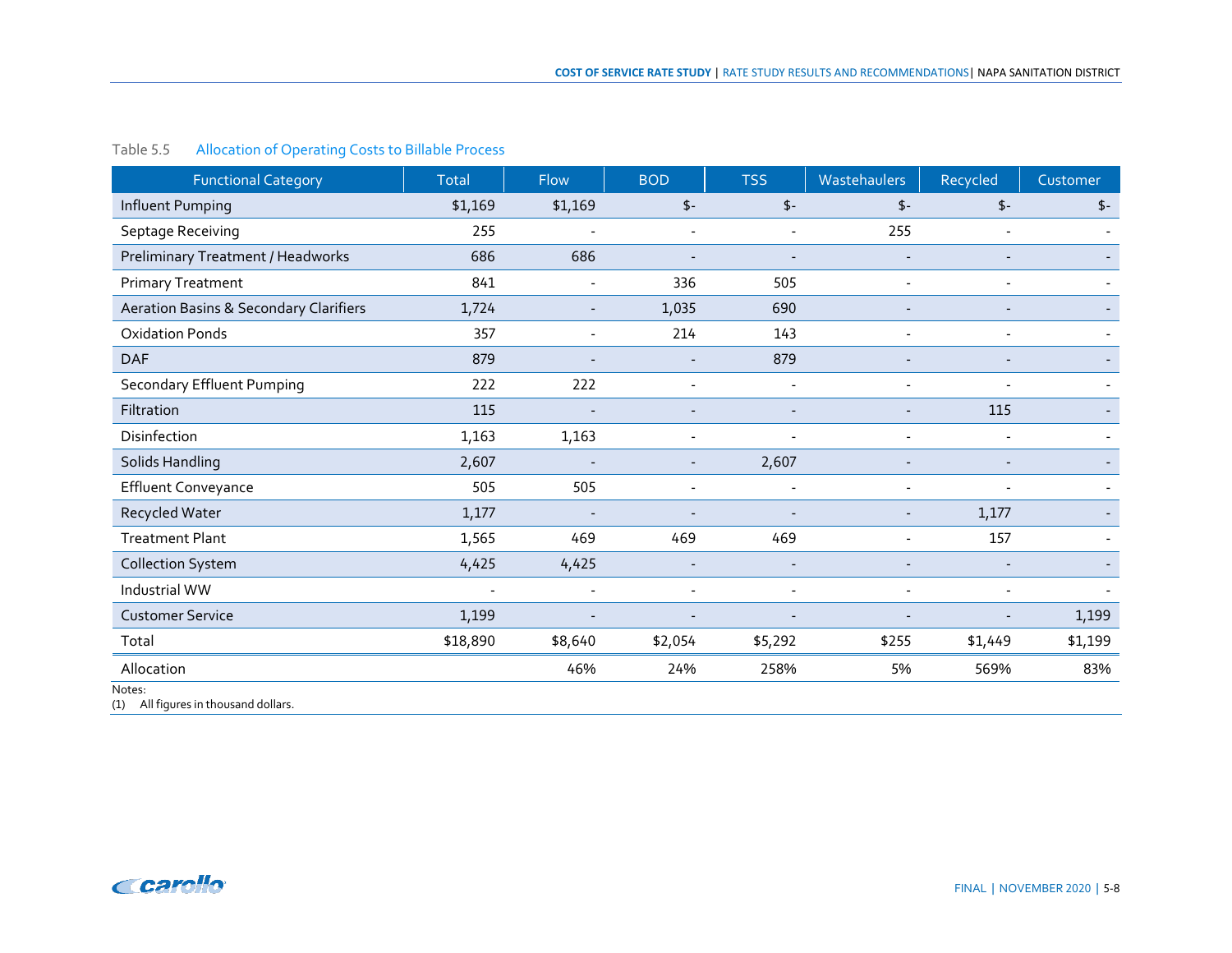| <b>Asset Category</b>               | <b>RCN</b> | <b>Flow</b> | <b>BOD</b> | <b>TSS</b> | General |
|-------------------------------------|------------|-------------|------------|------------|---------|
| <b>Treatment Plant</b>              | \$371,932  | \$123,977   | \$123,977  | \$123,977  |         |
| <b>Collection System</b>            | 301,369    | 301,369     |            |            |         |
| Admin                               | 14,274     | -           |            | -          | 14,274  |
| Subtotal:                           | 687,574    | 425,346     | 123,977    | 123,977    | 14,274  |
| Reallocation of "Admin" (in dollar) |            | 9,017       | 2,628      | 2,628      |         |
| Total (\$) Allocation               | \$687,574  | \$434,363   | \$126,605  | \$126,605  |         |
| <b>Total Percent Allocation</b>     |            | 63%         | 18%        | 18%        |         |
| Notes:                              |            |             |            |            |         |

#### <span id="page-31-1"></span>Table 5.6 Allocation of Fixed Assets to Billable Process

(1) All figures in thousand dollars.

#### <span id="page-31-0"></span>**5.3 Allocation of Revenue Requirements**

With the operating and capital cost allocation bases determined, the test year revenue requirements are then allocated to the billable processes. Table 5.7 outlines the results of this allocation. Operating expenses and offsetting revenues are allocated based on the basis outlined in Table 5.5, capital and debt service are allocated based on Table 5.6, and recycled water revenues are allocated directly to recycled water.

The resulting allocation is 55 percent of costs allocated to Flow, 14 percent to BOD, 25 percent to TSS, 1 percent to wastehaulers, <1 percent to recycled, and 4 percent to customer. Among the costs related to treatment and collection, it is 58 percent to flow, 15 percent to BOD, and 27 percent to TSS. The latter allocation will be important in the Rate Design Analysis when discussing changes to class based rates.

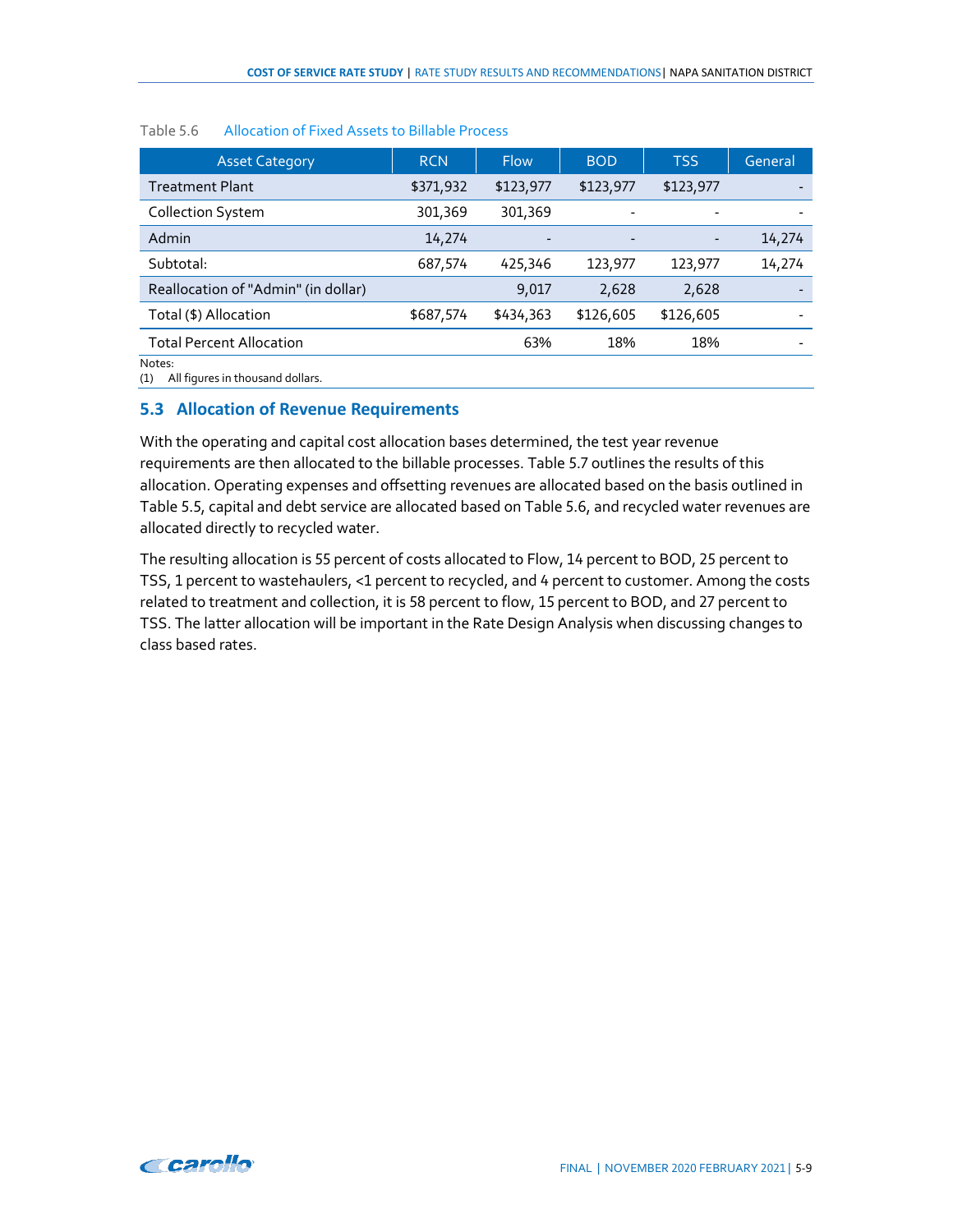<span id="page-32-0"></span>

| Revenue Requirement Line Item       | <b>Allocation</b><br><b>Basis</b> | <b>Total</b> | Flow           | <b>BOD</b>               | <b>TSS</b>               | Wastehaulers   | Recycled       | Customer |
|-------------------------------------|-----------------------------------|--------------|----------------|--------------------------|--------------------------|----------------|----------------|----------|
| <b>O&amp;M</b>                      |                                   |              |                |                          |                          |                |                |          |
| Salaries & Benefits                 | <b>O&amp;M</b>                    | \$10,233     | \$4,681        | \$1,113                  | \$2,867                  | \$138          | \$785          | \$650    |
| Services & Supplies                 | <b>O&amp;M</b>                    | 6,600        | 3,019          | 718                      | 1,849                    | 89             | 506            | 419      |
| Other                               | <b>O&amp;M</b>                    | 45           | 21             | 5                        | 13                       | $\mathbf{1}$   | 3              | 3        |
| <b>Total Operating Expenses</b>     |                                   | \$16,878     | \$7,720        | \$1,836                  | \$4,729                  | \$228          | \$1,295        | \$1,071  |
|                                     |                                   |              |                |                          |                          |                |                |          |
| Non-Operating Expenses              |                                   |              |                |                          |                          |                |                |          |
| Debt Service - Existing             | Assets                            | 4,591        | 2,900          | 845                      | 845                      |                | ÷.             |          |
| Debt Service - RW Lining            | Assets                            |              |                |                          |                          |                |                |          |
| Debt Service - BVR & WNPS           | Assets                            | $\sim$       | $\overline{a}$ | $\overline{a}$           | $\overline{a}$           |                | ÷              |          |
| Debt Service - 66"Trunk Rehab       | Assets                            | 1,100        | 695            | 203                      | 203                      |                | ٠              |          |
| Debt Service - 66"Trunk Rehab       | Assets                            |              | $\sim$         | $\overline{a}$           | $\overline{a}$           |                | ÷              |          |
| Debt Service - NBWRA Projects       | Assets                            |              | $\blacksquare$ | $\blacksquare$           | $\overline{\phantom{a}}$ |                | ÷,             |          |
| Debt Service - Digester/ABs         | Assets                            | $\sim$       | $\sim$         | $\overline{a}$           | $\sim$                   | $\blacksquare$ | $\overline{a}$ |          |
| Capital                             | Assets                            | 16,750       | 10,581         | 3,084                    | 3,084                    |                |                |          |
| <b>Total Non-Operating Expenses</b> |                                   | \$22,441     | \$14,176       | \$4,132                  | \$4,132                  | \$-            | $$-$           | $$-$     |
|                                     |                                   |              |                |                          |                          |                |                |          |
| Non-Operating Revenues/Offsets      |                                   |              |                |                          |                          |                |                |          |
| <b>Capacity Charges</b>             | Assets                            | (3, 583)     | (2, 264)       | (660)                    | (660)                    |                | $\blacksquare$ |          |
| Recycled Water Sales                | RW Only                           | (1,094)      | $\sim$         | $\overline{\phantom{a}}$ | $\overline{\phantom{a}}$ | $\blacksquare$ | (1,094)        |          |
| <b>Development Fees</b>             | <b>O&amp;M</b>                    | (126)        | (58)           | (14)                     | (35)                     | (2)            | (10)           | (8)      |
| Miscellaneous Revenue               | <b>O&amp;M</b>                    | (94)         | (43)           | (10)                     | (26)                     | (1)            | (7)            | (6)      |
| <b>Other Revenues</b>               | <b>O&amp;M</b>                    | (493)        | (226)          | (54)                     | (138)                    | (7)            | (38)           | (31)     |

| Table 5.7<br>Allocation of Test Year Revenue Requirements to Billable Process |
|-------------------------------------------------------------------------------|
|-------------------------------------------------------------------------------|

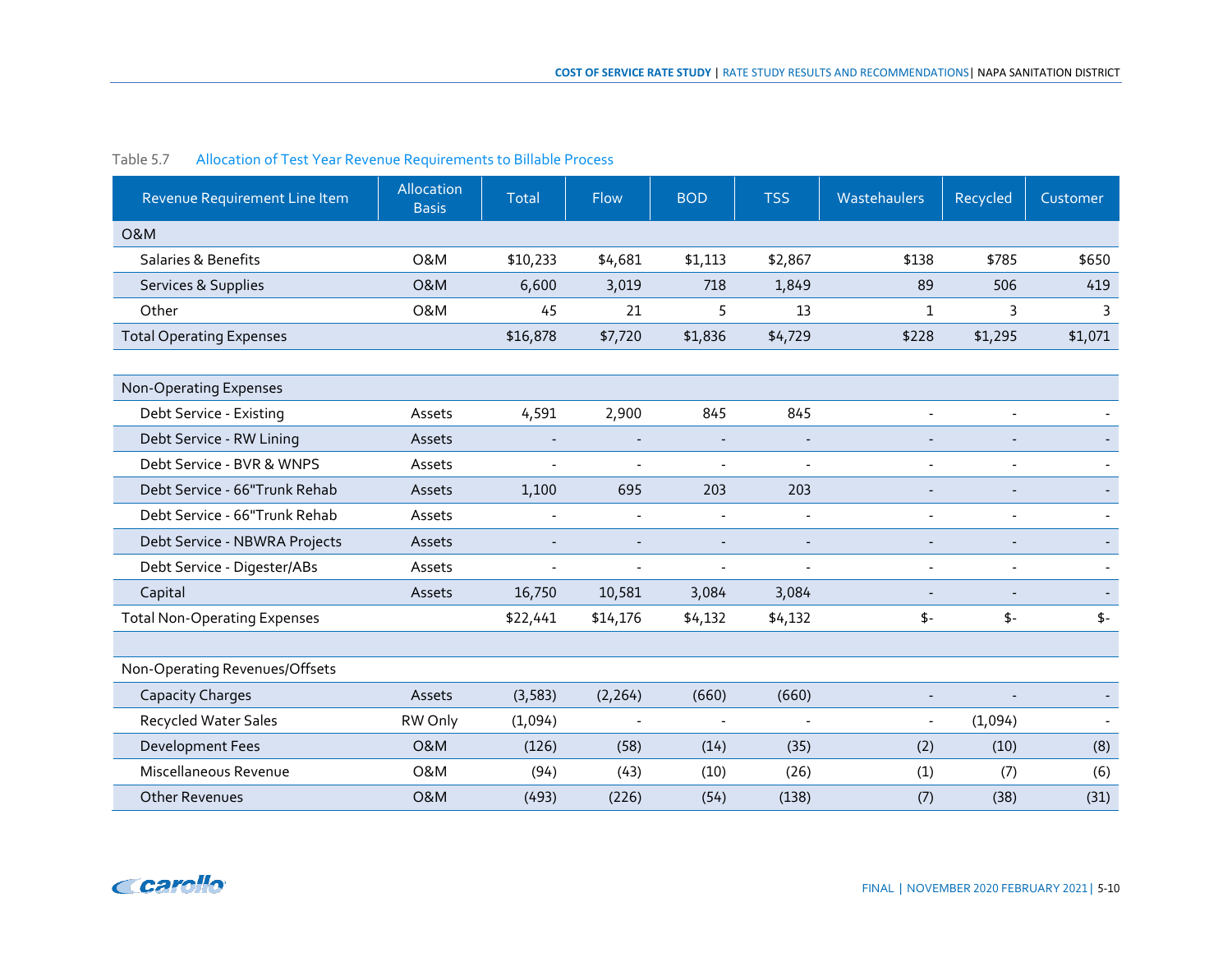| Revenue Requirement Line Item                                  | Allocation<br><b>Basis</b> | <b>Total</b> | <b>Flow</b> | <b>BOD</b> | <b>TSS</b> | <b>Wastehaulers</b> | Recycled  | Customer |
|----------------------------------------------------------------|----------------------------|--------------|-------------|------------|------------|---------------------|-----------|----------|
| Loans & Grants                                                 | Assets                     | (5, 833)     | (3,685)     | (1,074)    | (1,074)    |                     |           |          |
| Contributions to Fund Equity                                   | O&M excl.<br><b>RW</b>     | 4,454        | 2,206       | 525        | 1,351      | 65                  | $\sim$    | 306      |
| <b>Total Non-Operating Expenses</b>                            |                            | \$(6,770)    | \$(4,069)   | \$(1, 287) | \$ (582)   | \$55                | \$(1,149) | \$261    |
|                                                                |                            |              |             |            |            |                     |           |          |
| <b>Total Revenue Requirement</b>                               |                            | \$32,548     | \$17,828    | \$4,681    | \$8,278    | \$283               | \$146     | \$1,332  |
| <b>Percent of Revenue Requirement</b>                          |                            |              | 55%         | 14%        | 25%        | 1%                  | 0.4%      | 4%       |
| <b>Percent Related to Collection &amp;</b><br><b>Treatment</b> |                            |              | 58%         | 15%        | 27%        |                     |           |          |
| Notes:<br>All figures in thousand dollars.<br>(1)              |                            |              |             |            |            |                     |           |          |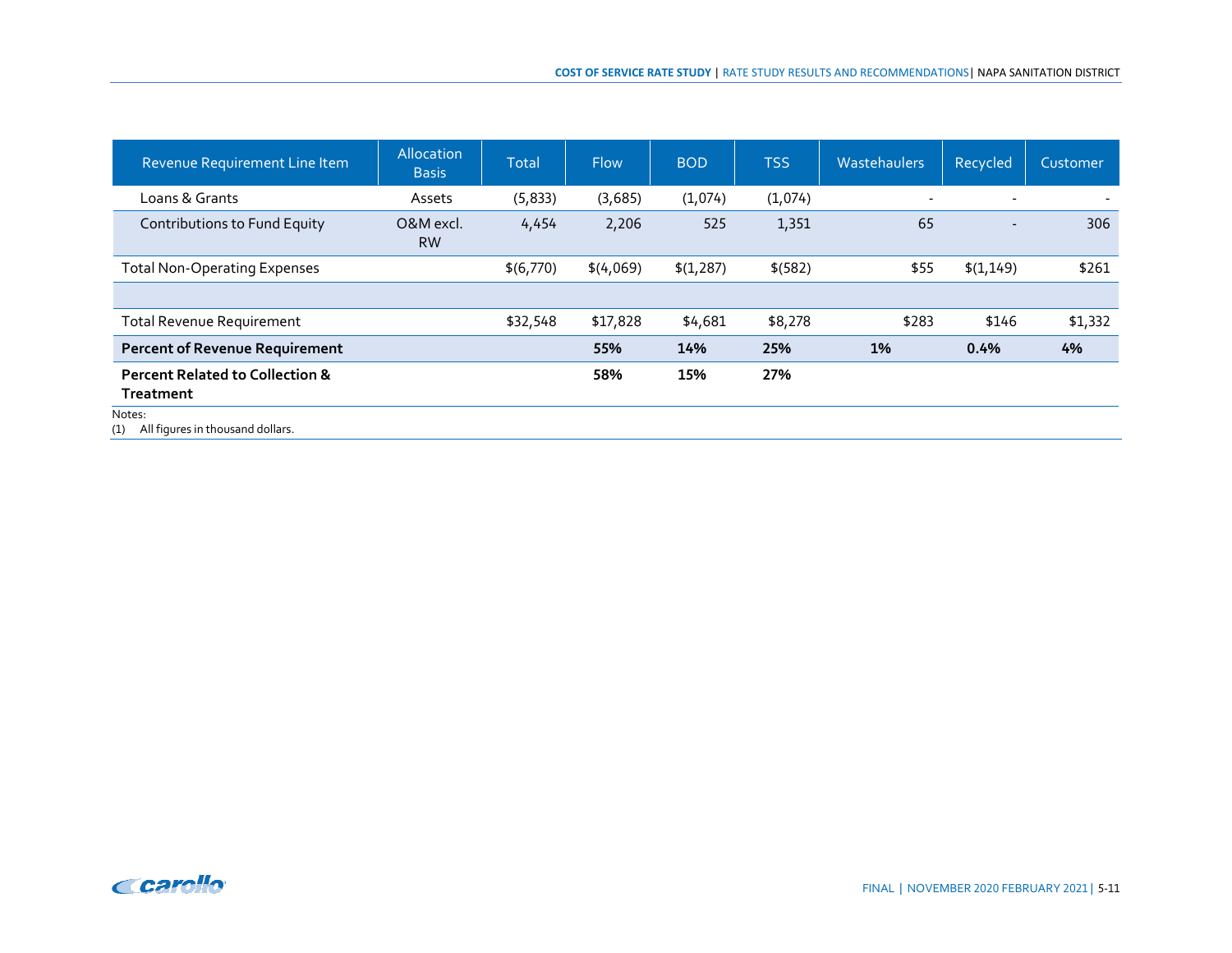### <span id="page-34-0"></span>**5.3.1 Allocation of Future Revenue Requirements for the Sewer Service Charge**

Costs related to Flow, BOD, TSS, and Customer form the basis of the Sewer Service Charge. The Industrial, Wastehauler, and Recycled Water categories are collected directly from the benefitting customers.

Using the allocation basis from Table 5.7 and the revenue requirements projected in Table 4.2, the revenue requirements are allocated to each billable process, which will then form the basis of the Sewer Service Charge calculation in the following section.

| Category                    | Allocation | <b>FYE 2022</b> | <b>FYE 2023</b> | <b>FYE 2024</b> | <b>FYE 2025</b> | <b>FYE 2026</b> |
|-----------------------------|------------|-----------------|-----------------|-----------------|-----------------|-----------------|
| <b>Flow</b>                 | 55%        | \$17,828        | \$18,531        | \$19,270        | \$19,962        | \$20,678        |
| <b>BOD</b>                  | 14%        | 4,681           | 4,865           | 5,059           | 5,241           | 5,429           |
| <b>TSS</b>                  | 25%        | 8,278           | 8,605           | 8,948           | 9,269           | 9,602           |
| Customer                    | 4%         | 1,332           | 1,385           | 1,440           | 1,492           | 1,545           |
| Revenue Requirement for SSC |            | \$32,119        | \$33,386        | \$34,718        | \$35,965        | \$37,255        |

#### <span id="page-34-1"></span>Table 5.8 Allocation of Future Revenue Requirements for Sewer Service Charge

Notes:

(1) All figures in thousand dollars.

The allocation of costs to wastehauler is shown below.

#### <span id="page-34-2"></span>Table 5.9 Allocation of Future Revenue Requirements for Wastehauler

| Category    | Allocation |       |       |       | FYE 2022   FYE 2023   FYE 2024   FYE 2025   FYE 2026 |       |
|-------------|------------|-------|-------|-------|------------------------------------------------------|-------|
| Wastehauler | 1%         | \$283 | \$294 | \$306 | \$317                                                | \$328 |
| Notes:      |            |       |       |       |                                                      |       |

(1) All figures in thousand dollars.

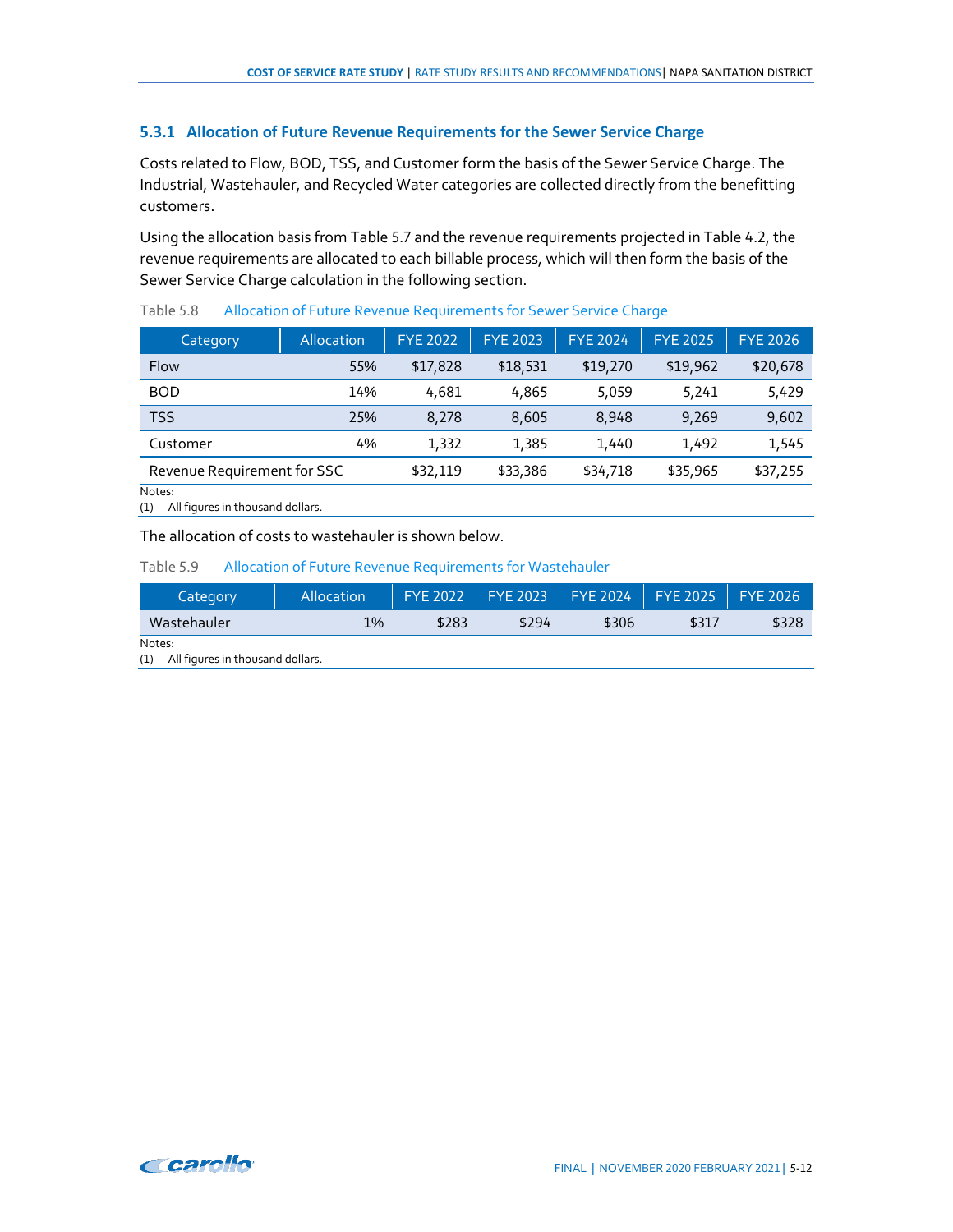# <span id="page-35-1"></span><span id="page-35-0"></span>Chapter 6 RATE STRUCTURE ASSESSMENT

This analysis looked at NapaSan's current rate structure to assess changes that could be made to better support the following goals:

- Rates should reflect the cost of service for each customer.
- Rates should enhance the District's revenue resiliency.
- Rates should be easy to both understand and administer.

The following sections outline several topics of review and in some cases, recommended changes for the rate structure.

# <span id="page-35-2"></span>**6.1 Residential Usage Assumptions**

Currently, NapaSan assumes that each SFR customer uses approximately 210 gpd, equating to 76,650 gallons per year. This forms the basis of the District's current EDU calculation. However, both short- and long-term conservation trends have likely resulted in lower per capita demand than when the 210 gpd standard was adopted.

This analysis gathered water usage data from the City of Napa to assess the accuracy of this standard. The assumptions, methodology, results, and discussion of this analysis are provided in the appendix of this Study. This analysis ultimately recommends the following changes to the residential EDU assumptions, phased in over time for all classes except SFR with Accessory Dwelling Unit (ADU).

| <b>Residential Unit Type</b>      | <b>FYE</b><br>2021 | <b>FYE</b><br>2022 | <b>FYE</b><br>2023 | <b>FYE</b><br>2024 | <b>FYE</b><br>2025 | <b>FYE</b><br>2026 |
|-----------------------------------|--------------------|--------------------|--------------------|--------------------|--------------------|--------------------|
| Single Family Dwelling            | 1.00               | 1.00               | 1.00               | 1.00               | 1.00               | 1.00               |
| <b>Duplex</b>                     | 1.00               | 0.96               | 0.92               | 0.88               | 0.84               | 0.80               |
| Condominiums and Townhouses       | 1.00               | 0.97               | 0.94               | 0.91               | 0.88               | 0.85               |
| Triplex, Fourplex, and Apartments | 0.60               | 0.64               | 0.68               | 0.72               | 0.76               | 0.80               |
| Mobile Home                       | 0.60               | 0.65               | 0.70               | 0.75               | 0.80               | 0.85               |
| Overnight Trailer Park            | 0.40               | 0.40               | 0.40               | 0.40               | 0.40               | 0.40               |
| SFR with ADU                      | 2.00               | 1.50               | 1.50               | 1.50               | 1.50               | 1.50               |

#### <span id="page-35-5"></span>Table 6.1 Current and Proposed Residential Billing Ratios

#### <span id="page-35-3"></span>**6.2 EDU Changes**

#### <span id="page-35-4"></span>**6.2.1 Changes to Per EDU Flow and Loadings**

#### 6.2.1.1 Flow Changes

Based on the analysis of residential usage, the EDU assumption of 210 gpd is no longer accurate. It is recommended that NapaSan migrate to 117 gpd as the benchmark for 1 EDU.

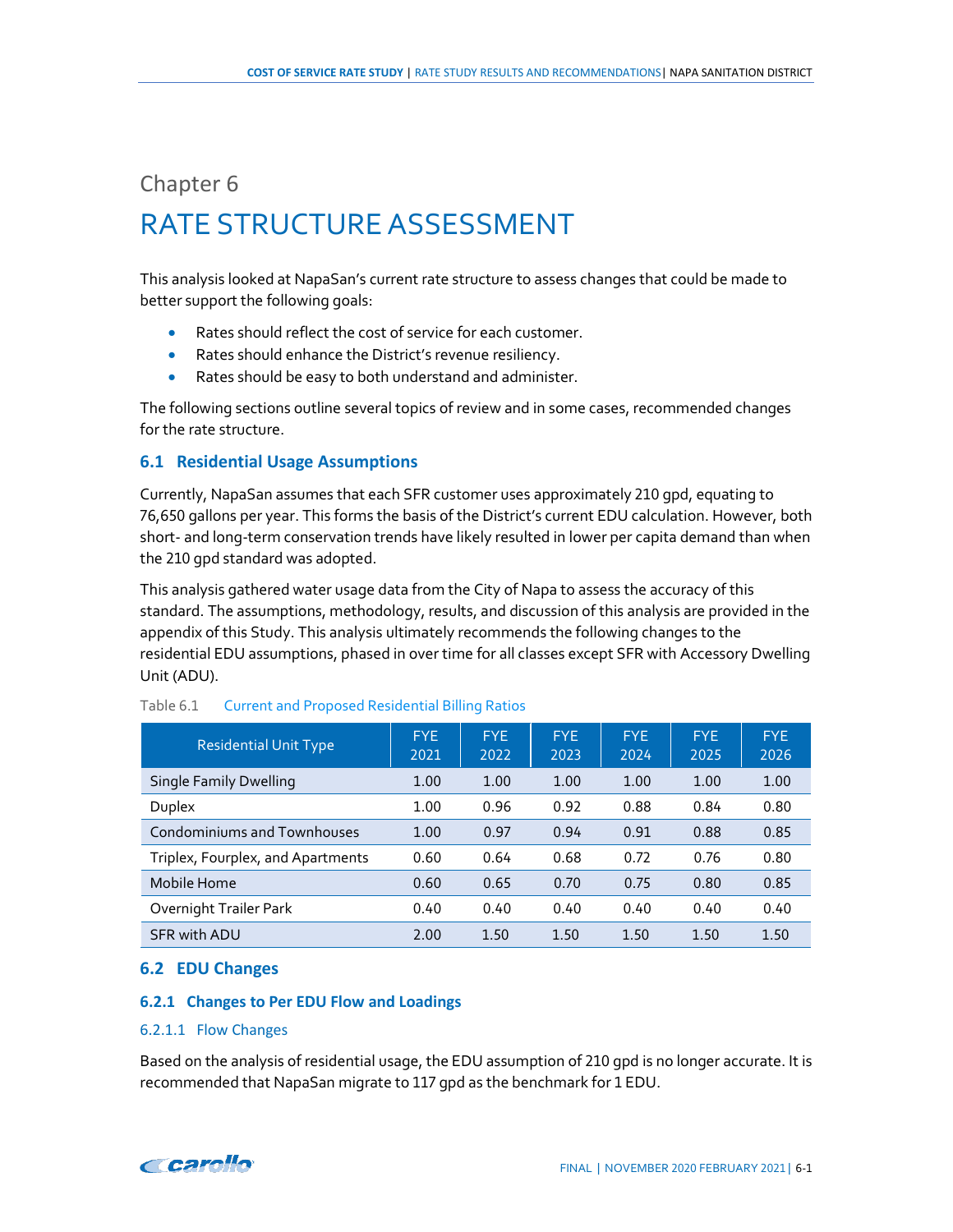In order to balance these changes and the impact that they will have on customers, the following schedule would phase in this change. The phase-in would start in FYE 2022 and complete by FYE 2027.

| Year            | Flow (gpd) | BOD (mg/L) | TSS (mg/L) |
|-----------------|------------|------------|------------|
| <b>FYE 2021</b> | 210        | 175        | 200        |
| FYE 2022        | 188        | 209        | 238        |
| <b>FYE 2023</b> | 167        | 240        | 274        |
| <b>FYE 2024</b> | 150        | 265        | 303        |
| <b>FYE 2025</b> | 137        | 284        | 324        |
| FYE 2026        | 126        | 301        | 344        |
| <b>FYE 2027</b> | 117        | 314        | 359        |

#### <span id="page-36-1"></span>Table 6.2 EDU Flow, BOD, and TSS Phase-In Schedule

#### 6.2.1.2 BOD and TSS Changes

In light of the shift from 210 gpd to 117 gpd for the EDU benchmark, this impacts the BOD and TSS assumptions. The total mass of BOD and TSS coming into NapaSan's treatment facilities has remained largely unchanged in the last several years. As a result, if per capita flow has decreased but mass loadings have remained unchanged, then BOD and TSS concentrations have gone up as a result. Based on the current assumption of 210 gpd of flow, 175 mg/L of BOD, and 200 mg/L of TSS, one EDU is assumed to discharge approximately 112 lbs. of BOD and 128 lbs. of TSS, annually, based on the following equation to convert concentrations to loadings.

Equation 6.1 BOD and TSS Pounds Formula

Pounds =  $Flow (gpd) \times Concentration (mg/L) \times 8.345 \times 10^{-6}$ 

To reach the same pounds of BOD and TSS with 117 gpd of flow, BOD concentrations would increase to 314 mg/L and TSS concentrations would increase to 359 mg/L.

Similar to the flow phase-in, the BOD and TSS changes would take place over time. The schedule is shown in Table 6.2.

#### <span id="page-36-0"></span>**6.2.2 Strength Factor Changes**

#### 6.2.2.1 Strength Factor Formula Change

There are two changes to the formula that splits flow, BOD, and TSS. The current formula is outlined in Equation 3.2. The first change is related to the units for flow and loadings outlined above.

The second is a change to the percentage allocation between flow, BOD, and TSS. The previous allocation was 50 percent to flow, 25 percent to BOD, and 25 percent to TSS. The results of the cost of service analysis shown in Table 5.7, specifically the percent allocated to collection and treatment, will be used in the strength factor formula going forward. The new formula is as follows, with the changes in bold:

Equation 6.2 Proposed Strength Factor Formula

$$
Strength Factor = 58\% + 15\% \times \frac{Class\,BOD\,(mg/L)}{SFR\,BOD\,mg/L} + 27\% \times \frac{Class\,TSS\,(mg/L)}{SFR\,TSS\,mg/L}
$$

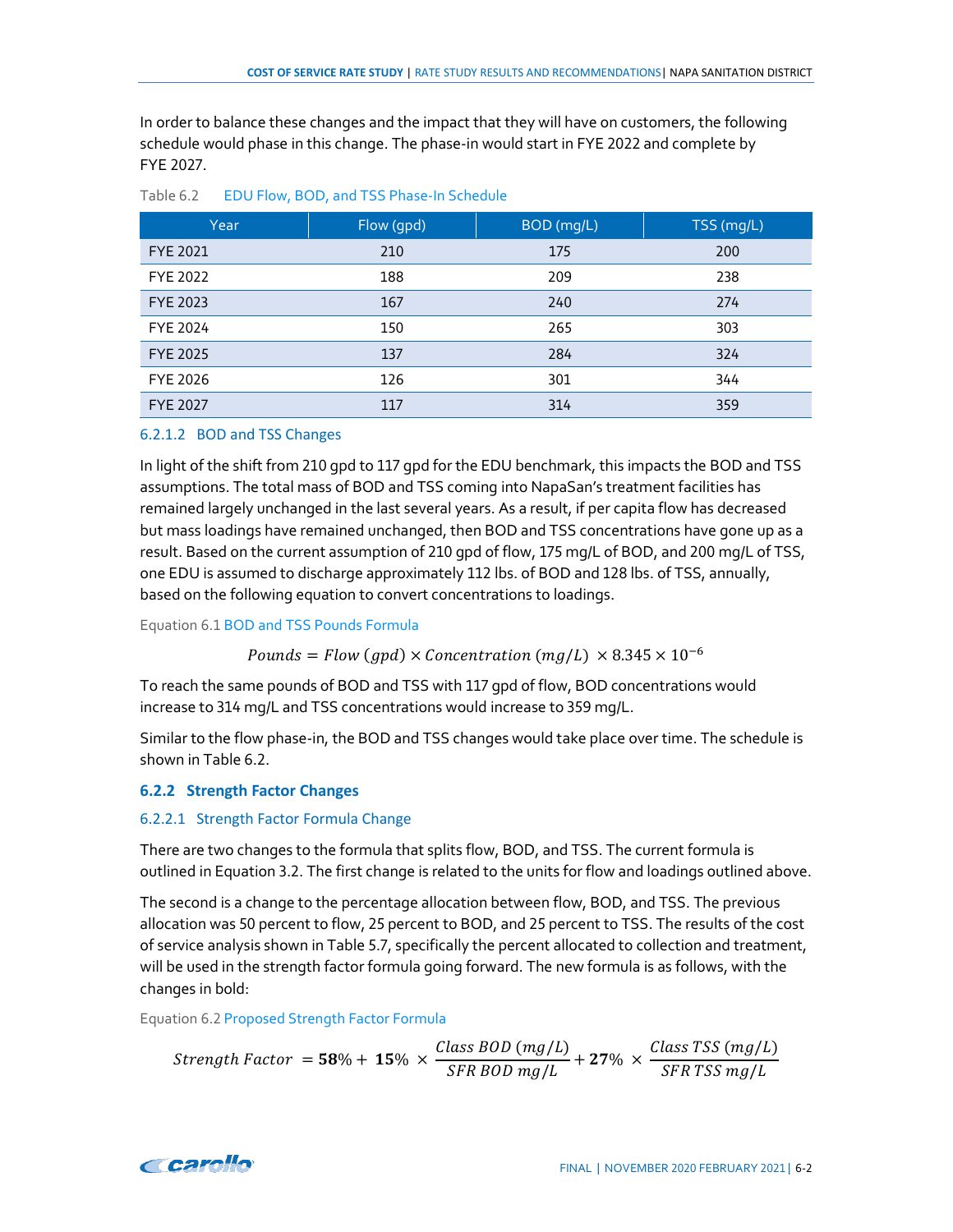The SFR BOD and TSS mg/L depends on the year of the rate structure, based on the figures in Table 6.2.

# 6.2.2.2 Updated Strength Factors

Based on the changes to the strength factor formula and the phase-in of flow and concentration changes, the following table outlines the proposed strength factor for each class.

<span id="page-37-0"></span>Table 6.3 Current and Proposed Commercial Strength Factors

| <b>Business Category</b>            | <b>FYE</b><br>2021 | <b>FYE</b><br>2022 | <b>FYE</b><br>2023 | <b>FYE</b><br>2024 | <b>FYE</b><br>2025 | <b>FYE</b><br>2026 |
|-------------------------------------|--------------------|--------------------|--------------------|--------------------|--------------------|--------------------|
| <b>Automobile Sales and Service</b> | 1.00               | 1.00               | 1.00               | 1.00               | 1.00               | 1.00               |
| Bars/Nightclubs                     | 1.00               | 1.00               | 1.00               | 1.00               | 1.00               | 1.00               |
| Bakery/Candy/Ice Cream              | 2.68               | 2.25               | 2.25               | 2.25               | 2.25               | 2.25               |
| <b>Banks/Business Offices</b>       | 1.00               | 1.00               | 1.00               | 1.00               | 1.00               | 1.00               |
| <b>Car Wash Facilities</b>          | 0.72               | 0.80               | 0.80               | 0.80               | 0.80               | 0.80               |
| Churches                            | 1.00               | 1.00               | 1.00               | 1.00               | 1.00               | 1.00               |
| Convalescent Homes/Hospitals        | 1.00               | 1.00               | 1.00               | 1.00               | 1.00               | 1.00               |
| Delicatessens                       | 1.44               | 1.29               | 1.29               | 1.29               | 1.29               | 1.29               |
| Dry Type Manufacturing              | 1.00               | 1.00               | 1.00               | 1.00               | 1.00               | 1.00               |
| Laundries - Commercial              | 1.44               | 1.29               | 1.29               | 1.29               | 1.29               | 1.29               |
| Laundries - Self Service            | 0.85               | 0.86               | 0.86               | 0.86               | 0.86               | 0.86               |
| Markets (without food service)      | 1.44               | 1.29               | 1.29               | 1.29               | 1.29               | 1.29               |
| Markets (with food service)         | 2.64               | 2.35               | 2.35               | 2.35               | 2.35               | 2.35               |
| Merchandising/Retail Shops          | 1.00               | 1.00               | 1.00               | 1.00               | 1.00               | 1.00               |
| Mortuaries/Funeral Homes            | 2.64               | 2.35               | 2.35               | 2.35               | 2.35               | 2.35               |
| Newspapers / Printers               | 1.00               | 1.00               | 1.00               | 1.00               | 1.00               | 1.00               |
| Physicians/Medical Offices          | 1.00               | 1.00               | 1.00               | 1.00               | 1.00               | 1.00               |
| <b>Restaurants &amp; Caterers</b>   | 2.68               | 2.25               | 2.25               | 2.25               | 2.25               | 2.25               |
| Daycares/Private Schools            | 1.00               | 1.00               | 1.00               | 1.00               | 1.00               | 1.00               |
| <b>Service Related Enterprises</b>  | 1.00               | 1.00               | 1.00               | 1.00               | 1.00               | 1.00               |
| Service Stations/Repair Shops       | 1.00               | 1.00               | 1.00               | 1.00               | 1.00               | 1.00               |
| <b>Theaters</b>                     | 1.00               | 1.00               | 1.00               | 1.00               | 1.00               | 1.00               |
| <b>Shopping Centers/Complexes</b>   | 1.00               | 1.00               | 1.00               | 1.00               | 1.00               | 1.00               |
| Membership Organizations            | 1.00               | 1.00               | 1.00               | 1.00               | 1.00               | 1.00               |
| Mixed Use (1 Meter)                 | 1.60               | 1.29               | 1.29               | 1.29               | 1.29               | 1.29               |
| Hotels & Motels (W/O Rest.)         | 1.00               | 1.00               | 1.00               | 1.00               | 1.00               | 1.00               |
| Hotels & Motels (W/ Rest.)          | 2.00               | 1.82               | 1.82               | 1.82               | 1.82               | 1.82               |
| Bed & Breakfast Inns                | 1.00               | 1.00               | 1.00               | 1.00               | 1.00               | 1.00               |
| <b>Industrial Monitoring</b>        | 1.00               | 1.00               | 1.00               | 1.00               | 1.00               | 1.00               |
| Hold & Haul                         | 1.00               | 1.00               | 1.00               | 1.00               | 1.00               | 1.00               |

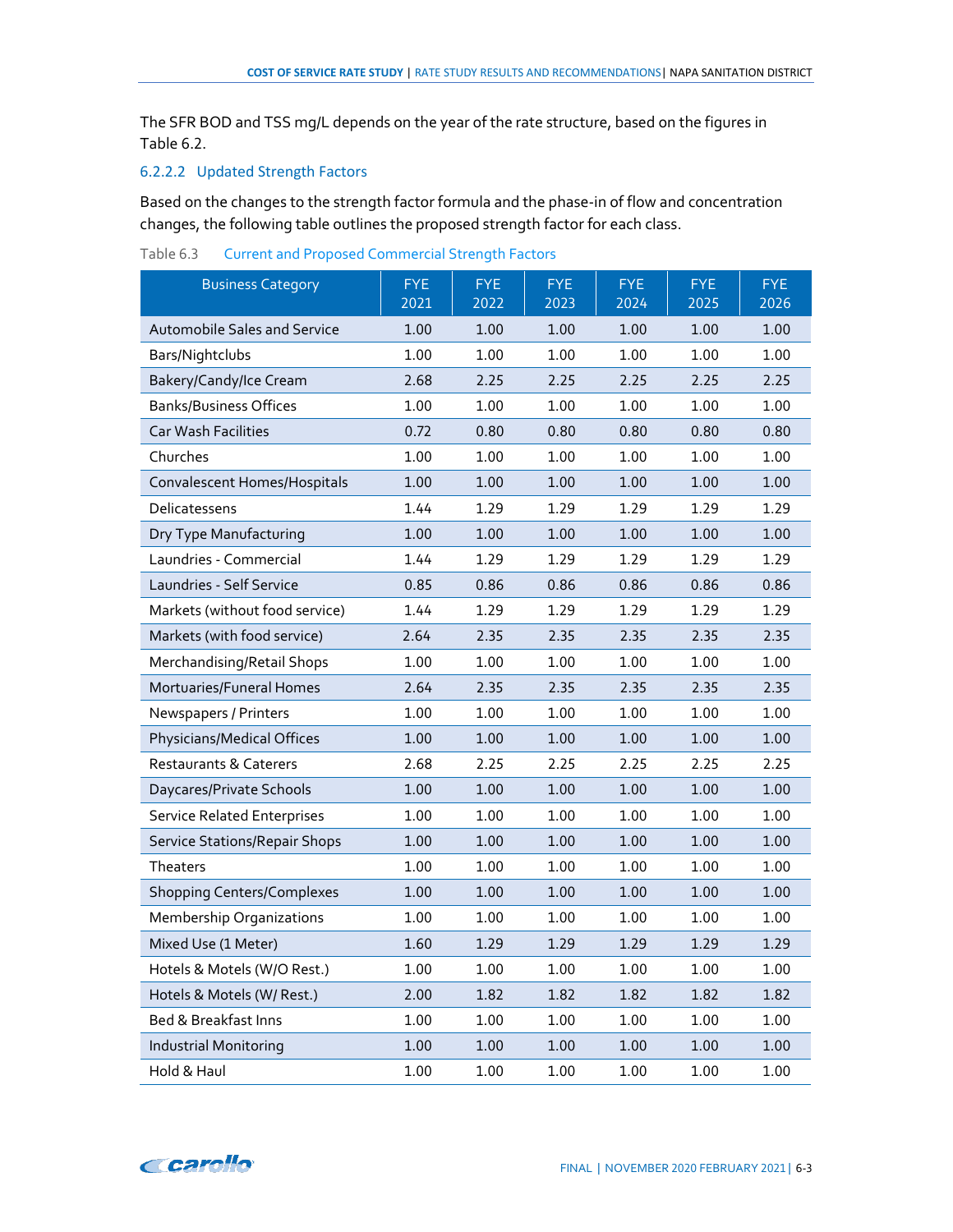# <span id="page-38-0"></span>**6.3 Fixed / Variable Rates**

NapaSan and its stakeholders have considered the question of implementing a more variable rate structure. Carollo performed a study in 2018 exploring that question and presented its findings to the District's Board of Directors. At that time, the Board declined to pursue variable rates further. The technical memorandum from that study is provided in the appendix of this Study.

# <span id="page-38-1"></span>**6.4 Commercial Flow Changes**

NapaSan currently bills its commercial customers based on their metered water usage in the prior year. While this approach has benefits, it also places the District's revenue at risk in the event of another drought where water usage declines. Similarly, an economic recession could decrease the amount of metered water usage.

As a result, it is recommended that the District transition to billing its commercial customers using an average of the prior three years as opposed to one single year. This has benefits for both the District and customers. For the District, it provides more stable revenue. For customers, it provides more predictable bills each year. If water usage significantly increases due to a one-time business expansion, it could impact the customer significantly in one year. With this approach, that increase would be smoothed over time.

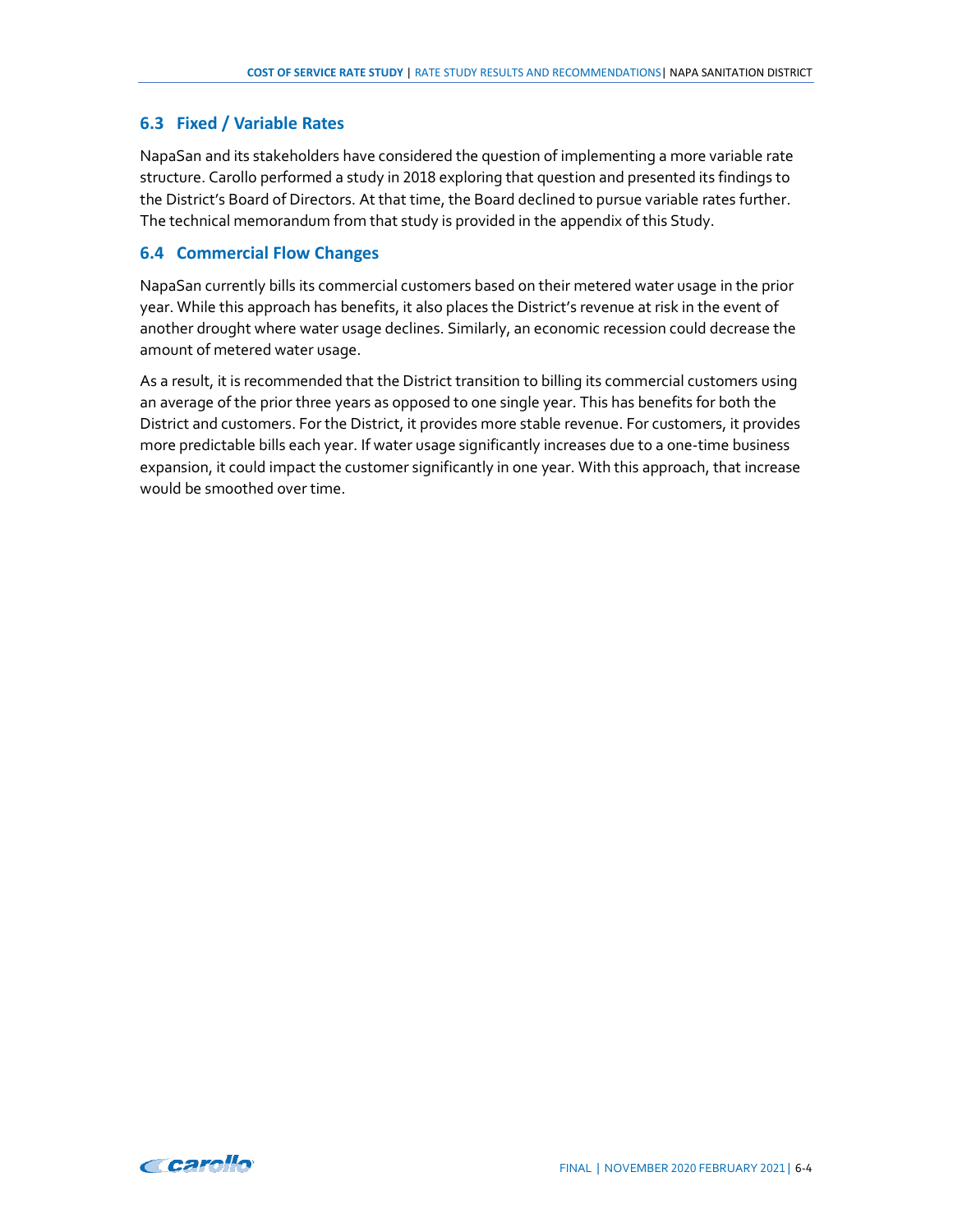# <span id="page-39-1"></span><span id="page-39-0"></span>Chapter 7 RATE DESIGN

Because the Sewer Service Charge is a per EDU rate, the rate design can be simplified as a division problem.

Sewer Service Charge =  $\frac{Projected\ Revenue\ Required\ Nequreme}{Projected\ Number\ of\ EDU}$ 

# <span id="page-39-2"></span>**7.1 Projection of EDU Served**

The projected number of EDU is based on the projected flow from each class, multiplied by the strength factor, and then divided by the flow per EDU for that year (based on Table 6.2). The detailed projection of flow for each class is presented in the appendix, while the summarized number of EDU is shown in Table 7.1.

<span id="page-39-6"></span>

| Class       | <b>FYE 2022</b> | <b>FYE 2023</b> | <b>FYE 2024</b> | <b>FYE 2025</b> | <b>FYE 2026</b> |
|-------------|-----------------|-----------------|-----------------|-----------------|-----------------|
| Residential | 30,845          | 30,991          | 31,248          | 31,566          | 31,767          |
| Commercial  | 10,851          | 12,201          | 13,523          | 14,694          | 16,014          |
| Industrial  | 1,791           | 2,011           | 2,236           | 2.435           | 2,660           |
| Total       | 43,488          | 45,203          | 47,006          | 48,695          | 50,441          |

# <span id="page-39-3"></span>**7.2 Proposed Rates**

#### <span id="page-39-4"></span>**7.2.1 Per EDU Rate**

The projected revenue requirements and EDU hold the Sewer Service Charge per EDU constant through FYE 2026. However, the impacts will vary based on customer class, as will be detailed further in the following sections.

<span id="page-39-7"></span>

| Class <sub>1</sub>                 | <b>FYE 2022</b> | <b>FYE 2023</b> | <b>FYE 2024</b> | <b>FYE 2025</b> | <b>FYE 2026</b> |
|------------------------------------|-----------------|-----------------|-----------------|-----------------|-----------------|
| Revenue Requirement<br>(thousands) | \$32,119        | \$33,386        | \$34,718        | \$35,965        | \$37,255        |
| Projected EDU                      | 43,488          | 45,203          | 47,006          | 48,695          | 50,441          |
| Sewer Service Charge<br>(\$/EDU)   | \$738.60        | \$738.60        | \$738.60        | \$738.60        | \$738.60        |

#### <span id="page-39-5"></span>**7.2.2 Wastehauler Rate**

The costs associated with the District's wastehauler service were allocated directly in the previous chapter. Similar to the per EDU Sewer Service Charge, the wastehauler rate is a division equation of the allocated costs spread across projected units of service.

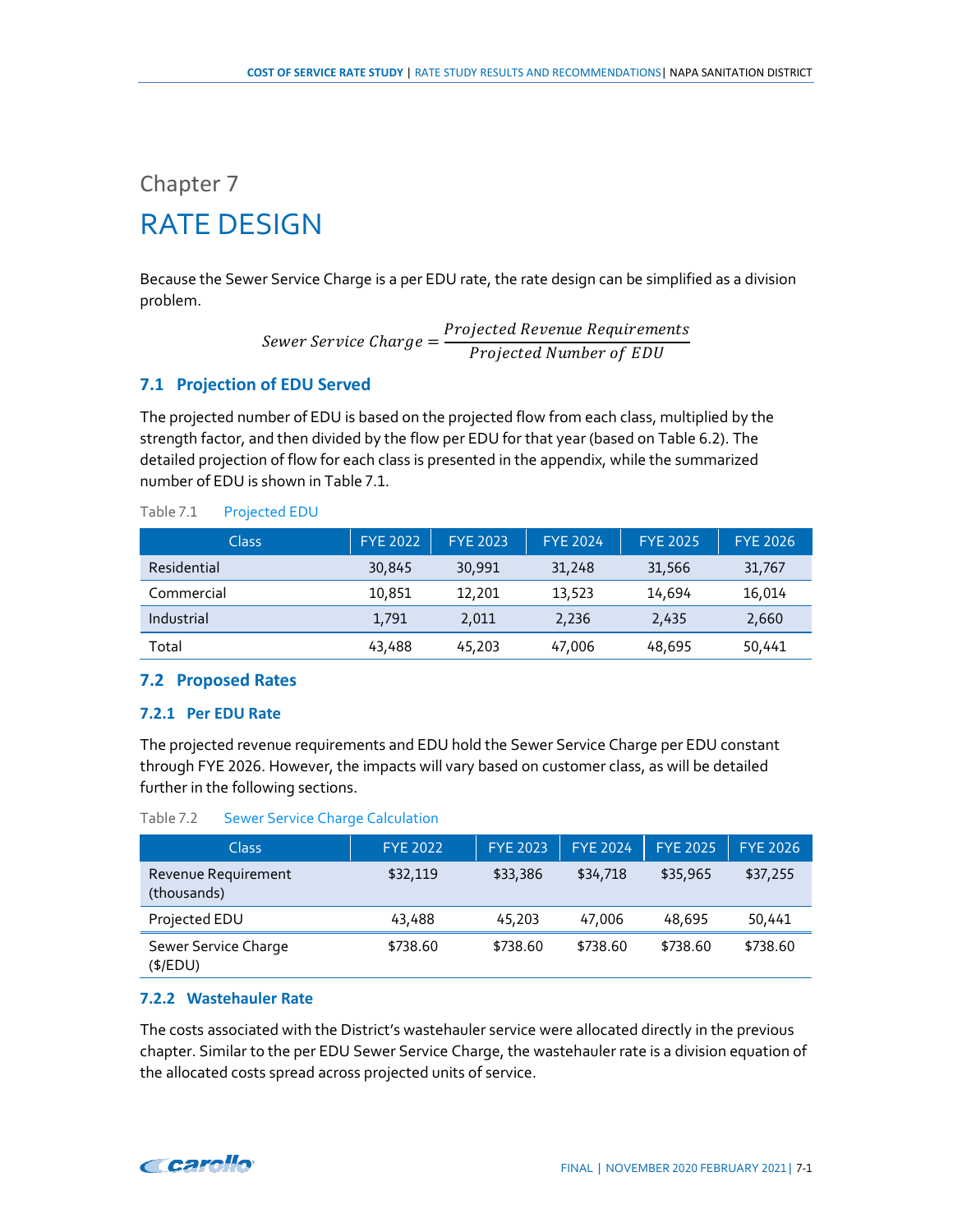In the case of the wastehauler rate, the units of service are gallons of septage received. The revenues requirement is based on the costs allocated i[n Table 5.9.](#page-34-2)

The updated wastehauler rate consolidates the rates into one flow category. The previous rate structure separated the rate into categories for portable toilets, domestic uses, restaurants, and wineries. Because of similar flow characteristics and the overwhelming share of discharge from portable toilets though, these categories have been consolidated.

The projected rates are shown in [Table 7.3.](#page-40-2)

#### <span id="page-40-2"></span>Table 7.3 Wastehauler Rate Calculation

| Class                              |        |        | FYE 2022   FYE 2023   FYE 2024   FYE 2025   FYE 2026 |        |        |
|------------------------------------|--------|--------|------------------------------------------------------|--------|--------|
| Revenue Requirement (thousands)    | \$283  | \$294  | \$306                                                | \$317  | \$328  |
| Projected Million Gallons Received | 1.31   | 131    | 1.31                                                 | 131    | 1.31   |
| Wastehauler Rate (\$/gallon)       | \$0.22 | \$0.23 | \$0.24                                               | \$0.25 | \$0.26 |

## <span id="page-40-0"></span>**7.3 Rate Impacts**

## <span id="page-40-1"></span>**7.3.1 Residential Rate Impacts**

With the changes to residential EDU factors discussed above in this Study and shown in Table 6.1, the impact of the proposed Sewer Service Charge will have a different impact on each residential class.

The comparison of the rate impacts is shown below. While single family residential is constant, other classes see both increases and decreases by FYE 2026. The results are shown in Table 7.4 and Figure 7.1.

#### <span id="page-40-3"></span>Table 7.4 Residential Rate Impacts

| <b>Class</b>                           | <b>FYE 2021</b> | <b>FYE 2022</b> | <b>FYE 2023</b> | <b>FYE 2024</b> | <b>FYE 2025</b> | <b>FYE 2026</b> |
|----------------------------------------|-----------------|-----------------|-----------------|-----------------|-----------------|-----------------|
| <b>Single Family Dwelling</b>          | \$738.60        | \$738.60        | \$738.60        | \$738.60        | \$738.60        | \$738.60        |
| <b>Duplexes</b>                        | \$738.60        | \$709.06        | \$679.51        | \$649.97        | \$620.42        | \$590.88        |
| Apartments                             | \$443.16        | \$472.70        | \$502.25        | \$531.79        | \$561.34        | \$590.88        |
| Condominiums /<br>Townhouses           | \$738.60        | \$716.44        | \$694.28        | \$672.13        | \$649.97        | \$627.81        |
| Mobile Home Spaces                     | \$443.16        | \$480.09        | \$517.02        | \$553.95        | \$590.88        | \$627.81        |
| Overnight Trailer<br>Parking           | \$295.44        | \$295.44        | \$295.44        | \$295.44        | \$295.44        | \$295.44        |
| Pool House/Rec Room                    | \$738.60        | \$738.60        | \$738.60        | \$738.60        | \$738.60        | \$738.60        |
| <b>Single Family Dwelling</b><br>w/ADU | \$1,477.20      | \$1,107.90      | \$1,107.90      | \$1,107.90      | \$1,107.90      | \$1,107.90      |
| Apartments / S.R.O.                    | \$443.16        | \$443.16        | \$443.16        | \$443.16        | \$443.16        | \$443.16        |

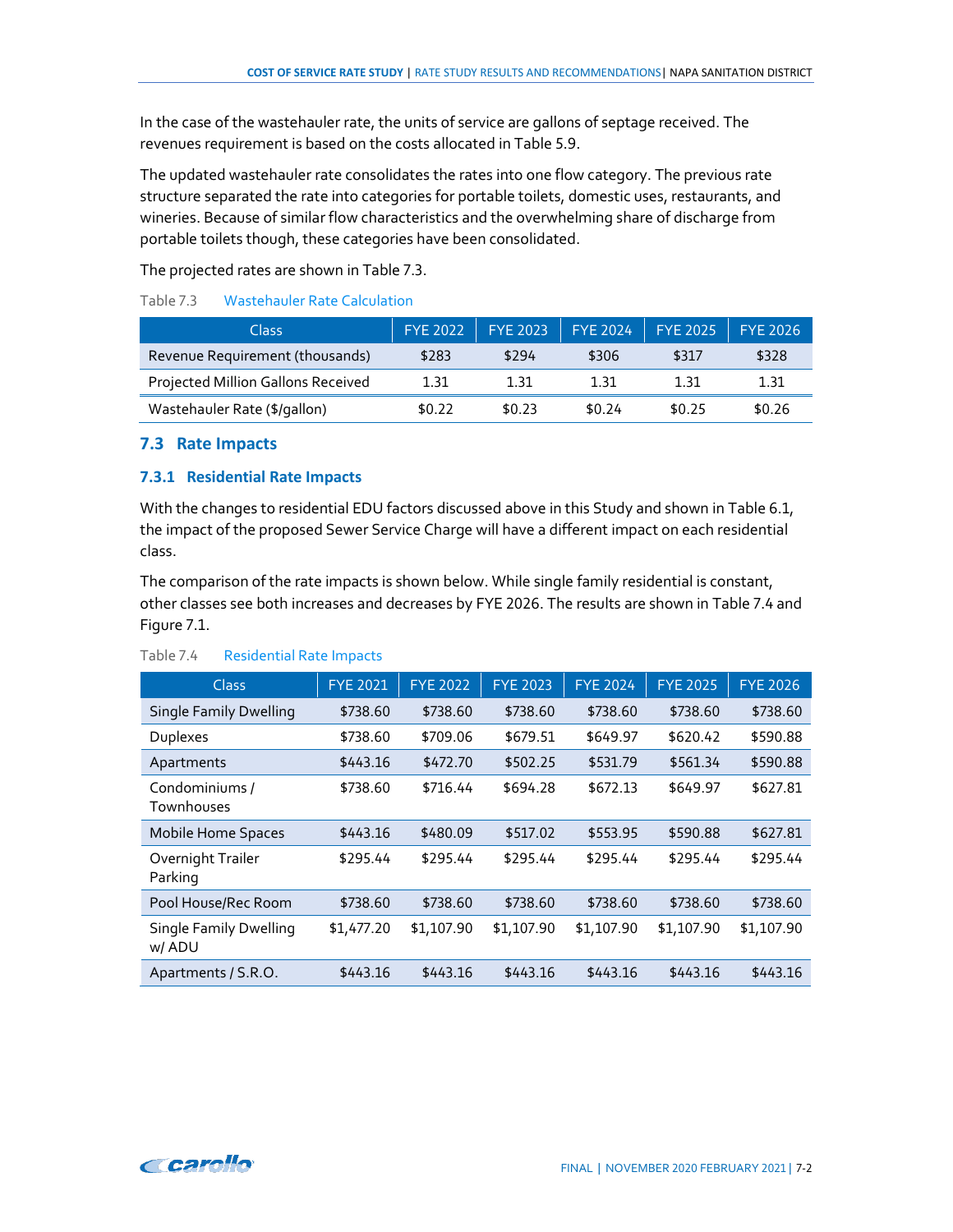

#### <span id="page-41-2"></span><span id="page-41-0"></span>**7.3.2 Commercial Rate Impacts**

The commercial rate impacts are going to vary significantly because of both the changes to the strength factors and the volume of water used by the commercial customer. To illustrate the impacts, the impact for a commercial customer currently using one EDU (76,650 gallons per year) across several different strength factor classifications is shown below. This assumes that the customer does not reduce their usage at all to fall in line with the new definition of an EDU (42,705 gallons per year). These impacts can be scaled up based on how much usage is currently used.

| <b>Strength Factor</b>                       | <b>FYE</b><br>2021 | <b>FYE</b><br>2022 | <b>FYE</b><br>2023 | <b>FYE</b><br>2024 | <b>FYE</b><br>2025 | <b>FYE</b><br>2026 |
|----------------------------------------------|--------------------|--------------------|--------------------|--------------------|--------------------|--------------------|
| 1.0 (e.g. office, gym, hotel w/o restaurant) | \$739              | \$827              | \$931              | \$1,036            | \$1,130            | \$1,235            |
| 1.4 (e.g. delis, commercial laundry)         | \$1,066            | \$1,069            | \$1,203            | \$1,340            | \$1,460            | \$1,596            |
| 2.0 (hotel w/ restaurant)                    | \$1,477            | \$1,506            | \$1,694            | \$1,886            | \$2,056            | \$2,248            |
| 2.7 (restaurant)                             | \$1,978            | \$1,865            | \$2,099            | \$2,336            | \$2,547            | \$2,784            |

#### <span id="page-41-1"></span>Table 7.5 Commercial Rate Impacts

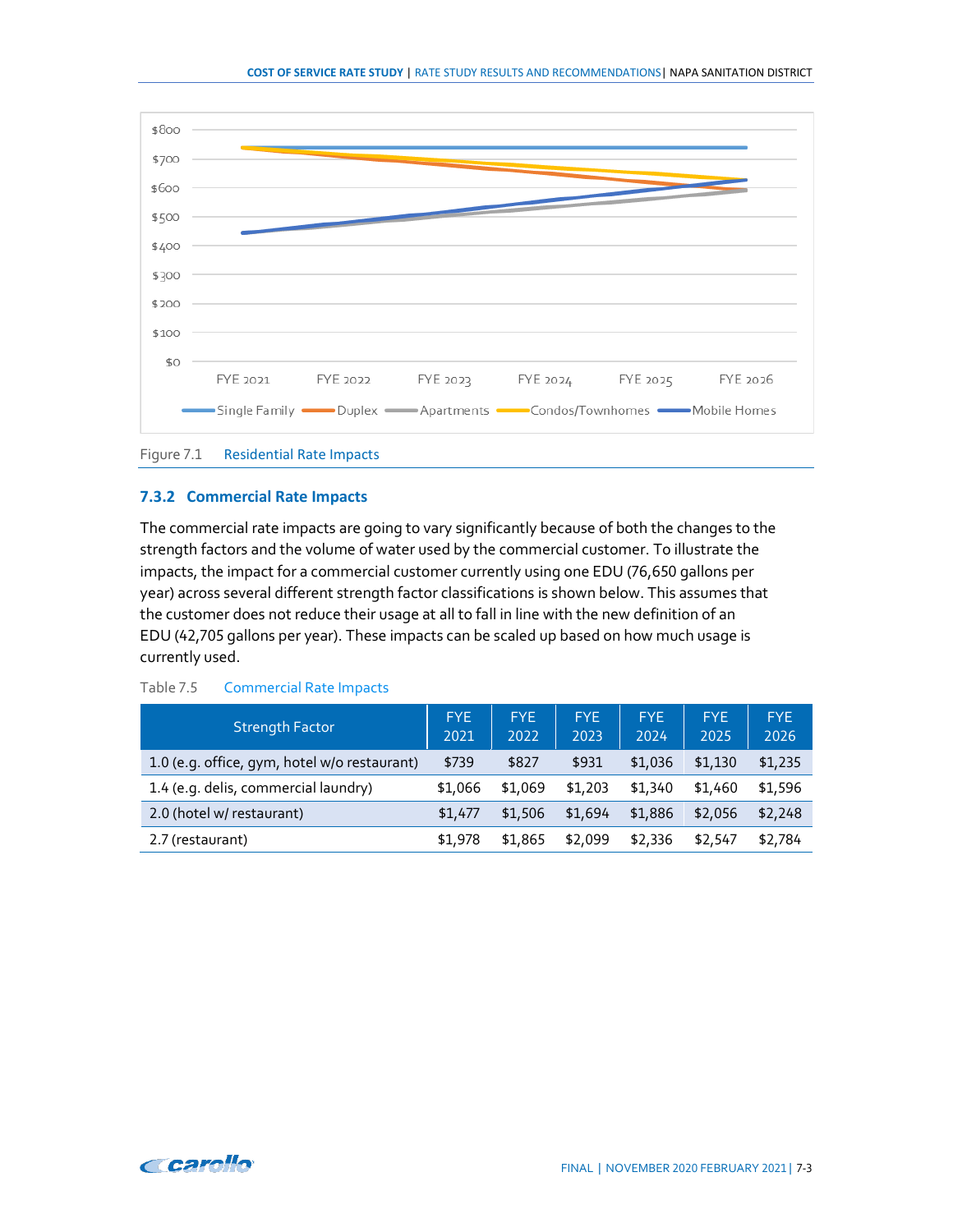

<span id="page-42-3"></span>![](_page_42_Figure_2.jpeg)

# <span id="page-42-0"></span>**7.4 Sensitivity Analysis**

The ongoing COVID-19 pandemic is projected to impact NapaSan's operations. Some of these impacts are already being felt through modified sewer flows received at NapaSan treatment facilities. Because of the nature of NapaSan's flow-based non-residential rate structure, this may result in lower revenues from non-residential customers this year.

Other impacts may be felt over the course of several years as the economic impacts of the pandemic and related closures become clear. Tourism is a significant economic driver in Napa County. If this industry and other related industries such as restaurants, lodging, and event spaces do not rebound relatively quickly, lower return flows could continue well beyond 2020, and NapaSan's volumetric revenue is likely to decline as a result.

# <span id="page-42-1"></span>**7.4.1 Scenario Assumptions**

Carollo looked at three scenarios to identify the potential lower and upper bounds of the sensitivity analysis:

- **Minimal impact**  one-time 5 percent reduction from baseline in commercial billed usage in FYE 2022.
- **Moderate impact** multi-year reduction in commercial billed usage from baseline, with 10 percent reduction in FYE 2022 and 5 percent reduction in FYE 2023.
- **Significant impact**  multi-year reduction in commercial billed usage from baseline, with 10 percent reduction in FYE 2022, 10 percent reduction in FYE 2023, and 5 percent reduction in FYE 2024.

#### <span id="page-42-2"></span>**7.4.2 Scenario Comparison**

This analysis first calculated the projected revenue losses if commercial usage decreases in 2020 and 2021, resulting in lower billed usage for FYE 2022 and FYE 2023. This is outlined in [Table 7.6.](#page-43-0)

![](_page_42_Picture_13.jpeg)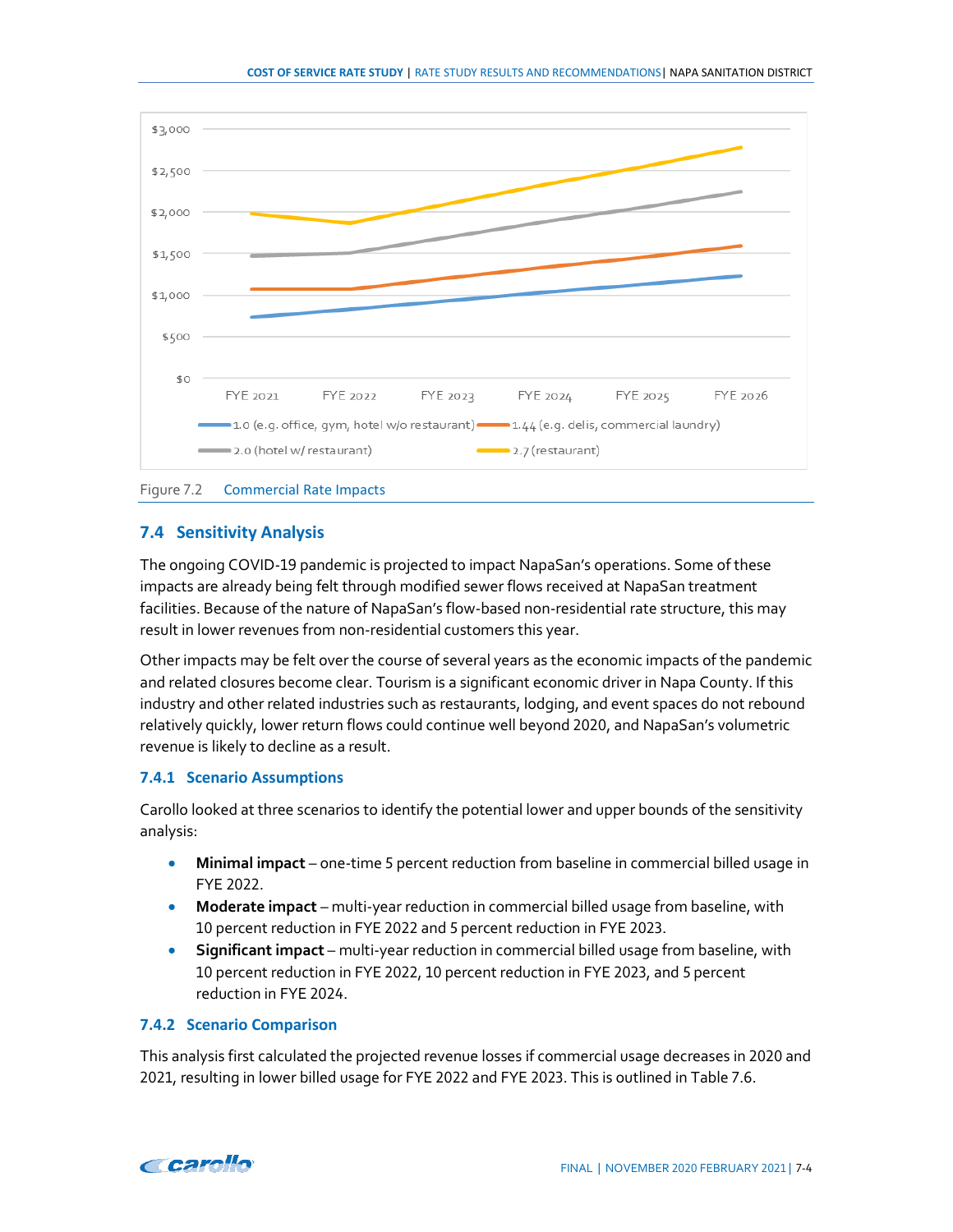The minimal impact scenario results in revenue losses in FYE 2022 through 2024 due to the onetime reductions being smoothed out over three years as a result of the three-year rolling average recommendation. The moderate impact scenario extends into FYE 2025 because it forecasts a slower rebound in usage, while the significant impact scenario extends into FYE 2026 due to even slower projected rebound.

| Category                                          | FYE 2022 | FYE 2023 | FYE 2024 | FYE 2025   FYE 2026 |     |
|---------------------------------------------------|----------|----------|----------|---------------------|-----|
| Minimal Impact                                    | \$128    | \$144    | \$160    | \$-                 | \$- |
| Moderate Impact                                   | 255      | 431      | 480      | 174                 |     |
| Significant Impact                                | 511      | 862      | 1,120    | 523                 | 191 |
| Notes:<br>All figures in thousand dollars.<br>(1) |          |          |          |                     |     |

#### <span id="page-43-0"></span>Table 7.6 Projected Revenue Loss under Demand Reduction Scenarios

Unexpected declines in revenue would typically be absorbed by reserves, with lower projected or negative cash flows resulting in lower end of year reserve balances. Taking the projected end of year reserve balances fro[m Table 4.4](#page-22-1) and deducting the revenue losses in i[n Table 7.6](#page-43-0) on a cumulative basis, the projected reserves for each scenario are shown i[n Table 7.7.](#page-43-1) In addition, the end of year reserve balance target is also shown.

Over the next five years, each of the projected scenarios would result in end of year reserve balances that continue to meet reserve balance targets. However, the end of year balance under the significant impact scenario does come close to fallen below target. Therefore, given the uncertainty surrounding the pandemic and the economic response, these scenarios could be exhausted and the District should monitor usage closely to project future changes in revenue.

| Category                           | <b>FYE 2022</b> | <b>FYE 2023</b> | <b>FYE 2024</b> | <b>FYE 2025</b> | <b>FYE 2026</b> |
|------------------------------------|-----------------|-----------------|-----------------|-----------------|-----------------|
| Minimal Impact                     | \$22,331        | \$23,477        | \$23,755        | \$22,956        | \$24,145        |
| Moderate Impact                    | 22,203          | 23,062          | 23,020          | 22,047          | 23,235          |
| Significant Impact                 | 21,948          | 22,376          | 21,694          | 20,372          | 21,370          |
| End of Year Reserve Balance Target | 18,799          | 20,254          | 21,012          | 21,365          | 23,878          |
| Notes:                             |                 |                 |                 |                 |                 |

#### <span id="page-43-1"></span>Table 7.7 Projected End of Year Reserves under Demand Reduction Scenarios

(1) All figures in thousand dollars.

![](_page_43_Picture_9.jpeg)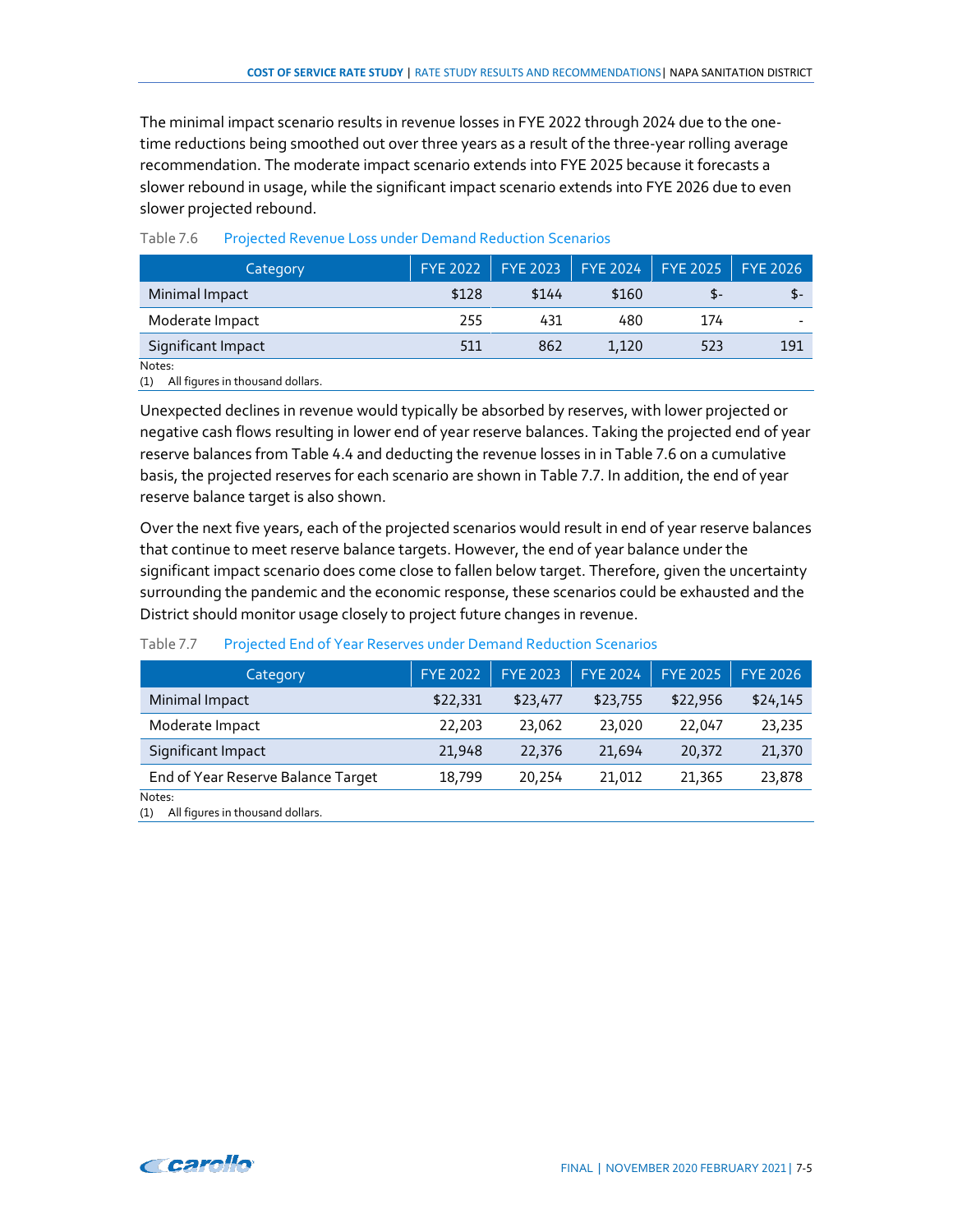# Appendix A RESIDENTIAL WATER USAGE ANALYSIS

NapaSan uses an EDU approach to differentiate between the various types of residential parcels (single-family dwelling, condominiums, duplexes, etc.). An EDU is a unit of measure intended to represent the volume and strength<sup>[2](#page-44-0)</sup> of wastewater generated by a typical SFR home. This allows NapaSan to compare the wastewater "demand" of different parcels using a standardized unit of measure.

Because wastewater flows are not regularly metered, and because there is no feasible method of measuring flows and strengths on a broad enough scale to have a statistically significant sample size, NapaSan must make usage estimates based on the latest water demand profile data available. The current EDU estimates are outlined in Table A.1.

| <b>Dwelling Type</b>               | Number of EDU | FYE 2021 Sewer Service Charge |
|------------------------------------|---------------|-------------------------------|
| <b>Condominiums and Townhouses</b> | 1.0           | \$738.60                      |
| Duplex, each unit                  | 1.0           | \$738.60                      |
| Mobile Home                        | 0.6           | \$443.16                      |
| Overnight Trailer Park, per space  | 0.4           | \$295.44                      |
| <b>Single Family Dwelling</b>      | 1.0           | \$738.60                      |
| Triplex, Fourplex, and Apartments  | 0.6           | \$443.16                      |

#### Table A.1 FYE 2021 Residential Sewer Service Charges

#### **1.1 Methodology**

## **1.1.1 Data Sources**

# 1.1.1.1 Potable Water Demand Data Collection

Carollo and NapaSan staff discussed the current rate structure and decided that the best method of estimating the current EDUs is to review potable water demand data and consider relative usage between parcel types as a proxy for wastewater demand differences.

Carollo collected three sets of data from both NapaSan and the City of Napa (City), which provides water for the majority of NapaSan's wastewater customers:

- City water usage records for each address for 2016 through 2019.
- Napa County (County) tax assessment number and address table.

<span id="page-44-0"></span><sup>&</sup>lt;sup>2</sup> Strength, also referred to as load or loadings, is a measure of a user's treatment constituents returned to the sewer collection system and ultimately to the wastewater treatment facility. Strength typically refers to biochemical oxygen demand (BOD) and total suspended solids (TSS). In addition to handling collection system flow volume, NapaSan must have sufficient treatment capacity to adequately reduce these constituents prior to discharge. Strength is typically measured either as a concentration (milligrams per liter) or as a weight (pounds).

![](_page_44_Picture_14.jpeg)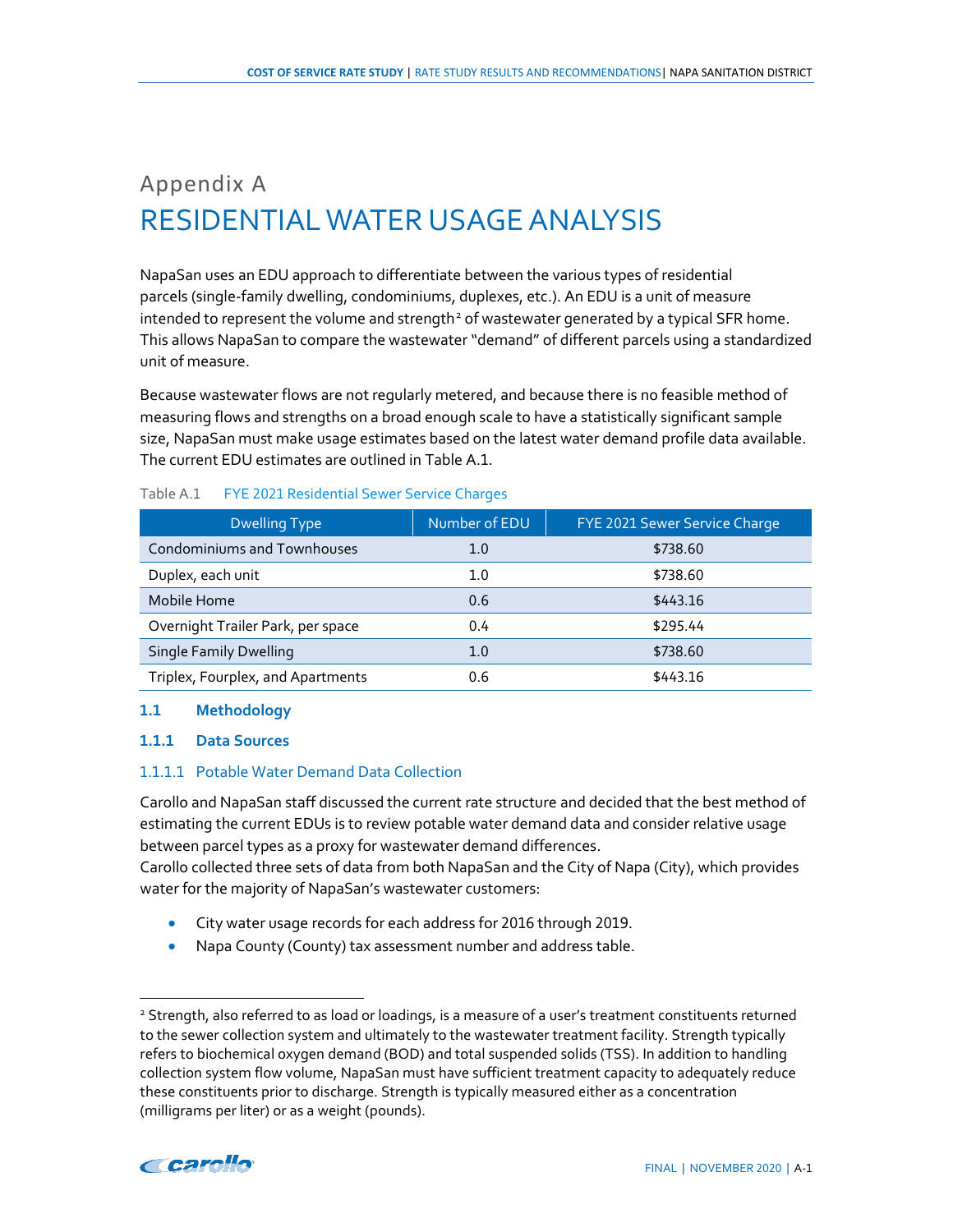• NapaSan billings by tax assessment number, along with dwelling units and dwelling type description (from Table A.1).

Because the water usage records acquired from the City did not include the same parcel type descriptions that NapaSan uses in its billings, this data needed to be paired with each usage record in the dataset. This involved merging the three datasets together, using the address and tax assessor's number as key fields. First, the City water usage and the County tax assessment tables were paired using the address field. Then NapaSan's dwelling type data was paired using the tax assessor's number. This pairing was conducted using the R statistical programming language.

# **1.1.2 Data Preparation and Analysis**

# 1.1.1.2 Potable Water Dataset Preparation

The City's usage data provided bi-monthly meter readings in thousand-gallon units for the years of data provided. Once paired with NapaSan's parcel records, the gallons per dwelling unit per day were calculated using the number of dwelling units on record.

Wastewater flows are lower than potable water flows simply due to the fact that some portion of water usage does not reach the sewer, either through landscaping loss, food and beverage preparation, or other means. While exact measurements of wastewater versus water flows vary based on the service area surveyed, the assumed return to sewer factor (RTS) is often at least 70 to 90 percent, but it is not uncommon for this figure to be significantly lower.

This is particularly true in the hotter summer months when a greater share of water usage goes to landscaping. For this reason, winter usage numbers were utilized when comparing residential classes for demand patterns. Winter was defined as bi-monthly bills with an end date in January, February, or March, which covers usage in those months, as well as December. Napa County, like most of California, receives the bulk of its precipitation in the cooler winter months. Therefore, most residents reduce their landscaping water use in these months.

There are limitations to this approach. This approach only mitigates one potential source of consumptive water usage. However, given the cost in time and money that would be required to conduct a full wastewater flow sampling study, and the comparative ease and availability of this water usage data, it is still a valid proxy for estimating the comparative wastewater flows across residential classes.

RTS factors could be applied to further complement this analysis, but without a better sense of NapaSan's actual RTS percentages based on flow sampling, this would add an unnecessary layer of complication to the analysis. Furthermore, it could potentially introduce inaccuracies into the analysis if, for instance, RTS differs between residential parcel types (e.g., duplexes could have a higher RTS rate compared with condos). Additionally, an accurate RTS percentage is something only obtainable through a rigorous wastewater flow sampling study, which would ultimately negate the need for this winter usage analysis. As a result, an RTS factor was not applied to the usage data.

# 1.1.1.3 Summarizing Usage Patterns for Each Dwelling Type

The usage data received from the City included a single line for each meter reading. Once paired with NapaSan's parcel information, these meter readings also included the parcel type from Table A.1, as well as the number of dwelling units assessed.

![](_page_45_Picture_12.jpeg)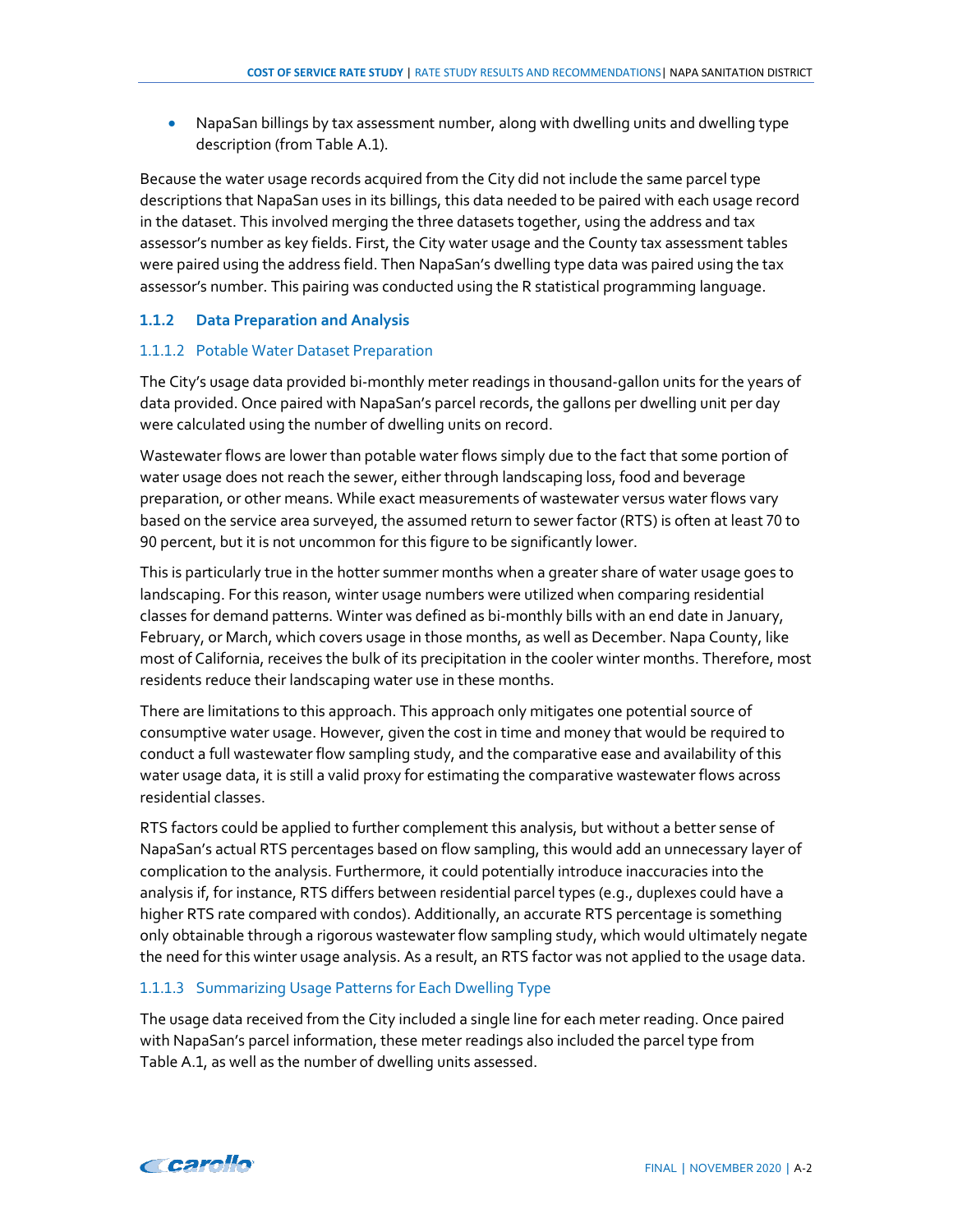#### *Calculating Usage per Dwelling Unit per Day*

Because the City's usage records were already provided in thousand-gallon (kgal) units, converting these records to gallons per day was a straightforward task of dimensional analysis. It was assumed that a typical bi-monthly billing cycle was 60 days in length. The equation for calculation gallons per parcel per day.

#### Equation A.1GPDD Calculation

Gallons per Dwelling Unit per Day = 
$$
\frac{Usage\ (kgal)}{Dwelling\ units} \times \frac{1,000\ gallons}{kgal} \times \frac{Billing\ cycle}{60\ days}
$$

This was calculated for each billing record that had a successful match between the two datasets.

#### *Weighting Usage Records on Dwelling Unit Count*

While each address had a gallons per dwelling unit per day (gpdd) calculation, these measures had to be weighted based on the number of dwelling units for the parcel. Without weighting, a 4-unit apartment complex with usage of 500 gpdd would have the same level of influence on the summary statistics as a 100-unit complex with usage of 100 gpdd.

To weight the usage numbers, each rows was replicated by the number of dwelling units attached. Using the hypothetical from above, a 4-unit complex would have 3 additional duplicate rows for each billing cycle, and a 100-unit complex would have 99 additional duplicate rows.

#### *Descriptive Statistics*

Summary statistics were calculated for each of the dwelling types. Median and mean were calculated, and then each of these measures was compared to the comparable measure for SFR. Boxplots and histograms were developed for each dwelling type to observe the distribution of usage among City water customers.

#### **1.2 Results and Discussion**

#### **1.2.1 Descriptive Statistics**

#### 1.2.1.1 Potable Water Data

The analysis of the winter water usage for the residential classes under review showed distinct differences between SFR and multifamily residential (MFR) dwelling types. The summary statistics for each dwelling type, and the percent of SFR demand from each dwelling type, are outlined Table A.2. Figure A.1 demonstrates the distribution of daily demand for each dwelling type.

Looking at the summary statistics and the distribution of usage for the primary dwelling types, SFR stands out as a higher demand dwelling type, with a median of 116.7. Condos and mobile homes appear to have similar demand, with median usage of 100.0 and 106.2 gpdd, respectively. Duplexes and apartments have similar usage at 91.7 and 92.8 gpdd, respectively.

All of the other dwelling types demonstrate a lower typical demand compared with SFR. Looking at Figure A.1 apartments and duplexes have a similar demand profile to one another, while condos and mobile homes likewise share a demand profile. SFR and SFR with ADU stand alone.

![](_page_46_Picture_17.jpeg)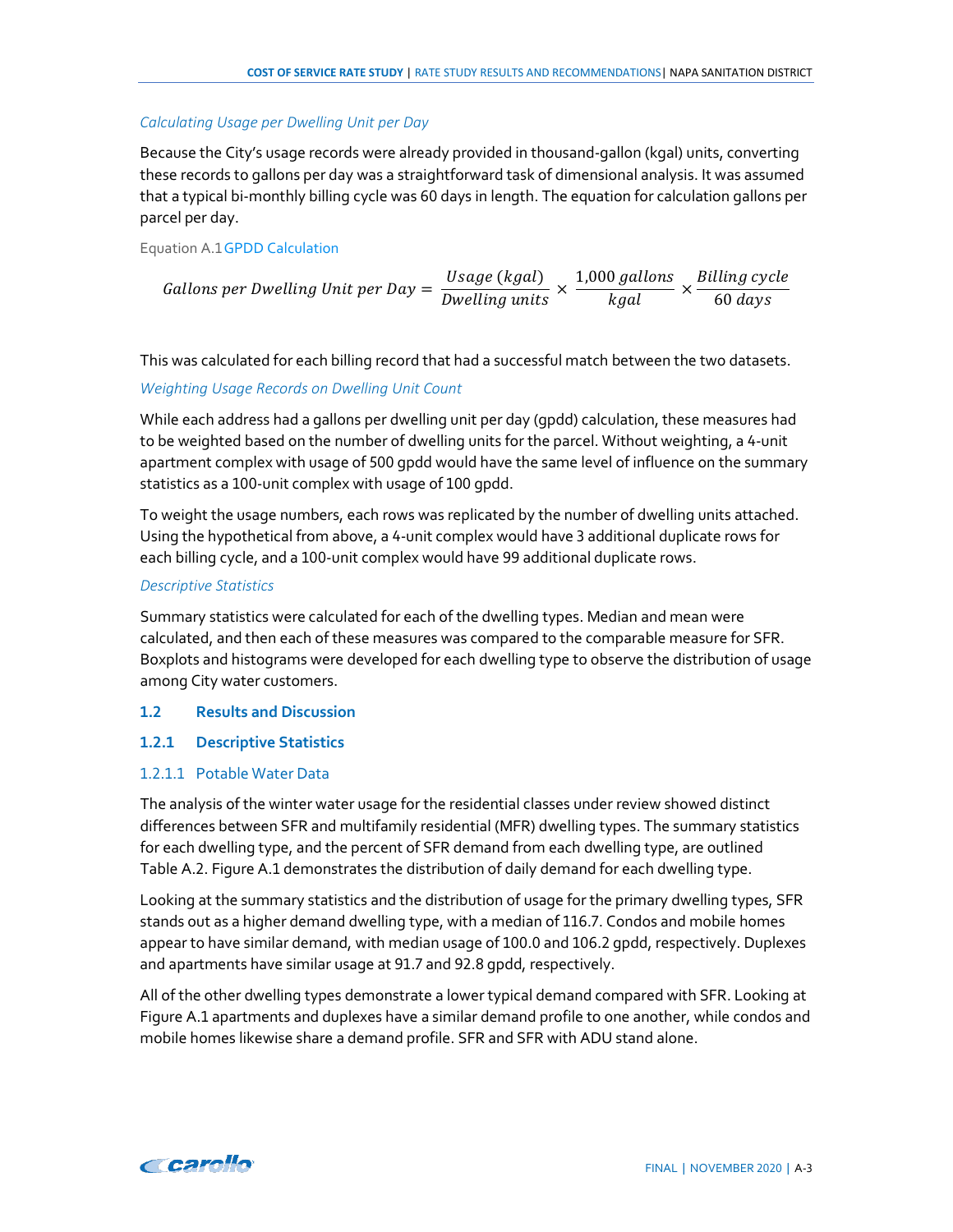| <b>Dwelling Type</b>               | <b>Median</b>     | % of SFR Median |  |
|------------------------------------|-------------------|-----------------|--|
| <b>Single Family Dwelling</b>      | 116.7             | 100%            |  |
| Duplex                             | 91.7              | 79%             |  |
| <b>Condominiums and Townhouses</b> | 100.0             | 86%             |  |
| Triplex, Fourplex, and Apartments  | 92.8              | 80%             |  |
| Mobile Home                        | 106.2             | 91%             |  |
| Single Family Dwelling w/ ADU      | 150.0             | 129%            |  |
| Overnight Trailer Park             | No data available |                 |  |

#### Table A.2 Summary Statistics of Gallons per Dwelling Unit per Day

#### **1.2.2 Discussion**

Based on the results of the analysis of the different dwelling types, there are several options available for adjusting the billing factor for each dwelling type. SFR usage will remain as the baseline for which other classes are billed. However, the other dwelling types will need adjustment to reflect the updated usage profiles.

#### 1.2.2.1 Single-Family Residential

Based on the analysis of potable water usage data, along with wastewater flow measurements, it is clear that flows from SFR customers are substantially lower than previous benchmarks. Both the potable water data and the measured wastewater flow data converged on a number significantly lower than 210 gpd, with winter potable water records showing 117 gpd.

#### *Single Family Residential with Accessory Dwelling Unit*

SFR with ADU shows higher usage on average than SFR without ADU. The District currently bills these customers for 1 full EDU in addition to the primary SFR connection. However, it is clear that the real water usage is much lower.

The median for a SFR with ADU is 150 gpd, approximately 30 percent higher than a standalone SFR at 117 gpd. There has been significant expansion of ADU development in Napa County in the last several years, with permitted connections more than doubling between 2018 and 2019. Some of these new connections may not be fully occupied and water usage data is still coming in. As a result, while it is clear that SFR with ADU use less water than their current EDU estimate, there is a high degree of uncertainty as to exactly how much less that figure is.

Therefore, it is recommended that SFR with ADU be assessed at 1.50 EDU for the next several years until more data is available from these new connections and can confirm the gpd estimate.

#### 1.2.3.1 Multi-Family Residential

#### *Condos and Mobile Homes*

Condominiums and mobile homes display similar usage patterns based on this analysis. The median usage per day is close, and their distributions demonstrate similar patterns. As a result, it is reasonable to treat these two dwelling types as one single billing classification.

#### *Duplexes and Apartments*

Because duplexes and apartments share a median, it would also be reasonable to treat these within one billing designation.

![](_page_47_Picture_16.jpeg)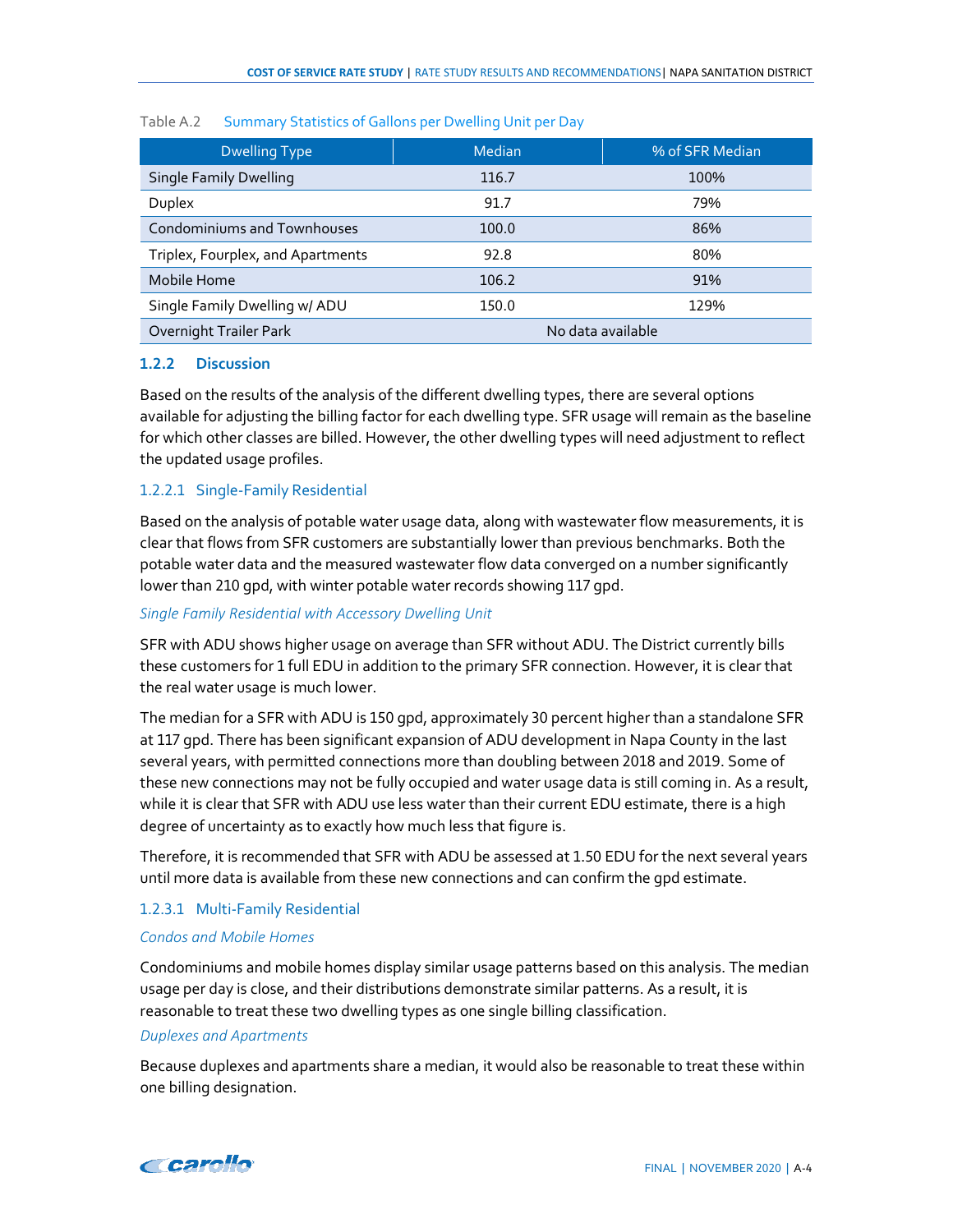Further investigation into the mobile home class may reveal sub-class designations that could better fit the demand profile. However, with only twelve addresses designated as mobile home, it would be difficult to develop more detailed classifications. Therefore, it is reasonable to combine duplexes and mobile homes in a single billing classification.

## **1.3 Conclusion**

Ultimately, usage varies significantly from month to month, and from parcel to parcel. Because wastewater flows are not metered, these rate structures must achieve a balance between representing a typical, average customer, and covering a wide swatch of usage patterns. SFR patterns are significantly different enough to warrant their own classification. For multi-family dwellings, two classifications stand out from the data, with condos and apartments grouped, and mobile homes and duplexes in a separate grouping.

The recommended rate structure approach is outlined in Table A.3.Carollo does not recommend any changes for overnight trailer parks due to the limitations of the data.

| <b>Residential Unit Type</b>       | <b>Current EDUs</b> | <b>Proposed EDUs</b> |
|------------------------------------|---------------------|----------------------|
| <b>Single Family Dwelling</b>      | 1.0                 | 1.0                  |
| Duplex                             | 1.0                 | 0.80                 |
| <b>Condominiums and Townhouses</b> | 1.0                 | 0.85                 |
| Triplex, Fourplex, and Apartments  | 0.6                 | 0.80                 |
| Mobile Home                        | 0.6                 | 0.85                 |
| Overnight Trailer Park             | 0.4                 | 0.40                 |
| Single Family Dwelling with ADU    | 2.0                 | 1.5                  |

#### Table A.3 Proposed Billing Ratio Adjustments

![](_page_48_Picture_7.jpeg)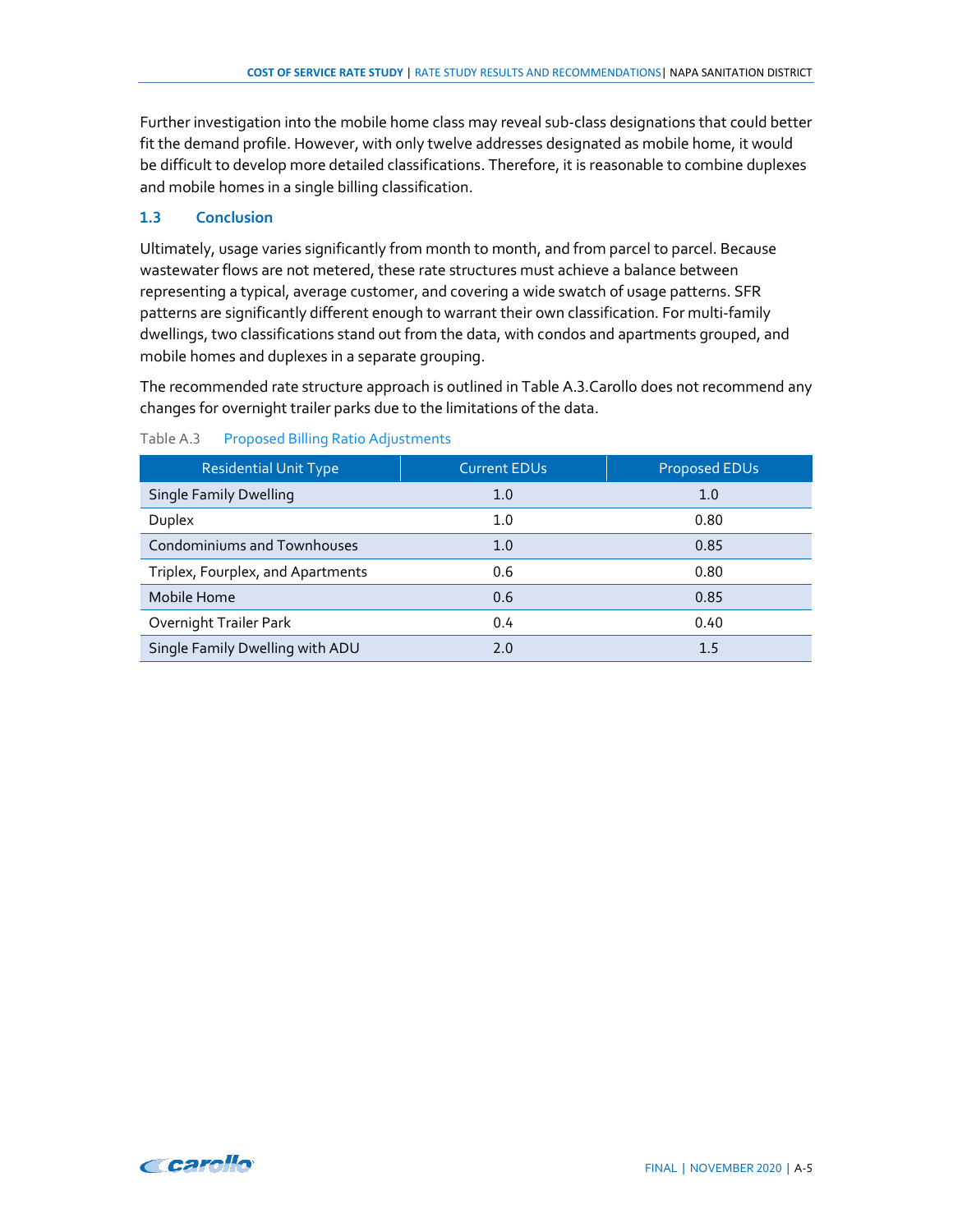![](_page_49_Figure_1.jpeg)

Figure A.1 Winter Usage Distributions and Medians for Each Dwelling Type

![](_page_49_Picture_3.jpeg)